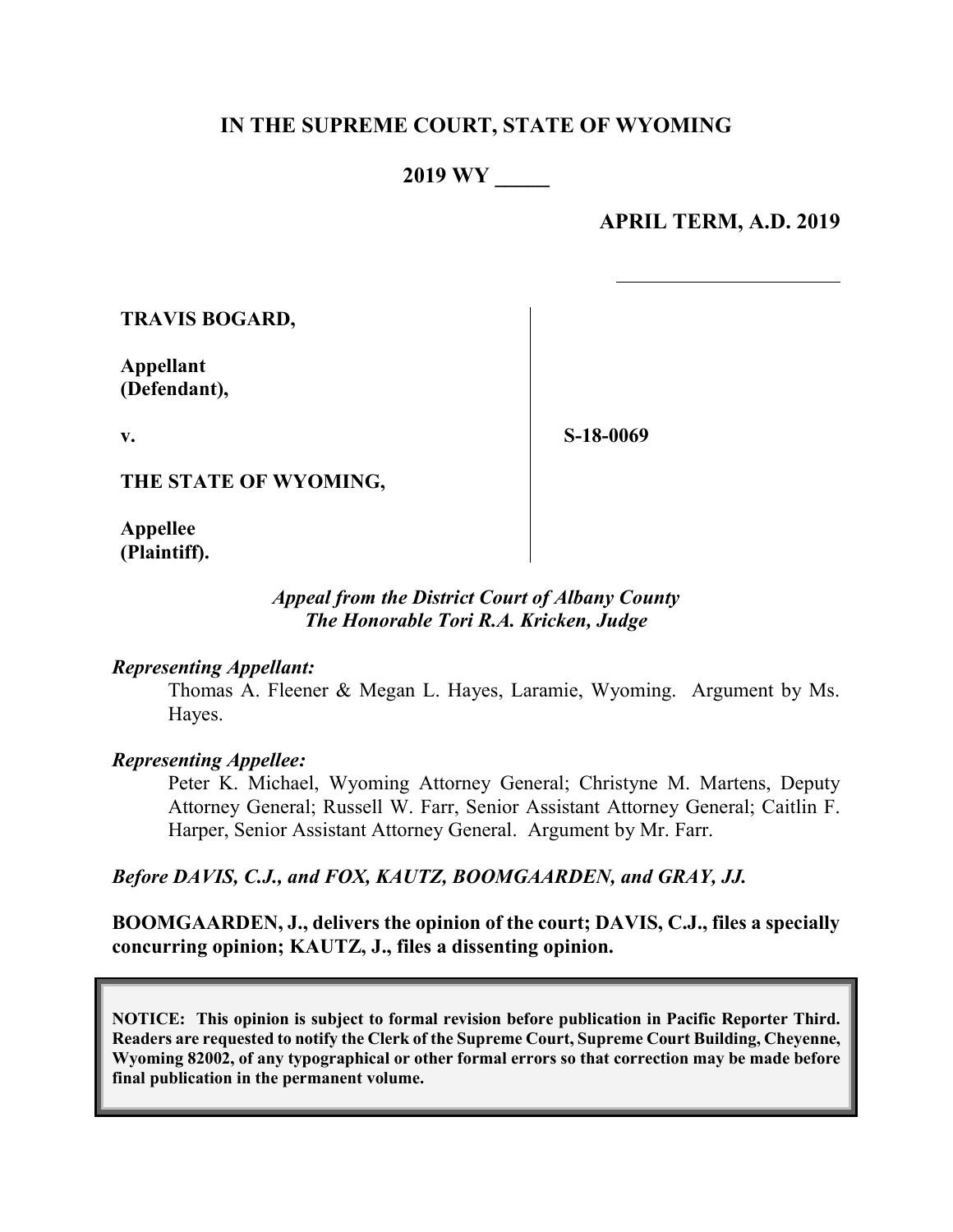#### **BOOMGAARDEN**, Justice.

[¶1] A jury found Travis Bogard guilty of sexual assault in the first degree and not guilty of kidnapping. He appeals his conviction, raising five issues, including a claim that cumulative error deprived him of a fair trial. Finding cumulative error resulting from prosecutorial misconduct, we reverse and remand for a new trial.

#### *ISSUES*

[¶2] Our disposition of Mr. Bogard's appeal turns on the analysis of two issues:

- I. Did the prosecutors commit misconduct?
- II. Did cumulative error deprive Mr. Bogard of a fair trial?

### *FACTS*

[¶3] On October 28, 2016, the Friday night before Halloween, SK, a student at the University of Wyoming, put on a costume and went to a barbeque in Laramie, Wyoming. After the barbeque, SK visited several bars in downtown Laramie with various friends, ultimately arriving at the Ranger with two friends around 1:45 or 2:00 a.m. At the Ranger, another friend of SK's introduced her to Mr. Bogard and they immediately hit it off. They talked, flirted, took a shot of tequila together, and consensually kissed.

[¶4] SK and Mr. Bogard recall various details about what happened next differently. By SK's account, Mr. Bogard then invited her to an "employee after party" and offered to show her its location. When she told him that she wanted to get her friends first, he said that she could come back and get them if they wanted to go to the party. By Mr. Bogard's account, he never used the phrase "after party." Instead, he asked SK if she wanted to play pool with some people at the bar after it closed. Given how well they were getting along, he then asked her if she wanted to go somewhere to be alone. She expressed apprehension about going with him because she was worried that her friends might leave the bar without her. When Mr. Bogard assured her that he would get her home if they did, she agreed to go with him.

[¶5] It is undisputed that around 2:15 a.m., SK willingly followed Mr. Bogard down a lighted hallway that was covered in trash bags and Halloween decorations and then down another hallway that was unlit. Mr. Bogard was familiar with the area because he had previously worked at the Ranger. He led her by the hand into a bathroom and she willingly followed him inside. They were consensually kissing as they entered.

[¶6] SK's and Mr. Bogard's accounts of what happened in the bathroom between approximately 2:15 and 2:30 a.m. significantly differ. By SK's account, Mr. Bogard turned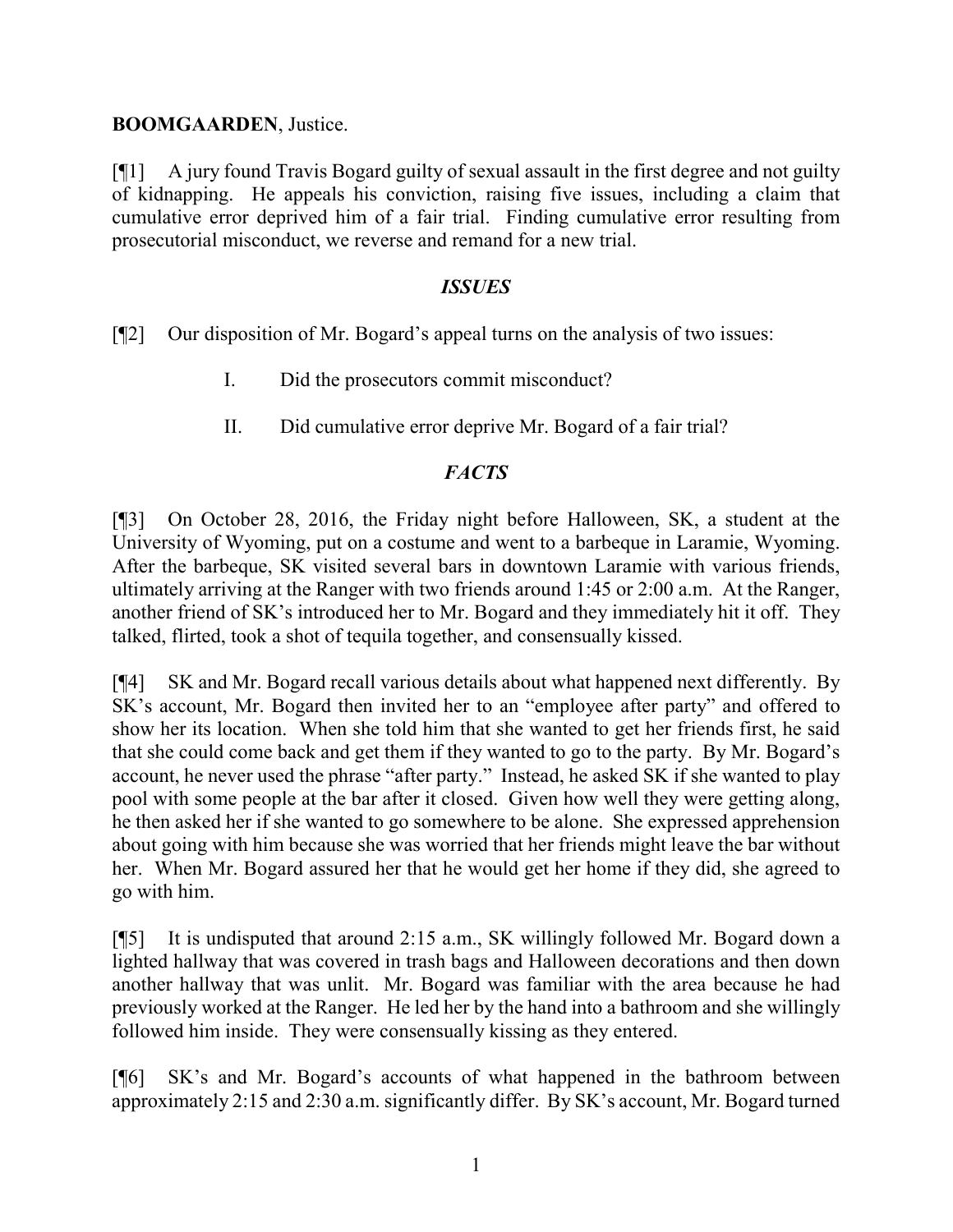off the bathroom light, closed the door, and locked it. He picked her up and put her on a ledge behind the door, where they continued to consensually kiss. Then he took her purse off and put it in the sink. When he did so, SK felt scared, she did not know what was happening, and she told him that she wanted to go back to her friends. Mr. Bogard did not say anything in response. He picked her up by the waist and moved her over to the window. When he grabbed her, she tried to apply a pressure point to his shoulder. She also tried to get out of the bathroom, using her foot to try to twist open the doorknob. But she gave up trying to fight Mr. Bogard off after he moved her over to the window because she was scared that he would hurt her.

[¶7] According to SK, at the window, Mr. Bogard pulled off her clothes and tried to penetrate her from behind. When he did so, she flinched and kept telling him that she wanted to go back to her friends. He did not say anything in response. Next, he moved her over by the bathtub, tried to penetrate her from behind, and put his penis in her vagina. Again, she told him that she wanted to go back to her friends and stated that she did not want to be there. He did not say anything in response. He tried to penetrate her again and then yelled at her that she was "too f[\*\*\*]ing tight," yelled "what the f[\*\*\*]," laughed, and left. After Mr. Bogard left the bathroom, SK put on her clothes and went to find her friends.

[¶8] By Mr. Bogard's account, as they entered the bathroom, he turned off the bathroom light and closed, but did not lock, the door. He and SK proceeded to the back wall, where they continued kissing and he lifted up her sports bra. Then he guided her to the edge of the bathtub where he pulled down his jeans and boxers, as well as her costume. When he pulled off her costume, SK did not say anything. She had her hands on the bathtub and she was bent over it. When he accidentally attempted to penetrate her anally instead of vaginally, "[s]he pulled away violently" but did not say anything. When she pulled away, it startled him. He looked down and asked her, "Really? Are you okay?" but she did not say anything in response. He thought she pulled away because he had accidentally attempted to penetrate her anally, which he assumed was not what she wanted him to do and which was not what he intended to do. He again attempted to penetrate her vaginally and did so slightly, guiding his penis with his thumb. When he did so, she "pulled away just as violently" and he considered that his rejection. He pulled up his clothing, told her to take her time, and left the bathroom.

[¶9] According to Mr. Bogard, on his way out of the bar, he told the bartender that he had been rejected and "potentially" made a comment about giving SK a "slow clap." Then Mr. Bogard went outside and forced himself to vomit because he had been mixing alcohol that night and felt sick.

[¶10] What happened after Mr. Bogard and SK left the bar is generally undisputed. After SK left the bar at approximately 2:32 a.m., she located her friends, told them that she had just been raped, and one of them called 911. SK told the 911 operator that the assailant, a bartender at the Ranger, told her to come with him and took her to a bathroom. A friend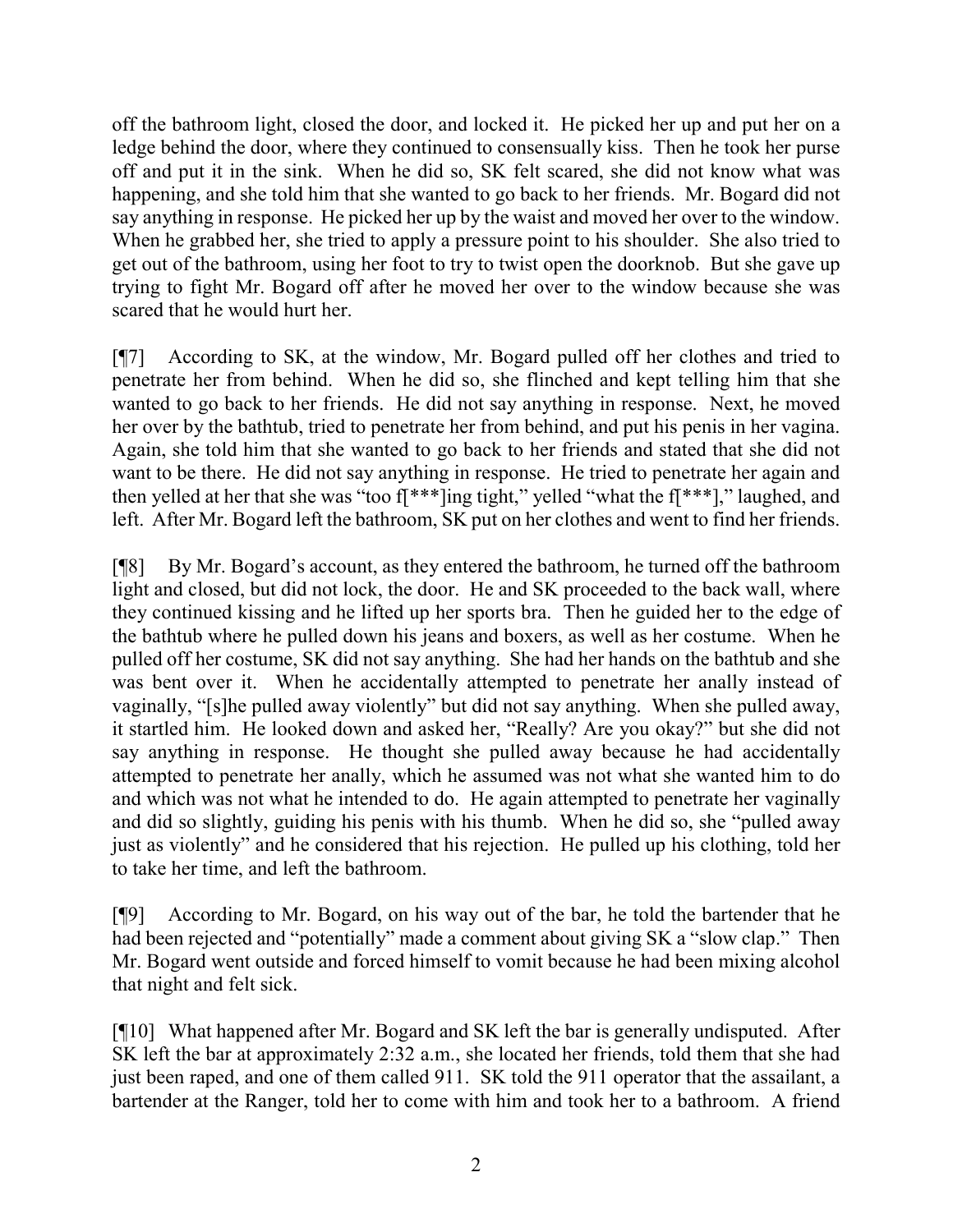drove SK to the hospital where a Sexual Assault Nurse Examiner (SANE) examined her and collected evidence. SK also provided a written statement to the police. After Mr. Bogard left the bar, he returned to Cheyenne, where he was eventually arrested.

[¶11] In November 2016, the State charged Mr. Bogard with one count of sexual assault in the first degree, in violation of Wyoming Statute  $\delta$  6-2-302(a)(i), and one count of kidnapping, in violation of Wyoming Statute § 6-2-20[1](#page-3-0)(a)(ii).<sup>1</sup> The case proceeded to a five-day trial in June 2017, at which Mr. Bogard testified in his own defense. The jury was unable to reach a unanimous verdict and the court declared a mistrial. The State immediately filed notice of its intent to retry Mr. Bogard on the same charges.

[¶12] In October 2017, the case proceeded to another five-day trial. Although Mr. Bogard exercised his right not to testify at this trial, the State read the transcript of his testimony from the first trial into the record, over his objection. SK testified at length and defense counsel cross-examined her about inconsistencies in her testimony on direct examination compared to her previous testimony and statements about the assault. Also relevant to this opinion, Candace Burch, a SANE nurse, discussed her examination of SK at the hospital, including SK's external and internal injuries. Kimberly Ley, a forensic analyst in the biology unit at the Wyoming State Crime Lab, testified about DNA testing results from the vaginal and anal swabs that the SANE nurse collected. Ms. K, a witness unrelated to SK, discussed her dating relationship with Mr. Bogard before the assault and her interaction with him at the bar and via text message the night of the assault. Cactus Aanenson, the bartender at the Ranger the night of the assault, discussed what Mr. Bogard said to him on Mr. Bogard's way out of the bar.

[¶13] On the second to last day of trial, the State called an expert, Dr. Matthew Gray, to discuss trauma and memory. The defense called its own expert, Dr. Thomas Kirk, to counter Dr. Gray's testimony. In closing and rebuttal argument, the prosecutors and defense counsel disputed when SK withdrew consent and challenged SK's and Mr. Bogard's credibility, respectively.

[¶14] The jury found Mr. Bogard guilty of sexual assault in the first degree and not guilty of kidnapping. The district court sentenced him to five to ten years of imprisonment.

<span id="page-3-0"></span><sup>&</sup>lt;sup>1</sup> The relevant portion of the first degree sexual assault statute provides: "(a) Any actor who inflicts sexual intrusion on a victim commits a sexual assault in the first degree if: (i) The actor causes submission of the victim through the actual application, reasonably calculated to cause submission of the victim, of physical force or forcible confinement[.]" Wyo. Stat. Ann. § 6-2-302(a)(i) (LexisNexis 2016). The relevant portion of the kidnapping statute provides: "(a) A person is guilty of kidnapping if he unlawfully removes another from his place of residence or business or from the vicinity where he was at the time of the removal, or if he unlawfully confines another person, with the intent to: (ii) Facilitate the commission of a felony[.]" Wyo. Stat. Ann. § 6-2-201(a)(ii) (LexisNexis 2016).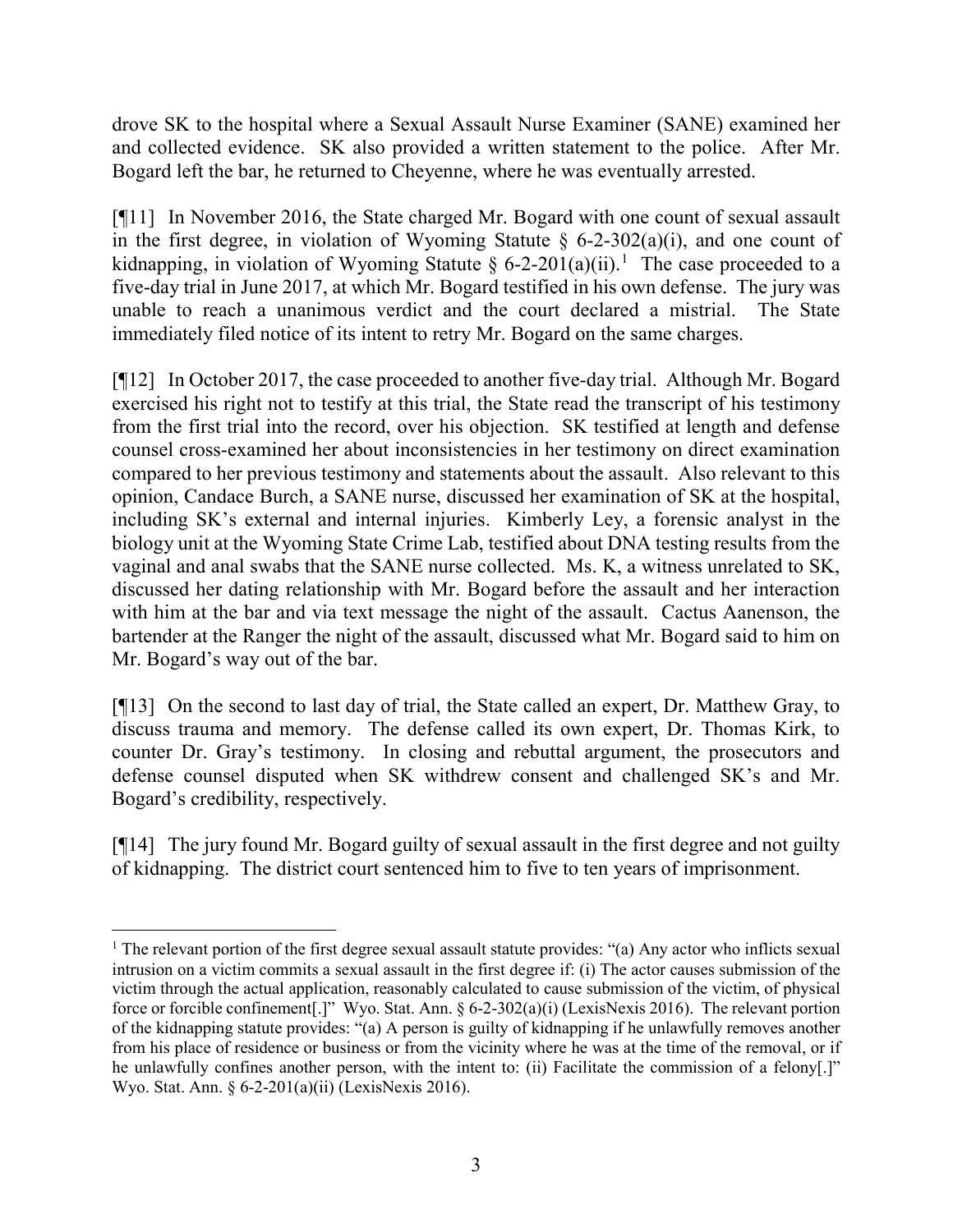[¶15] We discuss additional facts and proceedings below as necessary.

### *DISCUSSION*

### **I.** *Did the prosecutors commit misconduct?[2](#page-4-0)*

[¶16] Mr. Bogard contends that the prosecutors committed numerous instances of misconduct. "Prosecutorial misconduct is '[a] prosecutor's improper or illegal act (or failure to act), [especially] involving an attempt to persuade the jury to wrongly convict a defendant or assess an unjustified punishment.'" *Dixon v. State*, 2019 WY 37, ¶ 37, 438 P.3d 216, 231 (Wyo. 2019) (quoting *Craft v. State*, 2013 WY 41, ¶ 13, 298 P.3d 825, 829 (Wyo. 2013)). Mr. Bogard "bears the burden of establishing prosecutorial misconduct." *Id.* ¶ 41, 438 P.3d at 231 (citing *Condra v. State*, 2004 WY 131, ¶ 5, 100 P.3d 386, 389 (Wyo. 2004)).

[¶17] Some instances of alleged misconduct occurred during the State's case-in-chief. The remaining instances of alleged misconduct occurred during the State's closing and rebuttal arguments. Because defense counsel objected to some of the alleged errors, but did not object to the remaining alleged errors, two different standards of review apply.

[¶18] We apply the harmless error standard to those statements to which Mr. Bogard objected, recognizing that we must find there was an error before we consider whether an error was harmless. *Black v. State*, 2017 WY 135, ¶ 13, 405 P.3d 1045, 1050 (Wyo. 2017); *King v. State*, 2018 WY 52, ¶ 11, 417 P.3d 657, 660 (Wyo. 2018) (citing *Gonzalez–Ochoa v. State*, 2014 WY 14, ¶ 15, 317 P.3d 599, 604 (Wyo. 2014)). We apply the plain error standard to those matters and statements to which Mr. Bogard did not object. *Black*, ¶ 13, 405 P.3d at 1050 (citation omitted). Under either standard, our ultimate focus and attention is on whether the alleged error affected Mr. Bogard's substantial right to a fair trial. *McGinn v. State*, 2015 WY 140, ¶ 13, 361 P.3d 295, 299 (Wyo. 2015); *Sam v. State*, 2017 WY 98, ¶ 65, 401 P.3d 834, 856 (Wyo. 2017), *reh'g denied* (Sept. 26, 2017), *cert. denied*, 138 S.Ct. 1988, 201 L.Ed.2d 248 (2018).

[¶19] In evaluating closing argument, we recognize that counsel is allowed wide latitude; the prosecutor may comment on all of the evidence and may suggest reasonable inferences from the evidence. *Teniente v. State*, 2007 WY 165, ¶ 30, 169 P.3d 512, 524 (Wyo. 2007). "We measure the propriety of closing arguments in the context of the entire argument and compare them with the evidence produced at trial." *Doherty v. State*, 2006 WY 39, ¶ 18, 131 P.3d 963, 969 (Wyo. 2006) (citation omitted).

<span id="page-4-0"></span><sup>&</sup>lt;sup>2</sup> At trial, the County Attorney and the Deputy County Attorney represented the State. They divided examination of witnesses and presentation of closing and rebuttal argument. One instance of alleged prosecutorial misconduct is attributable to the County Attorney. The remaining instances of alleged prosecutorial misconduct are attributable to the Deputy County Attorney.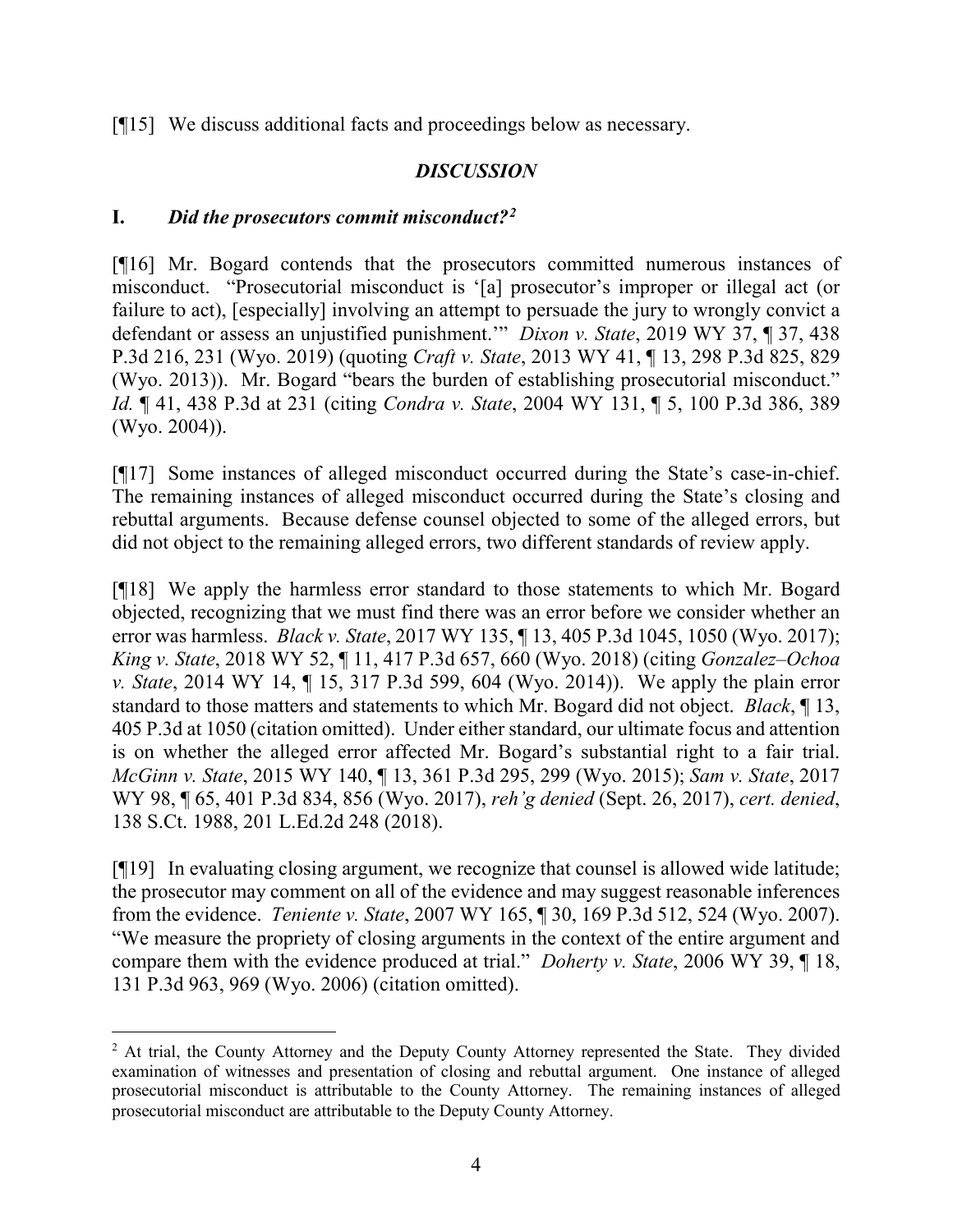[¶20] Instead of addressing the many alleged instances of prosecutorial misconduct in the order in which the parties present them, we address those matters for which we find no misconduct first, reordering them so that they are generally addressed in chronological order. Then we address those matters for which we find prosecutorial misconduct, reserving any discussion of prejudice for our cumulative error analysis.[3](#page-5-0) *See Black*, ¶ 46 n.11, 405 P.3d at 1060 n.11 (explaining our decision to defer discussion of prejudice for our cumulative error analysis).

### **A. No Prosecutorial Misconduct**

[¶21] We review all but one of the following instances of alleged prosecutorial misconduct for plain error. To establish plain error, Mr. Bogard "must show 1) the record clearly reflects the incident urged as error; 2) a violation of a clear and unequivocal rule of law; and 3) that he was materially prejudiced by the denial of a substantial right." *Carroll v. State*, 2015 WY 87, ¶ 11, 352 P.3d 251, 255 (Wyo. 2015) (quoting *Masias v. State*, 2010 WY 81, ¶ 20, 233 P.3d 944, 950 (Wyo. 2010)). Regarding the second requirement, Mr. Bogard must establish "a violation of a clear and unequivocal rule of law in a clear and obvious, not merely arguable, way[.]" *Solis v. State*, 2013 WY 152, ¶ 39, 315 P.3d 622, 631 (Wyo. 2013) (quoting *Dennis v. State*, 2013 WY 67, ¶ 42, 302 P.3d 890, 899 (Wyo. 2013)). Each of the following alleged errors we review for plain error are clearly reflected in the record, thus satisfying the first requirement. We review the final instance of alleged prosecutorial misconduct in this section for harmless error.

### **1.** *Victim impact argument related to credibility.*

[¶22] Mr. Bogard argues that the prosecutor made statements calculated to inflame, prejudice, and mislead the jury during closing argument by impermissibly attempting to "appeal to the jury's sympathy and passions for [SK]."

[¶23] During closing argument, the prosecutor argued that SK's version of events had remained consistent, stating:

> Eight minutes. It's unreasonable to think she made up that story and started sobbing to 911 for fun in eight minutes. It's

<span id="page-5-0"></span><sup>&</sup>lt;sup>3</sup> The harmless error standard would require that Mr. Bogard "show prejudice under circumstances which manifest inherent unfairness and injustice or conduct which offends the public sense of fair play." *Dysthe v. State*, 2003 WY 20, ¶ 10, 63 P.3d 875, 881 (Wyo. 2003) (citation & internal quotation marks omitted). Mr. Bogard asks us to shift the burden of proving harmless error from him to the State. *See McGinn*, ¶¶ 41– 54, 361 P.3d at 304–08 (Fox, J., specially concurring) (arguing the burden of demonstrating harmless error from prosecutorial misconduct should be placed on the beneficiary of the error, the State, instead of the appellant). We do not address Mr. Bogard's request because we analyze prejudice under the rubric of cumulative error, not the separate frameworks of harmless and plain error.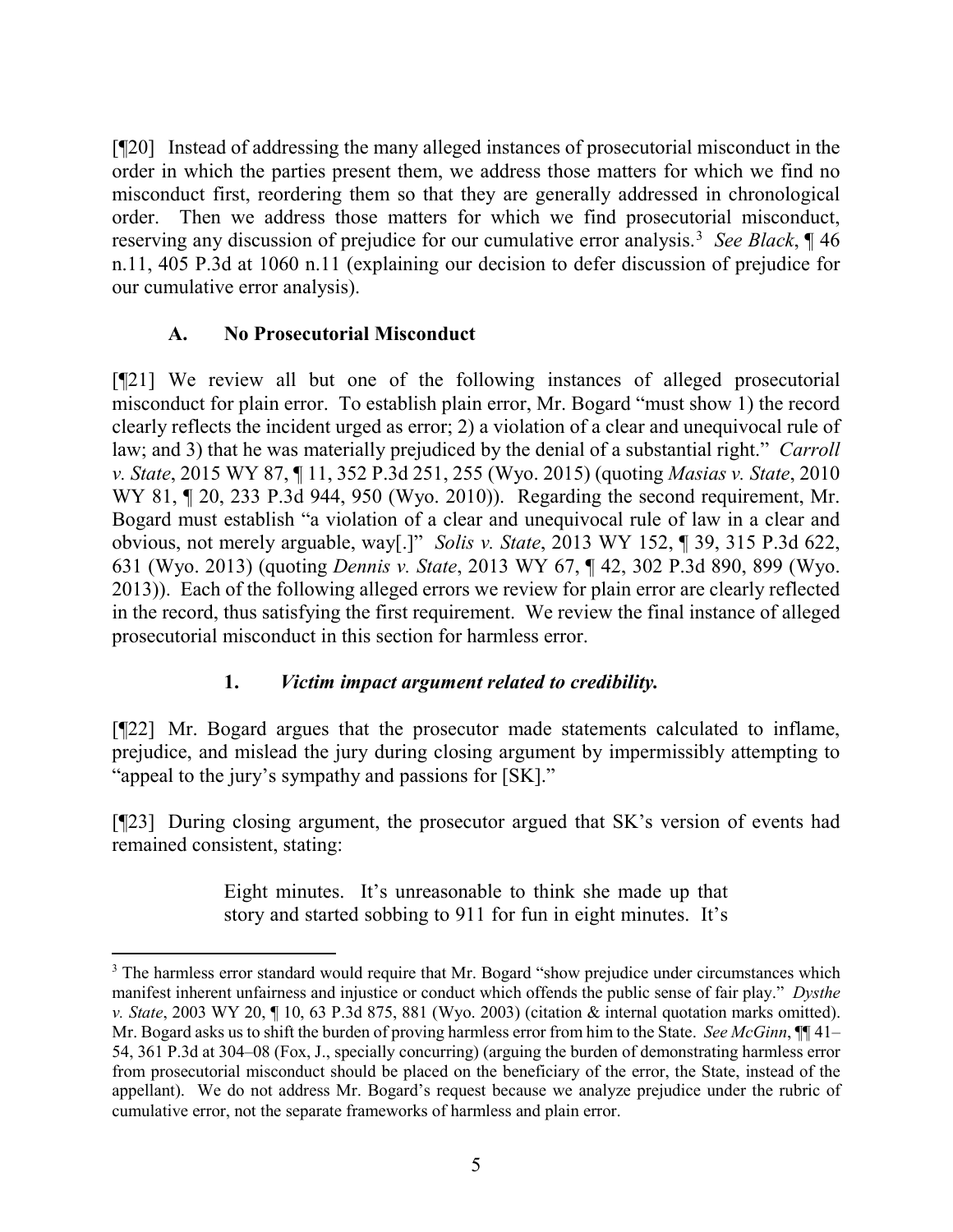unreasonable to think that this statement made hours later to Officer McAlmond with almost identical facts is unreasonable. This is consistency. It's consistency that [SK] has been drug through the mud, drug up here, picked, prodded, poked, and abused, maintained consistency. With the SANE examiner, maintained consistency.

[¶24] A few moments later, the prosecutor provided the jury a timeline of events, noting that the 911 call occurred at 2:41 a.m. and that SK's interview with Officer McAlmond occurred at 2:50 a.m. He then implored the jury to "[l]ook at the evidence" and continued with the timeline, stating: "Meanwhile, as the night progresses, [SK] is being poked, prodded, examined, spread open, humiliated for all of us to see. No one wants that. No one asks for that. No one asks to be scraped, documented, biologically swabbed."

 $[$ [25] Victim impact argument occurs when the prosecutor uses victim impact evidence<sup>[4](#page-6-0)</sup> in closing argument or rebuttal argument. "[W]e have clearly stated that 'victim impact argument is inappropriate during the guilt phase of a criminal prosecution and prosecutors should not make arguments calculated to inflame the passions or prejudices of the jury.'" *Sam*, ¶ 63, 401 P.3d at 855 (quoting *Haynes v. State*, 2008 WY 75, ¶ 38, 186 P.3d 1204, 1213 (Wyo. 2008)). However, a prosecutor may refer to victim impact evidence in argument for a proper purpose, such as to bolster a witness's credibility after it is attacked. *See, e.g.*, *White v. State*, 2003 WY 163, ¶ 20, 80 P.3d 642, 651 (Wyo. 2003).

[¶26] We must analyze the prosecutor's argument in broad context when applying these rules. *Doherty*, ¶ 18, 131 P.3d at 969. Here, credibility was a central issue at trial and defense counsel drew the jury's attention to inconsistencies in SK's story on crossexamination. The prosecutor countered the attack by arguing that SK's story remained consistent throughout the timeline of events. In doing so, the prosecutor argued, albeit disjointedly, that it would have been unreasonable for SK to fabricate an allegation of assault, only to be subject to intrusive medical examinations and a public trial. Under these circumstances, Mr. Bogard has not established that the prosecutor violated the rule against improper victim impact argument in a clear and obvious way. Mr. Bogard therefore has not established plain error.

### **2. C***omment on Mr. Bogard's silence.*

[¶27] Mr. Bogard argues that the prosecutor made statements calculated to inflame, prejudice and mislead the jury during closing argument by twice mentioning his silence

<span id="page-6-0"></span> <sup>4</sup> "Broadly speaking, victim impact evidence is that evidence relating to the victim's personal characteristics and to the physical, emotional, or social impact of a crime on its victim and the victim's family*.*" *Smith v. State*, 2005 WY 113, ¶ 15, 119 P.3d 411, 416 (Wyo. 2005) (citations omitted).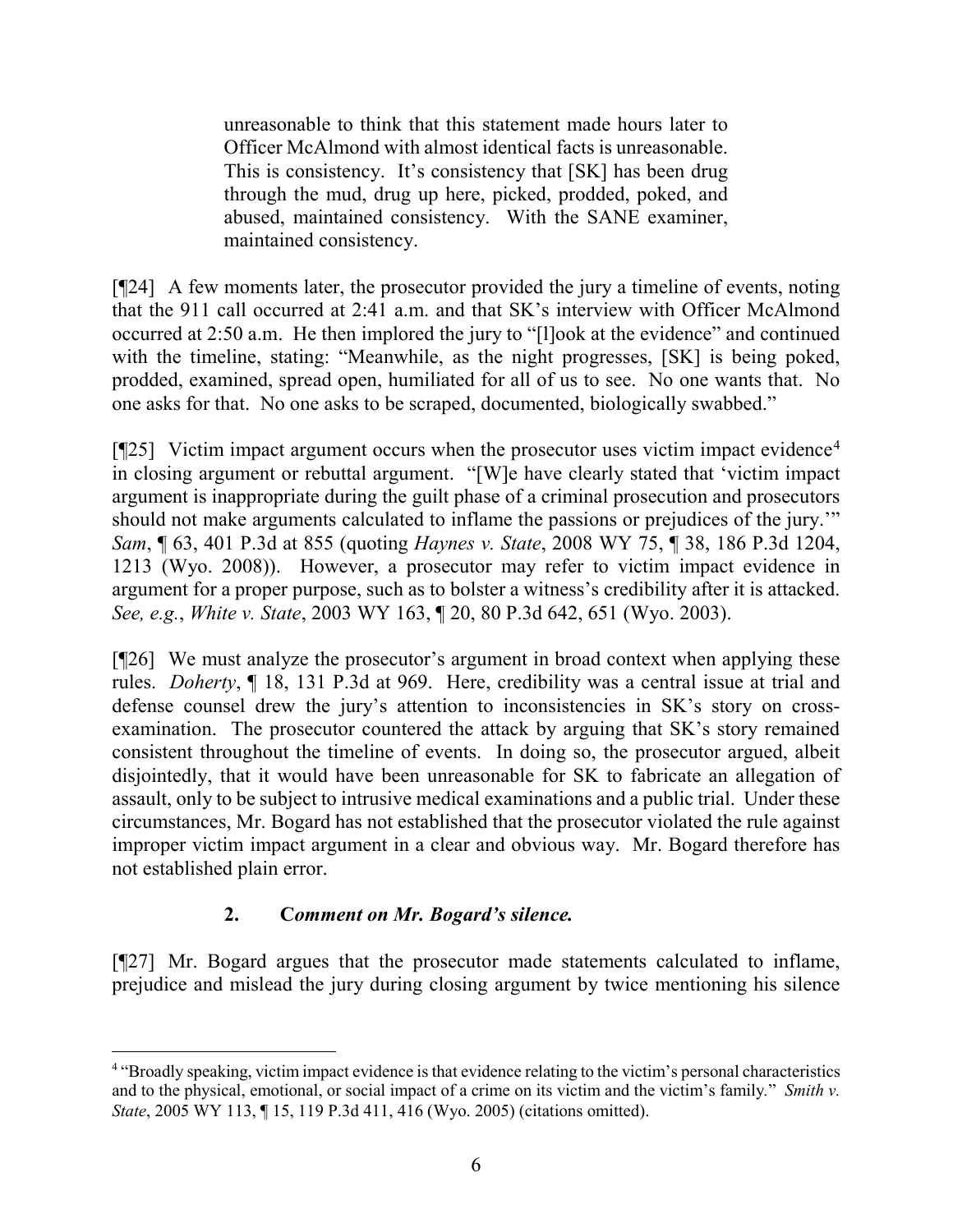and thereby vouching for the strength of the State's evidence against him. For the reasons stated below, we conclude that neither statement constitutes an improper comment.

[¶28] A prosecutor may not comment on a defendant's constitutional right to remain silent. *Lancaster v. State*, 2002 WY 45, ¶ 36, 43 P.3d 80, 95 (Wyo. 2002), *overruled on other grounds by Jones v. State*, 2019 WY 45, 439 P.3d 753 (Wyo. 2019). "The constitutional right to silence exists at all times—before arrest, at arrest, and after arrest[.]" *Tortolito v. State*, 901 P.2d 387, 390 (Wyo. 1995).

[¶29] "A prosecutor does not 'comment' on a defendant's exercise of his right to silence where he does not attempt to use the silence to the state's advantage, where he does not argue to the jury that the silence was evidence of guilt or an admission of guilt, and where the defendant does not show any prejudice." *Lancaster*, ¶ 39, 43 P.3d at 96 (citation omitted). Indeed, "[t]here are many situations where, without reversible error, evidence may be adduced that a defendant 'remained silent' at some point." *Id.* ¶ 38, 43 P.3d at 96 (citing *Shipman v. State*, 2001 WY 11, ¶ 5, 17 P.3d 34, 36 (Wyo. 2001) (officer testified that, at the murder scene, the defendant said he "did not want to say anything else"); *Robinson v. State*, 11 P.3d 361, 373 (Wyo. 2000) (prosecutor noted what the defendant "left out" when he made a statement to the police); *Beartusk v. State*, 6 P.3d 138, 144 (Wyo. 2000) (officer testified that, after answering some innocuous questions, the defendant indicated he did not wish to answer any more questions); and *Emerson v. State*, 988 P.2d 518, 522 (Wyo. 1999) (prosecutor noted facts the defendant did not include in his statements)).

[¶30] In reviewing statements alleged to violate the well-established rule, "[w]e consider the entire context in which the statements were made to decide whether there was an impermissible comment upon the defendant's exercise of his right of silence, and will not take sentences and phrases out of context." *Robinson*, 11 P.3d at 373 (citation omitted).

[¶31] During closing argument, the prosecutor stated:

Travis Bogard vehemently denies, despite any corroboration of evidence, that he never said after party, yet he expects you to believe that [SK] 25 minutes after meeting him was willing to get bent over a tub in a bathroom in a motel in an isolated hallway away from her friends where she had no idea where she was going. That [SK] wanted to not say a single word as he shoved his penis inside of her. He deceived her into going down that hallway. Her testimony over and over and over and over again. **You don't have much of what the Defendant**  says and I'll touch on that later.<sup>[5](#page-7-0)</sup> Her testimony over and

<span id="page-7-0"></span><sup>&</sup>lt;sup>5</sup> From our review of the record, the prosecutor did not revisit the issue later in his argument.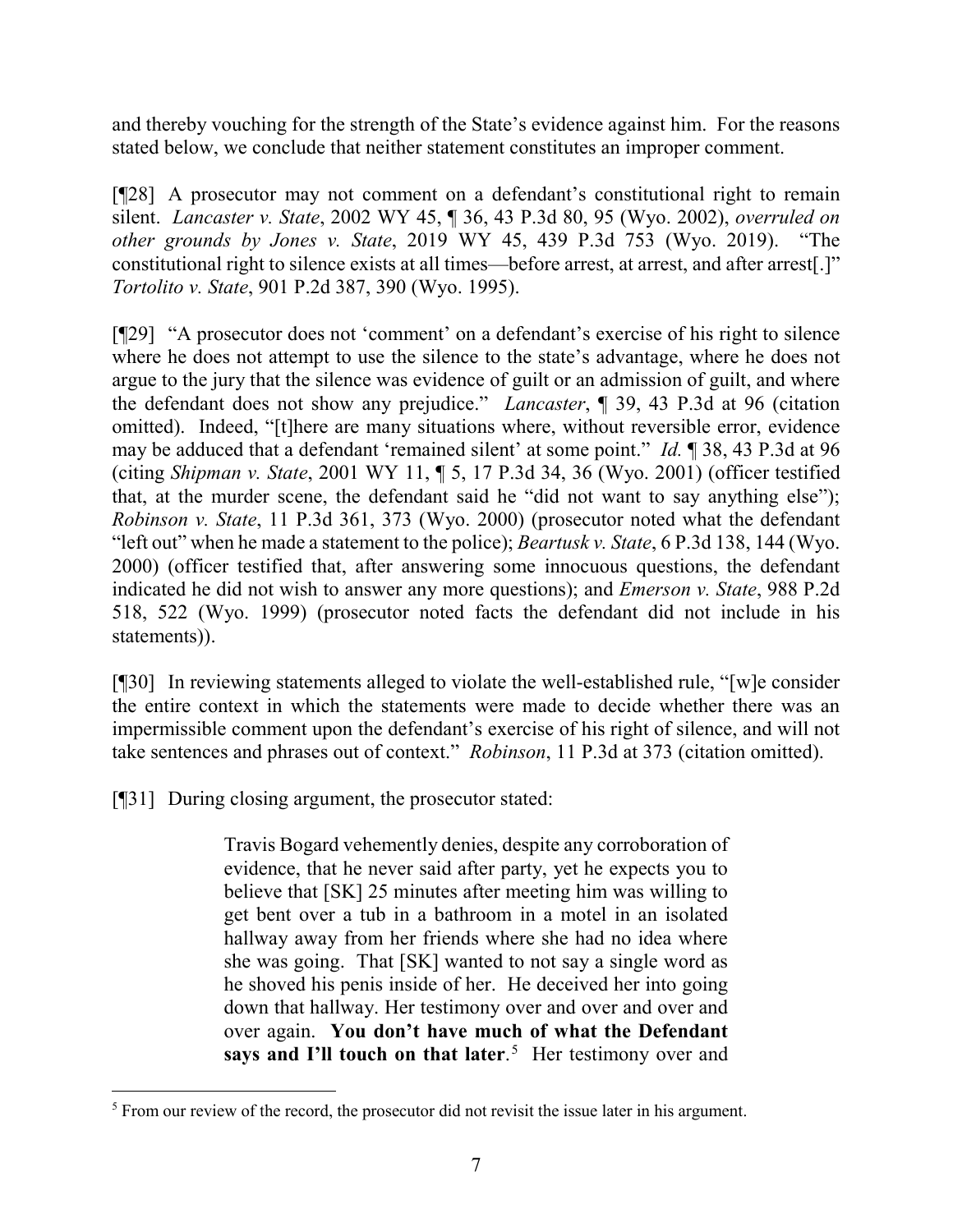over and over is that she was led down that hallway through deceit, that she was fooled into thinking there was something down that hallway.

(Emphasis added.)

[¶32] Later during closing argument, the prosecutor walked the jury through a timeline of events at the bar and leading up to Mr. Bogard's arrest. In providing that timeline, the prosecutor stated:

> Victim provides that written statement to the police. **You hear nothing from the Defendant**. The Defendant is arrested for sexually assaulting [SK].

(Emphasis added.)

[¶33] The prosecutor's statement that the jury did not "have much of what the Defendant says," viewed in isolation, could be construed as a comment on Mr. Bogard's decision not to testify at his second trial. In context, however, the prosecutor was discussing SK's stated reason for following Mr. Bogard down the hallway to the bathroom versus the reason Mr. Bogard stated that she followed him. SK testified that she left the bar area and followed Mr. Bogard because he invited her to an "after party" and offered to show her where it was located. Through the State's introduction of Mr. Bogard's testimony from the first trial, Mr. Bogard maintained that he initially invited SK to "come hang out" and play pool after the bar closed. He denied referring to it as an "after party." By his account, he then asked SK whether she wanted to be alone and, after she expressed some initial hesitancy because she did not want her friends to leave the bar without her, she agreed to go with him. The prosecutor's statement can be read as a comment on what was missing from Mr. Bogard's explanation, not a clear and obvious violation of the rule prohibiting comment on exercise of Mr. Bogard's right to remain silent.

[¶34] If read in isolation, the prosecutor's statement that "[y]ou hear nothing from the Defendant" after the sexual assault could be construed as a comment on Mr. Bogard's exercise of his right to remain silent before his arrest. But viewed in context, it more logically references the gap in time in which no one heard from Mr. Bogard after the alleged assault and during which, by Mr. Bogard's account, he was asleep. At trial, the State presented evidence that after Mr. Bogard left the bar, he returned to Cheyenne and no one heard from him again until the next afternoon. In Mr. Bogard's testimony from the first trial as read to the jury, Mr. Bogard stated that shortly after he woke up at 1:30 p.m. the afternoon after the alleged assault, he noticed that he "had a ton of missed calls and a ton of texts" "[f]rom everybody," including police officers, and he began returning those calls. Because the prosecutor's comment in no way references an instance in which Mr.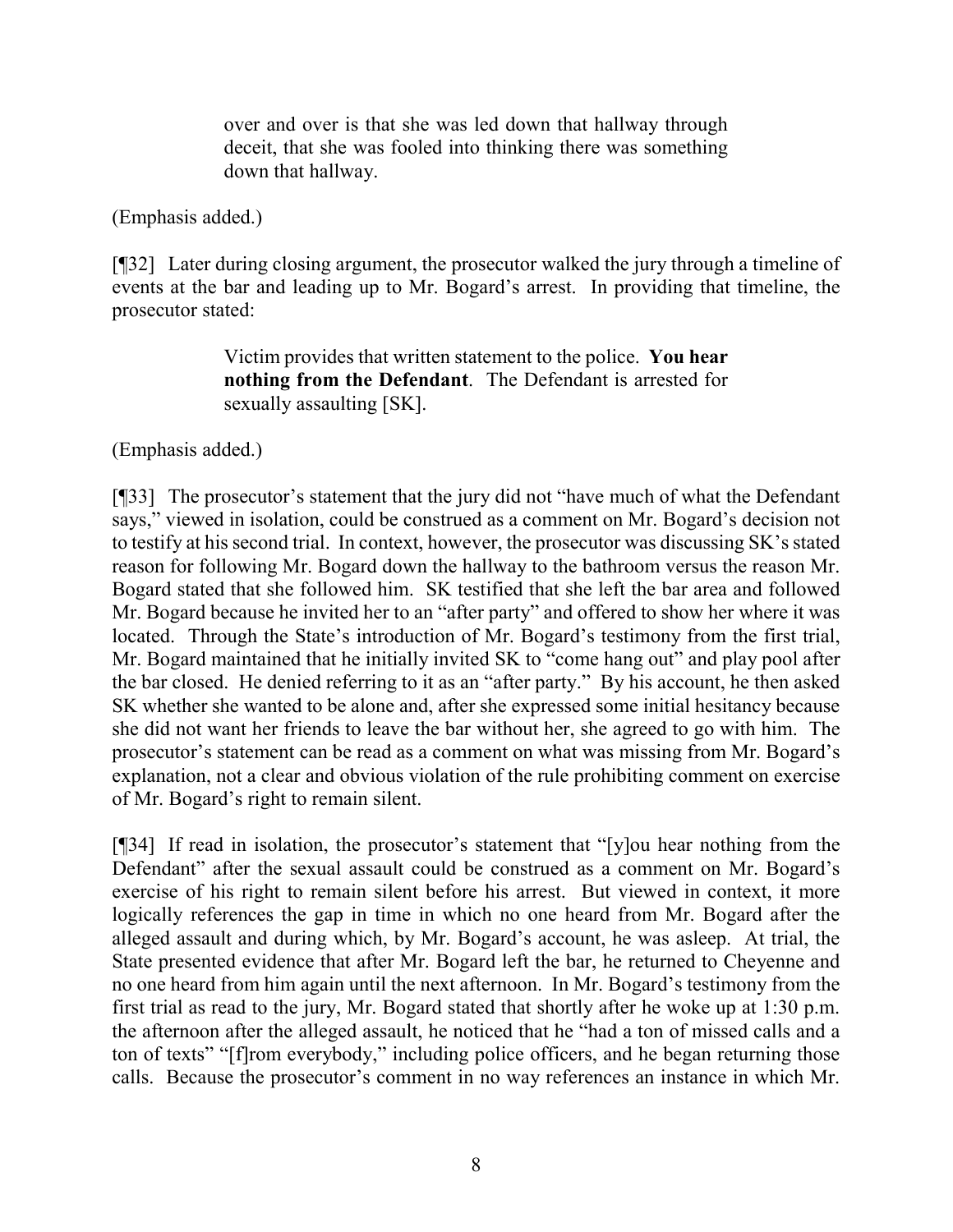Bogard exercised his right to remain silent after the alleged sexual assault and before his arrest, it follows that the prosecutor did not violate a clear and unequivocal rule of law.

[¶35] Mr. Bogard has not established that the prosecutor violated a clear and unequivocal rule of law in a clear and obvious, not merely arguable, way with either statement. Consequently, he has not established plain error as to either statement.<sup>[6](#page-9-0)</sup>

## **3.** *Comments regarding defense counsel.*

[¶36] Mr. Bogard argues that the prosecutor made statements calculated to inflame, prejudice and mislead the jury during closing argument by personally attacking defense counsel for berating the victim when she was on the witness stand.

[¶37] As previously noted, the prosecutor walked the jury through a timeline of events during closing argument and, in doing so, stated:

> Let's talk about what happened, what we know happened. From 1:30 to 1:45, **regardless of the hours of nitpicking Defense Counsel's [sic] attempted to confuse and belittle the issue**. At some point in time after 1:00 o'clock, after not drinking, after being with her sorority sisters, [SK] arrives at the Ranger bar.

(Emphasis added.)

[¶38] "It is prosecutorial misconduct to 'launch personal attacks against defense counsel to inflame the passions and prejudices of the jury.'" *Hamilton v. State*, 2017 WY 72, ¶ 14, 396 P.3d 1009, 1014 (Wyo. 2017) (citation omitted). There is a distinction, however, between launching personal attacks against defense counsel and remarking on the defense's case. *Hamilton* illustrates that distinction. A jury found Mr. Hamilton "guilty of five counts of sexual assault and sexual abuse of a minor." *Id.* ¶ 1, 396 P.3d at 1010. He appealed his conviction, arguing that two or more instances of prosecutorial misconduct amounted to cumulative error. *Id.* ¶¶ 1–2, 396 P.3d at 1010–11. Among other issues, he argued that the prosecutor "repeatedly … ridiculed the defense." *Id.* ¶ 13, 396 P.3d at 1013. The prosecutor stated that the defense dragged one of the victims through the mud. *Id.* The prosecutor also stated that defense counsel's arguments were "not reasonable," "absurd," "fundamentally ridiculous," "so off-the-wall ridiculous it's beyond belief," "nonsense," and "a very bizarre, out-there explanation." *Id.* ¶¶ 13–14, 396 P.3d at 1013– 14. We concluded that the statements, "[t]hough ill-advised," "related to the prosecution's

<span id="page-9-0"></span> <sup>6</sup> To the extent Mr. Bogard separately asserts that the prosecutor vouched for the strength of the State's case against him with either statement, he does not set forth cogent argument and we decline to consider the matter. *Marshall v. State*, 2016 WY 119, ¶ 14, 385 P.3d 304, 308 (Wyo. 2016).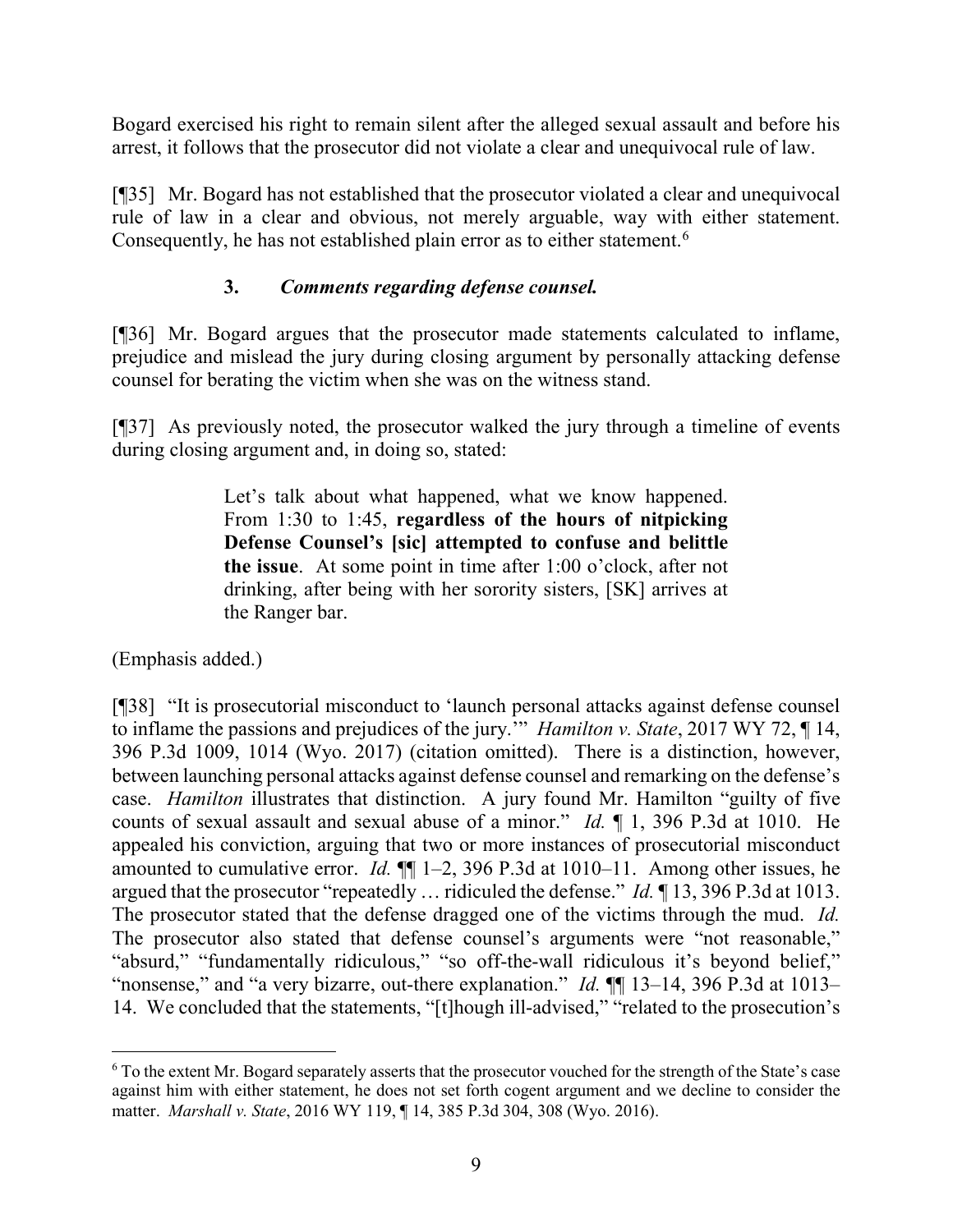view of the defense's case" and did not amount to prosecutorial misconduct. *Id.* ¶ 14, 396 P.3d at 1014; *cf. Strickland v. State*, 2004 WY 91, ¶ 50, 94 P.3d 1034, 1054 (Wyo. 2004) (identifying as a personal attack on defense counsel the prosecutor's statement "[i]t is amazing a defense attorney who has never worked a scene, who has never investigated a fire can be an expert and disagree with the clear evidence of all the witnesses").

[¶39] On cross-examination of SK, defense counsel addressed a wide range of inconsistencies, some of which may have seemed minor, like whether she arrived at the Ranger at 1:45 or 2:00 a.m. and which door she exited through when she left the bar. In light of such cross-examination and the record as a whole, the prosecutor's comments here, like those in *Hamilton*, constitute a remark on the defense's case, not a personal attack against defense counsel. Mr. Bogard established no plain error on this issue.

# **4.** *Argument regarding traumatic memory loss.*

[¶40] Without much explanation or analysis, Mr. Bogard argues that the prosecutor made statements calculated to inflame, prejudice and mislead the jury during closing argument by claiming that SK "suffered from traumatic memory loss as a way to bolster her credibility after defense counsel revealed inconsistencies in her testimony, even though she had never been diagnosed with traumatic memory loss and instead said she suffered from anxiety and her memory blurred from 'panic attacks.'"

[¶41] During closing argument, the prosecutor attempted to link Dr. Gray's testimony about traumatic memory loss to SK's inconsistent statements after the assault, arguing:

> [PROSECUTOR]: Remember Dr. Gray's testimony. Without having ever met the victim, having a single detail about this case or her specific situation, those are—the Defense makes it seem like that's not in his favor. We're not trying to corroborate [SK]. We're trying to show you that these issues, these complexities, these nuances to traumatic memory loss exist and they're explainable. They're not the result of [SK] they're not the result of—excuse me, I apologize.

> Traumatic memory loss is a thing. It's a diagnosable, clinical researched and established corroborated and peer reviewed thing. It happens. Dr. Gray did not tell you it happened in this case, but it happened in this case, because [SK]—

[DEFENSE COUNSEL]: Objection, it's not in evidence.

THE COURT: Overruled.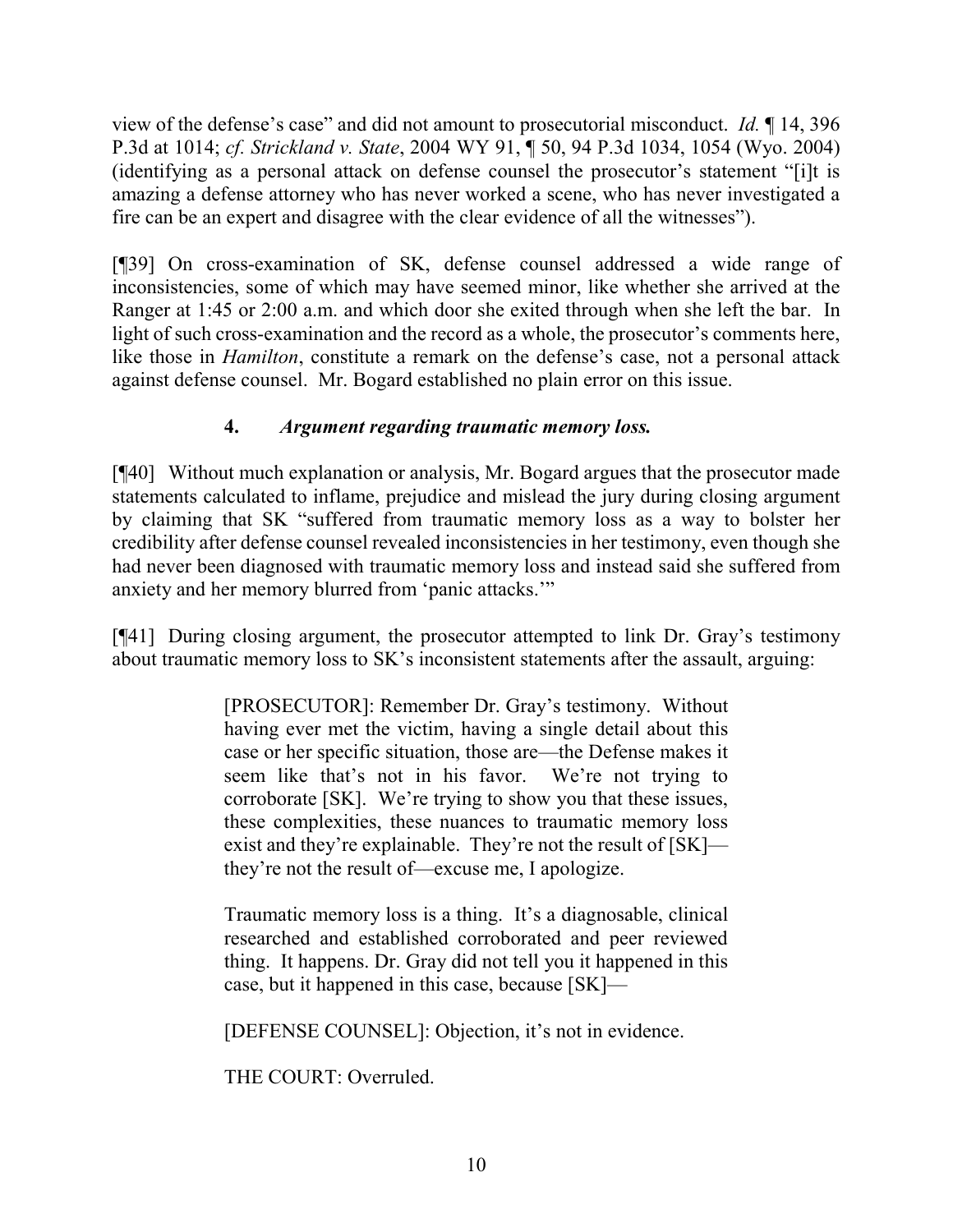[PROSECUTOR]: [SK] was diagnosed individually, independently with PTSD as a result of this. [SK] suffered from traumatic memory loss, and any inconsistencies which she has are not attempts by her, as she so eloquently put it, to deceive or lie to you. They are attempts by her to give you as much of the truth as she recalls.

[¶42] On cross-examination, SK testified that she suffers from and has received counseling for PTSD, adding that "it's hard to recall exact details of a trauma when you suffer from PTSD." The State's expert, Dr. Gray, subsequently testified about traumatic memory loss. In doing so, he addressed a common misconception that details regarding a horrific event that someone experiences should be "seared in" that person's memory. He explained that research is pretty clear and there is consensus that "trauma memory is often fairly spotty and gappy." Thus, while "people will remember some aspects of their trauma with pretty good clarity and in some degree of high detail," they may not retain "peripheral" details" or other aspects of the sequence of events. He also addressed PTSD, explaining that "[o]ne of the qualifying symptoms of PTSD, one of 20 symptoms that could be met to meet diagnostic criteria of posttraumatic stress disorder is inability to recall important parts of the traumatic event." On cross-examination, he confirmed that he did not diagnose SK with PTSD, did not know whether she had any constructed memories, and did not know whether any of the matters he had addressed applied to the case.

[¶43] Mr. Bogard does not analyze the prosecutor's argument in light of SK's and Dr. Gray's testimony, acknowledge the prosecutor's express recognition that Dr. Gray did not testify that SK suffered from traumatic memory loss, address whether the prosecutor argued a reasonable inference from the evidence (e.g., that the inconsistencies in SK's story could be attributable to her PTSD because the symptoms of PTSD may include inability to recall important details), or provide analysis of how the prosecutor's argument regarding Dr. Gray's testimony was calculated to inflame, prejudice and mislead the jury. Mr. Bogard therefore has not established that the prosecutor violated any clear and unequivocal rule of law in a clear and obvious way and has failed to establish any plain error on this issue.

## **5.** *Asking Dr. Gray a question regarding false reporting.*

[¶44] We review for harmless error Mr. Bogard's argument that the State impermissibly asked its expert a question that called for vouching.

[¶45] In testifying on direct examination about general matters related to trauma and memory, Dr. Gray defined a "sexual assault myth" as "a common belief that people might have that does not fit with the best available research." The prosecutor asked Dr. Gray the question at issue at the end of direct examination: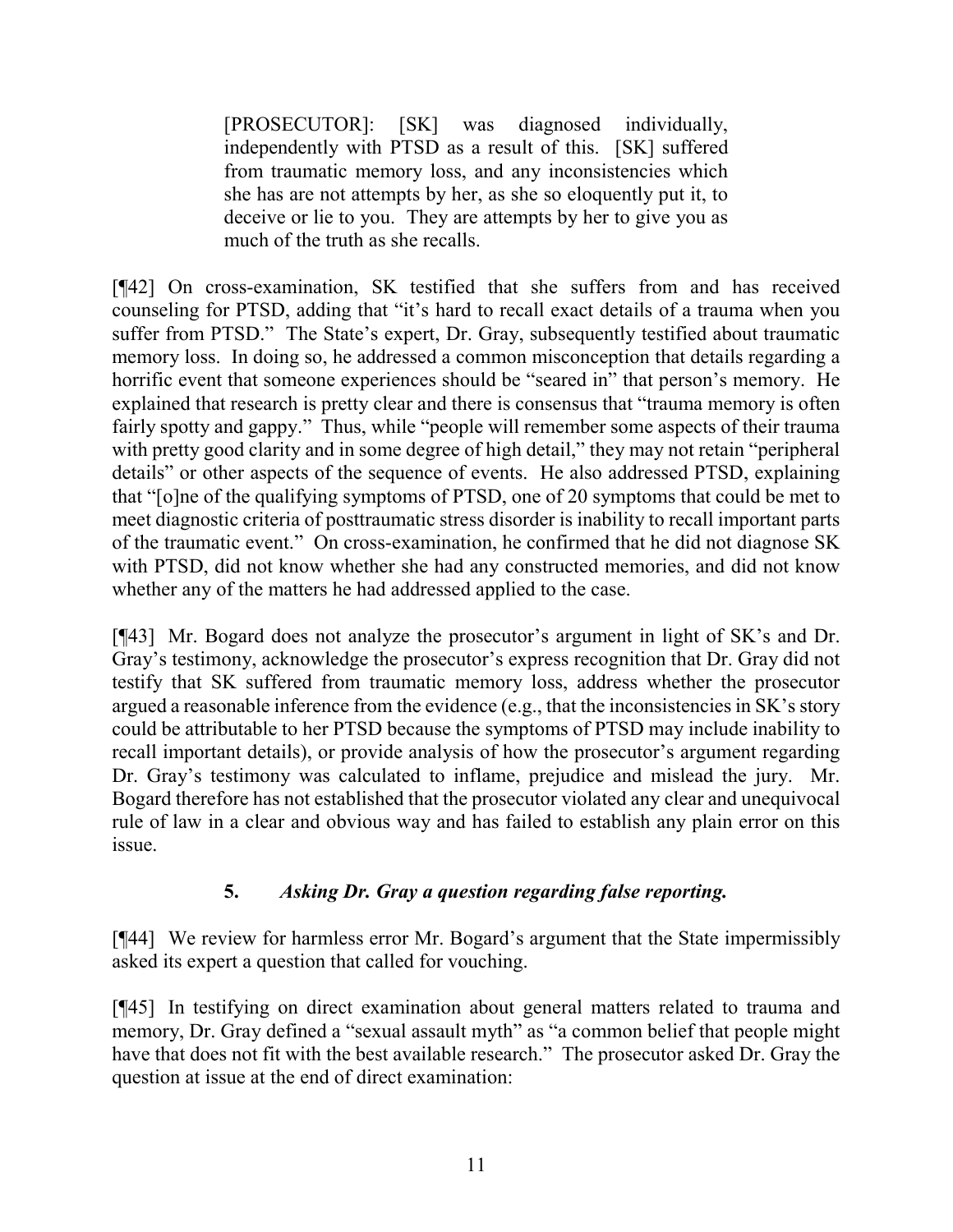[PROSECUTOR]: I'm just going to ask the question. Is there a sexual assault myth related to the false reporting of sexual assault?

[DEFENSE COUNSEL]: Objection, Your Honor, vouching.

THE COURT: Sustained.

[PROSECUTOR]: Thought I'd give it a try, Your Honor.

THE COURT: Your valiant efforts.

[PROSECUTOR]: Nothing further.

[¶46] Both parties recognize the general rule against vouching. "[T]his Court, in a long line of decisions, has clearly and unambiguously held it is error for expert and lay witnesses alike to vouch for the credibility of the testimony of an alleged sexual assault victim." *Lopez v. State*, 2004 WY 103, ¶ 22, 98 P.3d 143, 150 (Wyo. 2004) (collecting cases). However, our vouching cases generally address whether a witness's answer constituted vouching, not whether a question called for vouching. *See, e.g.*, *id.* ¶ 17, 98 P.3d at 148; *Sweet v. State*, 2010 WY 87, ¶ 10, 234 P.3d 1193, 1197–98 (Wyo. 2010). Mr. Bogard does not address this nuance or any cases that specifically address expert testimony about false reporting myths in sexual assault cases. [7](#page-12-0) Although the district court sustained defense counsel's vouching objection, read narrowly, the prosecutor's question called for a simple "yes" or "no" answer. In light of these considerations, we conclude that Mr. Bogard has not met his burden to establish error with respect to this instance of alleged prosecutorial misconduct. *See Woods v. State*, 2017 WY 111, ¶ 18, 401 P.3d 962, 969 (Wyo. 2017) (citation omitted) (noting that we "will not frame the issues for the litigants and will not consider issues not raised by them and not supported by cogent argument and authoritative citation."); *King*, ¶ 11, 417 P.3d at 660 (citation omitted).

<span id="page-12-0"></span> <sup>7</sup> In addressing sexual assault trials involving child victims, one treatise notes that "quantifications or percentages of truthful complainants or valid sexual assault complaints by experts are [] improper" because such testimony invades the province of the jury to determine witness credibility. 1 Paul DerOhannesian II, *Sexual Assault Trials* § 11.17 (4th ed. 2014) (collecting cases); *see also People v. Julian*, 34 Cal.App.5th 878, 886–87, 246 Cal.Rptr.3d 517, 523–24 (Cal. Ct. App. 2019), *as modified* (May 13, 2019) (setting forth a comprehensive survey of cases from other jurisdictions addressing testimony about the percentage of sexual assault victims who falsely report and finding those decisions persuasive). While that is the view of the majority of the jurisdictions to have addressed the issue, other jurisdictions have reached the opposite conclusion when the statistical evidence has no link to the victim. *See Alvarez-Madrigal v. State*, 71 N.E.3d 887, 890–93 (Ind. Ct. App. 2017); *State v. Harrison*, 340 P.3d 777, 779–81 (Ore. Ct. App. 2014); *State v. Morales-Pedrosa*, 879 N.W.2d 772, 777–80 (Wis. Ct. App. 2016). We have yet to address this specific issue and will not do so here.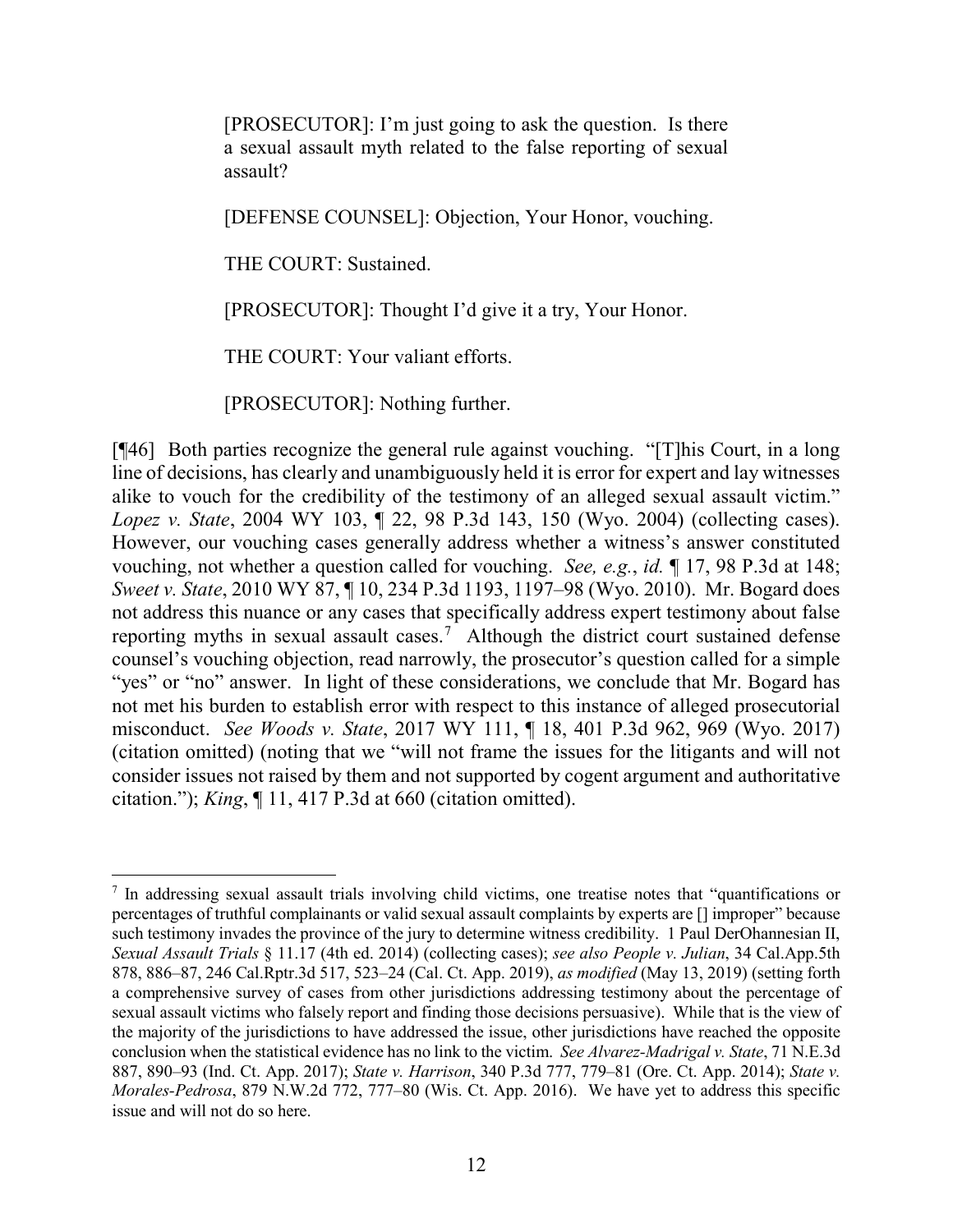## **B. Prosecutorial Misconduct**

[¶47] In the following instances, we find prosecutorial misconduct but reserve discussion of prejudice for our cumulative error analysis. *See Black*, ¶ 46 n.11, 405 P.3d at 1060 n.11.

### **1.** *The prosecutor violated the district court's W.R.E. 404(b) order.*

[¶48] Mr. Bogard argues the prosecutor ignored the trial court's order denying the State's motion to admit evidence regarding his prior uncharged misconduct under W.R.E. 404(b). He contends the prosecutor violated the order when he called Ms. K—who went on a couple of dates with Mr. Bogard in the months leading up to the alleged assault on SK and then repeatedly referred to Ms. K's "negative experience" with Mr. Bogard.

[¶49] The State called Ms. K on the third day of trial to testify about her relationship with Mr. Bogard. She testified that she met Mr. Bogard through a dating app and went on a couple of dates with him. On their first date, she went to a bar with Mr. Bogard and he lifted her up "off the ground sporadically throughout the night" in what she considered a romantic gesture.<sup>[8](#page-13-0)</sup> When the State asked Ms. K why she stopped going on dates with Mr. Bogard, she responded that their last date, which consisted of dinner at his apartment, "was a negative experience" for her. She confirmed that the "negative experience" made her disinterested in continuing her romantic involvement with Mr. Bogard. The prosecutor subsequently referred to the "negative experience" several more times during Ms. K's direct examination. The prosecutor did not elicit any details regarding what the "negative experience" entailed.

[¶50] Ms. K testified that a couple of weeks after the "negative experience," Mr. Bogard asked her to go to dinner with him and a friend in Laramie on what turned out to be the night of the alleged assault, but Ms. K told him that she was busy. Mr. Bogard said something to Ms. K in a text message about going to the Ranger bar that night and, as a result, Ms. K briefly went to the Ranger around 1:15 or 1:30 a.m. to show her friend what Mr. Bogard looked like. When Ms. K went to the bar, she saw Mr. Bogard talking to one of the bartenders, she and Mr. Bogard waved, and then she immediately left. Shortly after 2:00 a.m., Mr. Bogard texted her and she interpreted his text message to mean that he was mad at her for leaving the bar without speaking to him.

[¶51] We routinely look to the *ABA Standards for Criminal Justice Prosecution Function and Defense Function* for guidance in prosecutorial misconduct cases. *See, e.g.*, *Larkins v. State*, 2018 WY 122, ¶ 95, 429 P.3d 28, 50 (Wyo. 2018) (citation omitted) (closing

<span id="page-13-0"></span><sup>&</sup>lt;sup>8</sup> Although the court initially sustained defense counsel's 404(b) objection to Ms. K's testimony about Mr. Bogard picking her up, it backtracked from that ruling after a sidebar in which the prosecutor explained that Ms. K was "not getting into any of the events of any sexual events of that night" and was instead expressing how she interpreted him being romantic.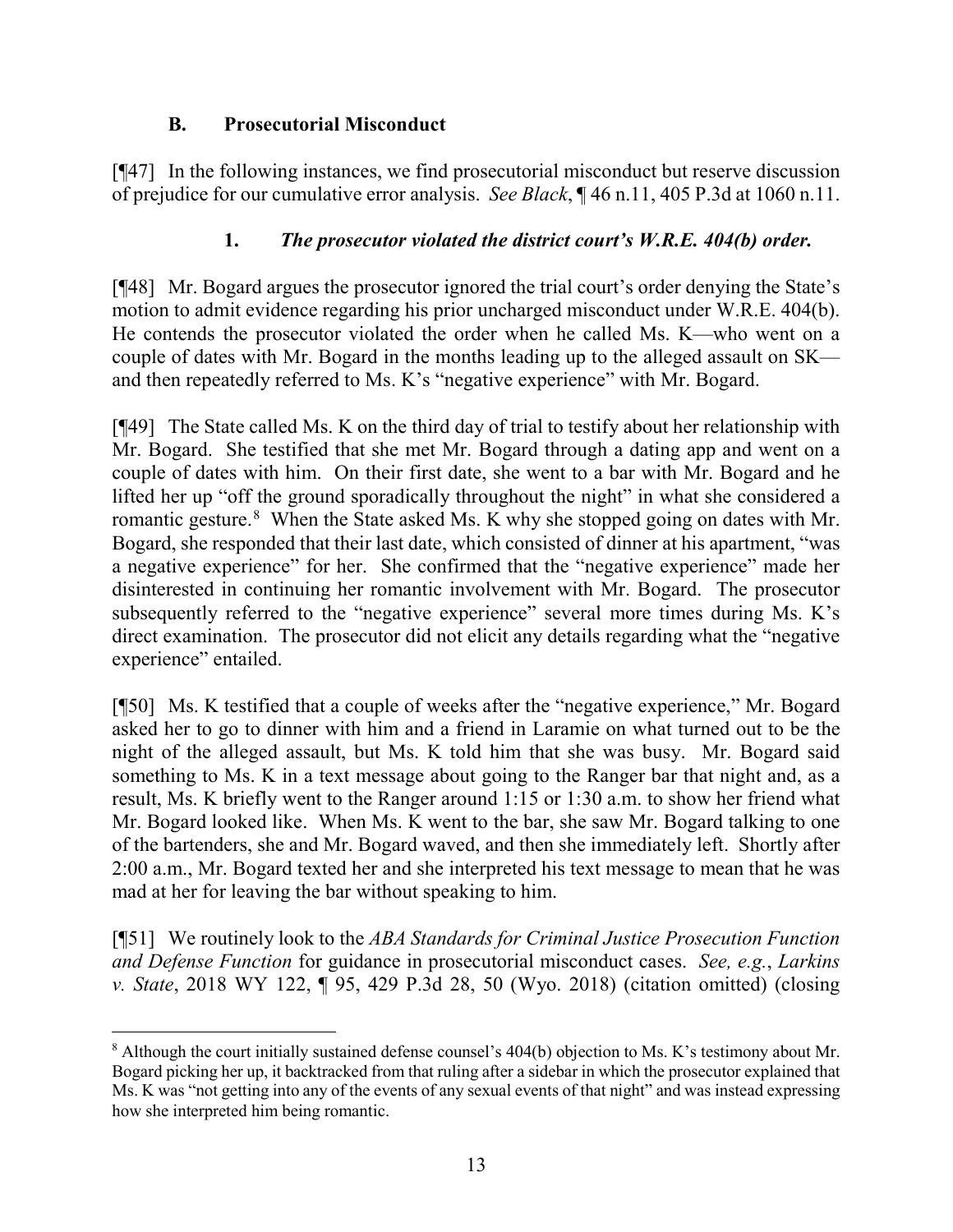argument); *Hill v. State*, 2016 WY 27, ¶ 53, 371 P.3d 553, 567 (Wyo. 2016) (citation omitted) (vouching); *McGill v. State*, 2015 WY 132, ¶ 20, 357 P.3d 1140, 1148 (Wyo. 2015) (citation omitted) (replying to defense counsel's argument). In *Wilde v. State*, we noted that "it is misconduct to deliberately ignore a trial court's liminal orders," citing the ABA standard which states that "[a] prosecutor should not knowingly and for the purpose of bringing inadmissible matter to the attention of the judge or jury offer inadmissible evidence, ask legally objectionable questions, or make other impermissible comments or arguments in the presence of the judge or jury."[9](#page-14-0) *Wilde v. State*, 2003 WY 93, ¶ 27, 74 P.3d 699, 711 (Wyo. 2003) (citing *ABA Standards for Criminal Justice: Prosecution Function and Defense Function* § 3–5.6 (3rd ed. 1993)). In light of *Wilde* and the ABA standards, it is likewise misconduct for a prosecutor to ignore a trial court's W.R.E. 404(b) order and, thus, knowingly bring inadmissible evidence to the jury's attention. To determine whether the prosecutor ignored the district court's W.R.E. 404(b) order and knowingly brought inadmissible evidence to the jury's attention in this case, we must consider the court's pretrial rulings and the context in which the prosecutor offered Ms. K's testimony and then commented on the same.

[¶52] The court made two relevant rulings: one governing introduction of prior uncharged misconduct under W.R.E. 404(b), and one governing introduction of evidence more generally describing Mr. Bogard's relationship with Ms. K. The first pretrial ruling was precipitated by the State's motion to introduce evidence regarding Mr. Bogard's and Ms. K's sexual encounter at his apartment. The State summarized its proposed evidence as follows:

> **The State is seeking to offer evidence of a previous sexual encounter of the Defendant with [Ms. K] that occurred nine days prior to the acts charged in this case.** Defendant, after recently meeting both women [i.e., Ms. K and SK], and never having a sexual encounter with them previously, provided them with alcoholic beverages, convinced them to remain with him over their objections, and performed similar sexual acts upon them, in similar positions. The women were of similar age and physical appearance.

<span id="page-14-0"></span> <sup>9</sup> The standard we cited in *Wilde* has been updated but remains substantively the same. *See ABA Standards for Criminal Justice Prosecution Function and Defense Function*, § 3–6.6(d) (4th ed. 2015) (stating that "[t]he prosecutor should not bring to the attention of the trier of fact matters that the prosecutor knows to be inadmissible, whether by offering or displaying inadmissible evidence, asking legally objectionable questions, or making impermissible comments or arguments. If the prosecutor is uncertain about the admissibility of evidence, the prosecutor should seek and obtain resolution from the court before the hearing or trial if possible, and reasonably in advance of the time for proffering the evidence before a jury.").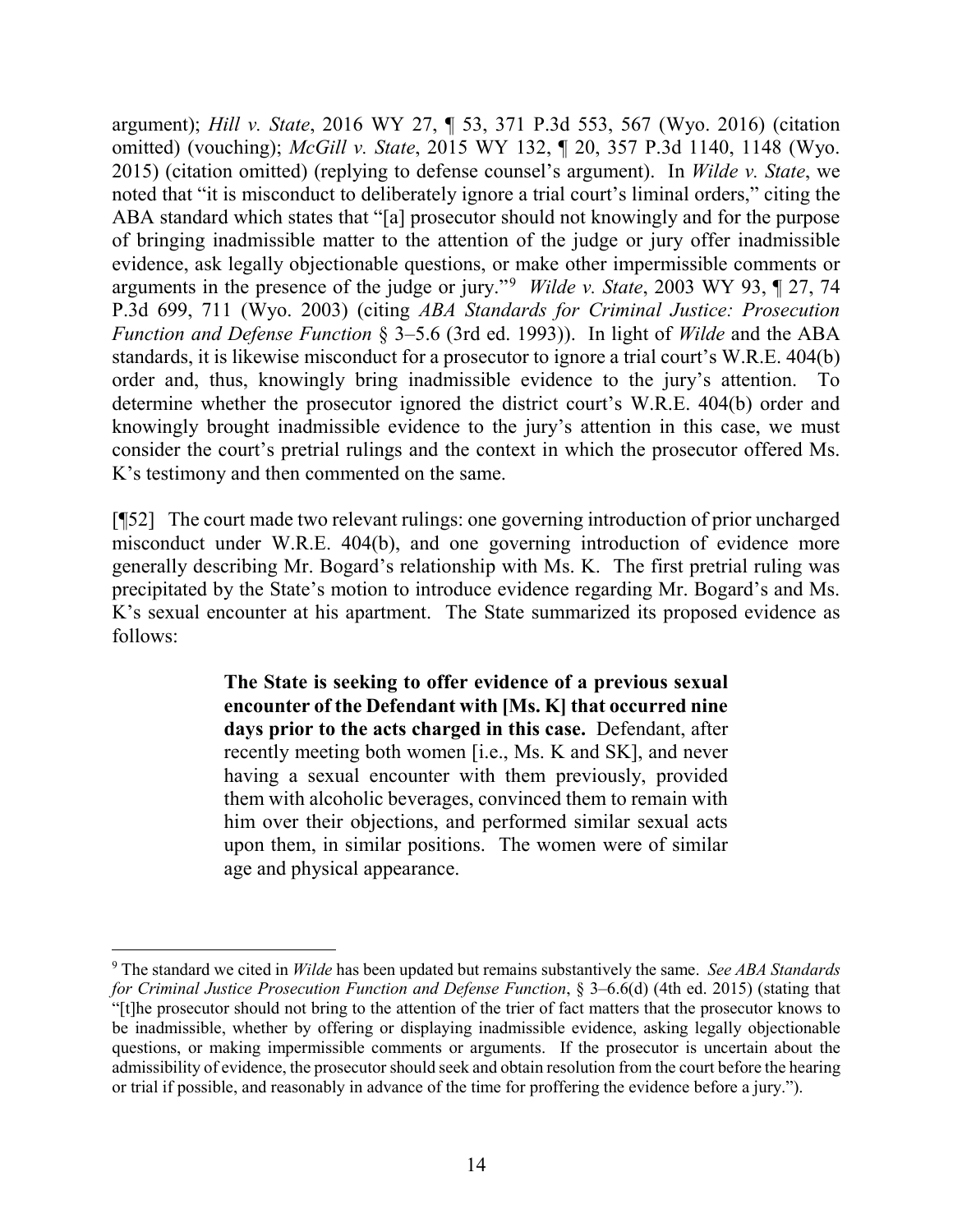(Emphasis added.) The court denied the State's motion, ruling that the State did not offer the evidence for a proper purpose and that it was precisely the kind of evidence that W.R.E. 404(b) prohibits.

[¶53] The second pretrial ruling was precipitated by Mr. Bogard's motion to introduce evidence regarding SK's relationship with her roommate and on-again-off-again boyfriend under Wyoming Statute  $\S$  6-2-312.<sup>10</sup> The defense sought to introduce the evidence to support its theory that SK fabricated the sexual assault to rekindle her romantic relationship with her roommate. Towards the end of a hearing on Mr. Bogard's motion, the district court questioned whether the State should be allowed to introduce evidence regarding Mr. Bogard's relationship with Ms. K if the court admitted evidence regarding SK's relationship with her roommate. The State argued that it should, and defense counsel conceded that such evidence would not constitute 404(b) evidence. The court then took the matters under advisement.

[¶54] Following the hearing, the court issued a written order in which it ruled that the defense could introduce evidence regarding non-sexual aspects of SK's relationship with her roommate to support the defense's theory about SK's allegation against Mr. Bogard. The court also ruled that the State could introduce non-404(b) evidence regarding Mr. Bogard's relationship with Ms. K but did not issue a formal written order on that matter, leaving the parameters of the evidence the State could introduce somewhat unclear. The record suggests that the State could introduce evidence about Mr. Bogard's dating relationship with Ms. K because they exchanged text messages on the night of the alleged sexual assault and Ms. K went to the Ranger bar that night to briefly show one of her friends what Mr. Bogard looked like. The court never parted from its ruling that the State could not introduce the proposed 404(b) evidence about the sexual encounter at Mr. Bogard's apartment.

[¶55] The record plainly confirms that the prosecutor used the "negative experience" to refer to Ms. K's previous sexual encounter with Mr. Bogard—the very evidence the district court ruled inadmissible under W.R.E. 404(b). Despite the court's clear 404(b) ruling, the prosecutor repeatedly and unnecessarily referenced Ms. K's "negative experience" after she mentioned it once. The prosecutor asked Ms. K, in rapid succession: whether the "negative experience" made her disinterested in continuing her romantic involvement with Mr. Bogard; whether she saw Mr. Bogard again after the "negative experience"; whether

<span id="page-15-0"></span> <sup>10</sup> Wyoming Statute § 6-2-312 is "commonly referred to as the 'Rape Shield Law.'" *Budig v. State*, 2010 WY 1,  $\P$  10, 222 P.3d 148, 152 (Wyo. 2010). "This statute sets forth a specific procedure the defendant must follow if he intends to offer 'evidence of the prior sexual conduct of the victim, reputation evidence or opinion evidence as to the character of the victim.'" *Id.* (quoting Wyo. Stat. Ann. § 6-2-312(a)(Lexis Nexis 2009)). The statute is intended to protect sexual assault victims "from embarrassment and abuse at trial" and to encourage victims to report such crimes. *Budig*, ¶ 13, 222 P.3d at 154 (quoting *Heinrich v. State*, 638 P.2d 641, 646 (Wyo. 1981)).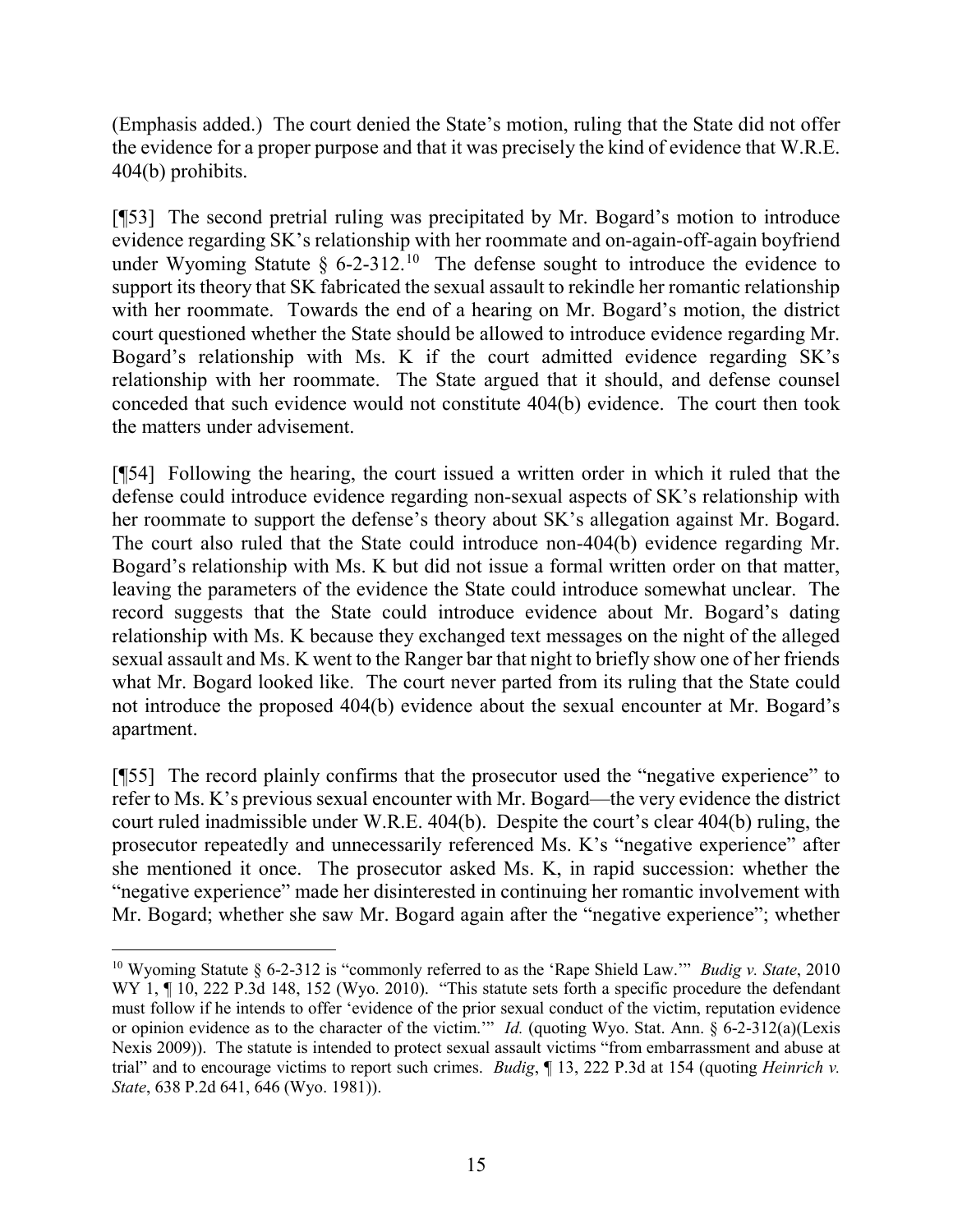she did not want to go to dinner with Mr. Bogard and his friend "[b]ecause of that negative experience"; to reconcile why she went to the Ranger after she had the "negative experience" and declined to go to dinner with Mr. Bogard; and not once, but twice, whether she told her friend about the "negative experience" before they went to the Ranger.<sup>[11](#page-16-0)</sup>

[¶56] Though the prosecutor did not elicit testimony about precisely what the "negative experience" entailed, the context of Ms. K's testimony certainly left an impression that Mr. Bogard had done something unsavory to Ms. K. The prosecutor's questions regarding the "negative experience" immediately followed Ms. K's testimony that she met Mr. Bogard on "Tinder." Although Ms. K initially thought Tinder "was just a dating app, a way to meet []new people," over time she "came to realize it's more for just hookups, meeting people like that[.]" She confirmed that a "hookup" is "a quick sexual encounter[.]" She stopped using Tinder "[s]hortly after [her] encounter with Mr. Bogard." Ms. K also provided the jury an overview of each of her dates with Mr. Bogard. On their first date, they went to a couple of bars and she went home alone. On their second date a week later, they went to dinner and he kissed her goodbye. On their final date, she had dinner at his apartment, where the "negative experience" occurred.

[¶57] In this context, we have little trouble concluding that the prosecutor's repeated comments regarding the "negative experience" could only have referred to the evidence the district court ruled was inadmissible and were made for the purpose of leaving the jury with the impression that the "negative experience" consisted of an unpleasant sexual encounter between Mr. Bogard and Ms. K.<sup>[12](#page-16-1)</sup> By alluding to inadmissible evidence in his questioning of Ms. K, the prosecutor committed misconduct. *See Wilde*, ¶ 27, 74 P.3d at 711; *State v. Van Wagner*, 504 N.W.2d 746 (Minn. Ct. App. 1992) (noting that "[s]erious misconduct is present not only when the prosecutor succeeds in presenting the inadmissible evidence, but also when he asks questions alluding to such inadmissible evidence").

## **2.** *Both prosecutors engaged in improper victim impact argument unrelated to credibility.*

[¶58] We review for harmless error two statements Mr. Bogard argues constitute impermissible victim impact argument. The first statement occurred during closing argument, when one of the prosecutors argued that SK did not consent to what occurred in the bathroom.

> This was not consent. This was not silence. [SK] spoke in that bathroom. [SK] cried in that bathroom. [SK] cried eight

<span id="page-16-0"></span> $11$  In closing argument, the prosecutor mentioned the "negative experience" one more time, stating "[a]t 2:08 Travis Bogard is sending an angry and frustrated text to [Ms. K], his Tinder match, who he already had a negative experience with."

<span id="page-16-1"></span> $12$  To the extent Mr. Bogard questions the relevancy of Ms. K's testimony, he does so in the limited context of his ineffective assistance of counsel claim. We do not reach that claim in this opinion.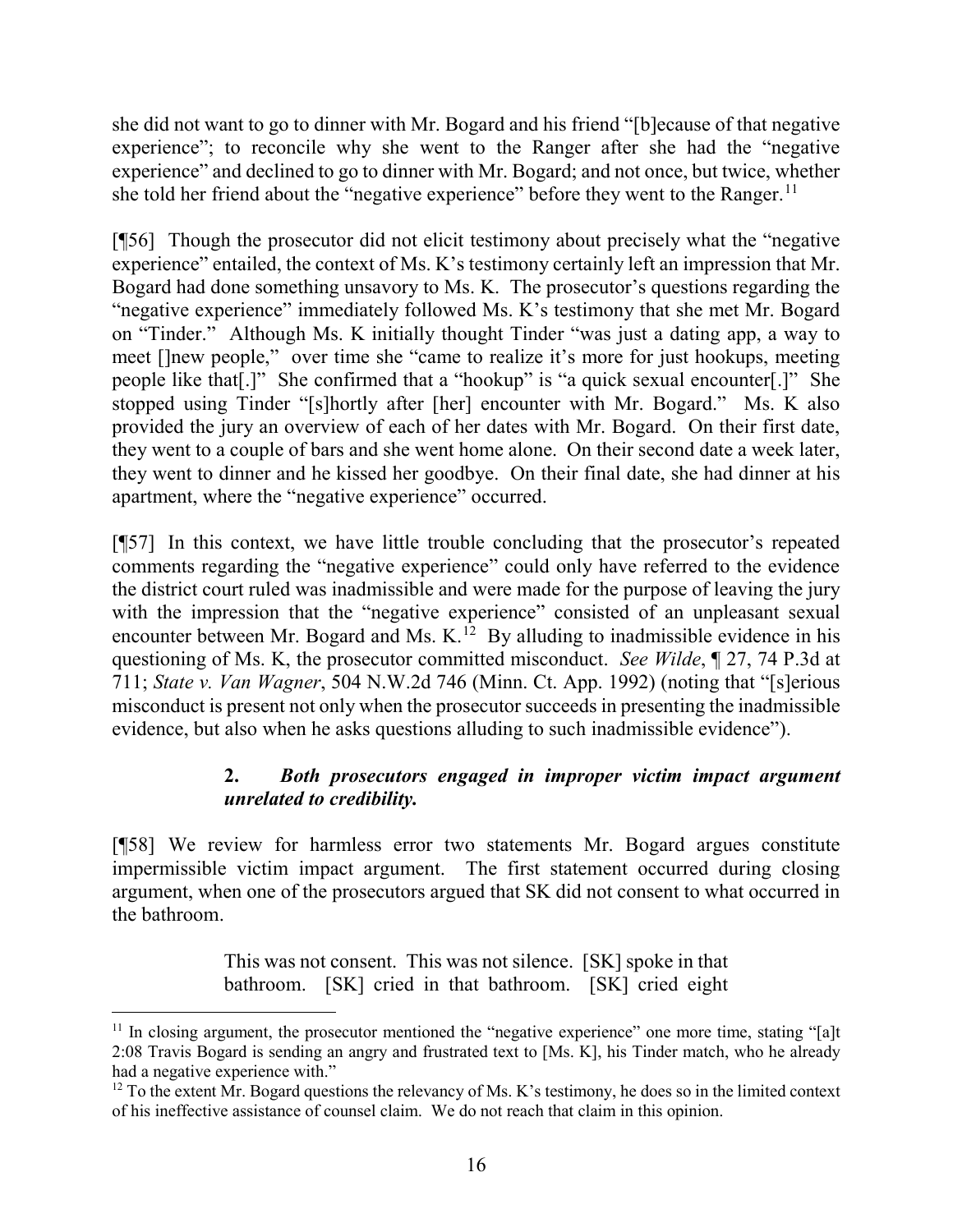minutes after she left that bathroom. [SK] cried 25 minutes after she [left] that bathroom. [SK] cried for three weeks after that bathroom. [SK] has now cried for a year after leaving that bathroom.

Defense counsel objected to this argument as "impact evidence" and the trial court sustained his objection.

[¶59] The second statement occurred during rebuttal argument when the other prosecutor asked the jury to consider SK's actions after the alleged assault. The prosecutor asked the jury to "[w]atch [SK's] demeanor," adding that "[y]ou even heard her at the beginning of her testimony, the effects of this, how she's dropped out of school."<sup>[13](#page-17-0)</sup> After the court sustained defense counsel's objection, the prosecutor resumed discussing what SK did after the assault, noting that she spoke to Officer McAlmond and cooperated in a SANE examination.

[¶60] The district court sustained defense counsel's objection to the first statement as victim impact argument and sustained defense's counsel's general objection to the second statement. Although defense counsel did not identify his precise objection to the second statement, the district court could have reasonably viewed the statements as improper victim impact argument. We find error in both statements because the prosecutors impermissibly commented on the impact the crime had on the victim without linking that impact to credibility. *Cf*. *White*, ¶ 20, 80 P.3d at 651; *see also King* ¶ 11, 417 P.3d at 660 (citing *Gonzalez–Ochoa*, ¶ 15, 317 P.3d at 604) (explaining that before we consider whether an error was harmless, we must find there was an error). Additionally, the second statement argued facts not in evidence. SK never testified that she dropped out of school as a result of the incident at the Ranger bar. Rather, she testified that she was no longer attending the University of Wyoming or living in Laramie.

[¶61] For these reasons, the prosecutors engaged in improper victim impact argument in closing and rebuttal argument, respectively.

## **3.** *The prosecutor repeatedly argued facts that were not in evidence.*

[¶62] We review for plain error Mr. Bogard's argument that the prosecutor argued facts that were not in evidence by repeatedly stating that SK was sobbing in the bathroom during the alleged assault. He contends that the prosecutor did so to appeal to the jury's sympathy and to bolster the State's evidence that she did not consent.

<span id="page-17-0"></span><sup>&</sup>lt;sup>13</sup> This is the only instance of alleged prosecutorial misconduct attributable to the County Attorney, as opposed to the Deputy County Attorney.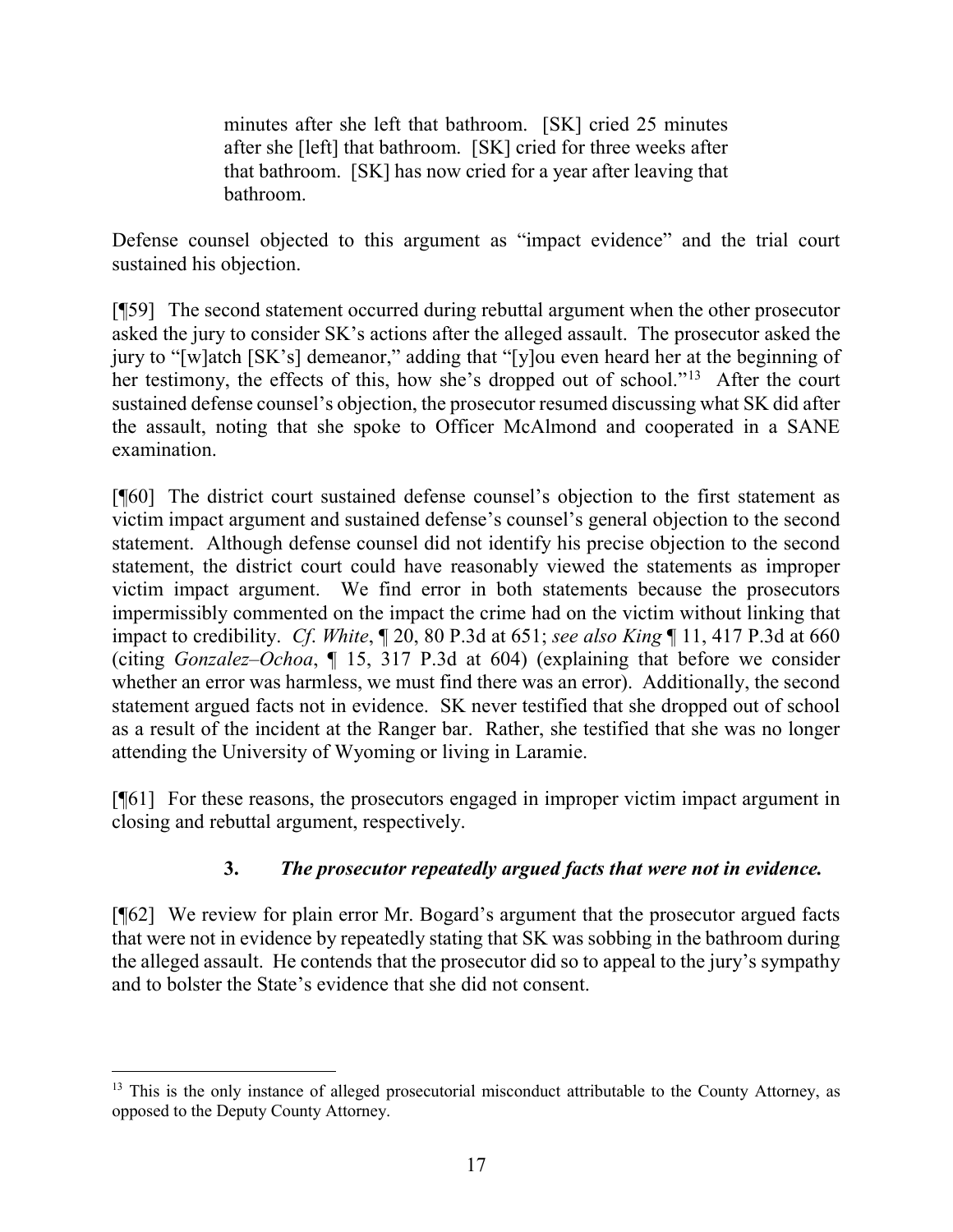[¶63] The statements at issue are clearly reflected in the record. During closing argument, the prosecutor repeatedly stated that SK was sobbing during the assault:

> The Defendant stuck his penis without [SK]'s consent inside of her vagina in that disgusting bathroom after forcing her, picking her up the same way he picked [Ms. K] up, picking her up and carrying her at will because he was double her size, **preventing her from leaving while she's sobbing uncontrollably**, because he's double her size. Disregarding her attempts regardless of whether or not her fingernails were used to stop him, because he's double her size.

. . . .

Bending her over that tub, dragging her across that wall, pushing her against the other wall, **lifting her onto the sill while she's sobbing** is the actual application of physical force, which the Defendant reasonably calculated would cause submission of [SK].

. . . .

In order for [SK] to have consented, it must have been voluntary through her words, actions, or both. Again, neither occurred. "Stop." "I want to go back to my friends." "Please let me go back to my friends." **Sobbing, pulling away, resisting.**

. . . .

It's not reasonable to keep fighting. Dr. Gray himself said it. It's a survival response, a biological survival response to eventually just take it, and that's what [SK] did. **After sobbing hysterically she just took it as he violently penetrated her vagina until it bled.**

. . . .

**She knows she sobbed hysterically**, "Please stop, stop, let me go back to my friends, I just want to see my friends. Let me go."

. . . .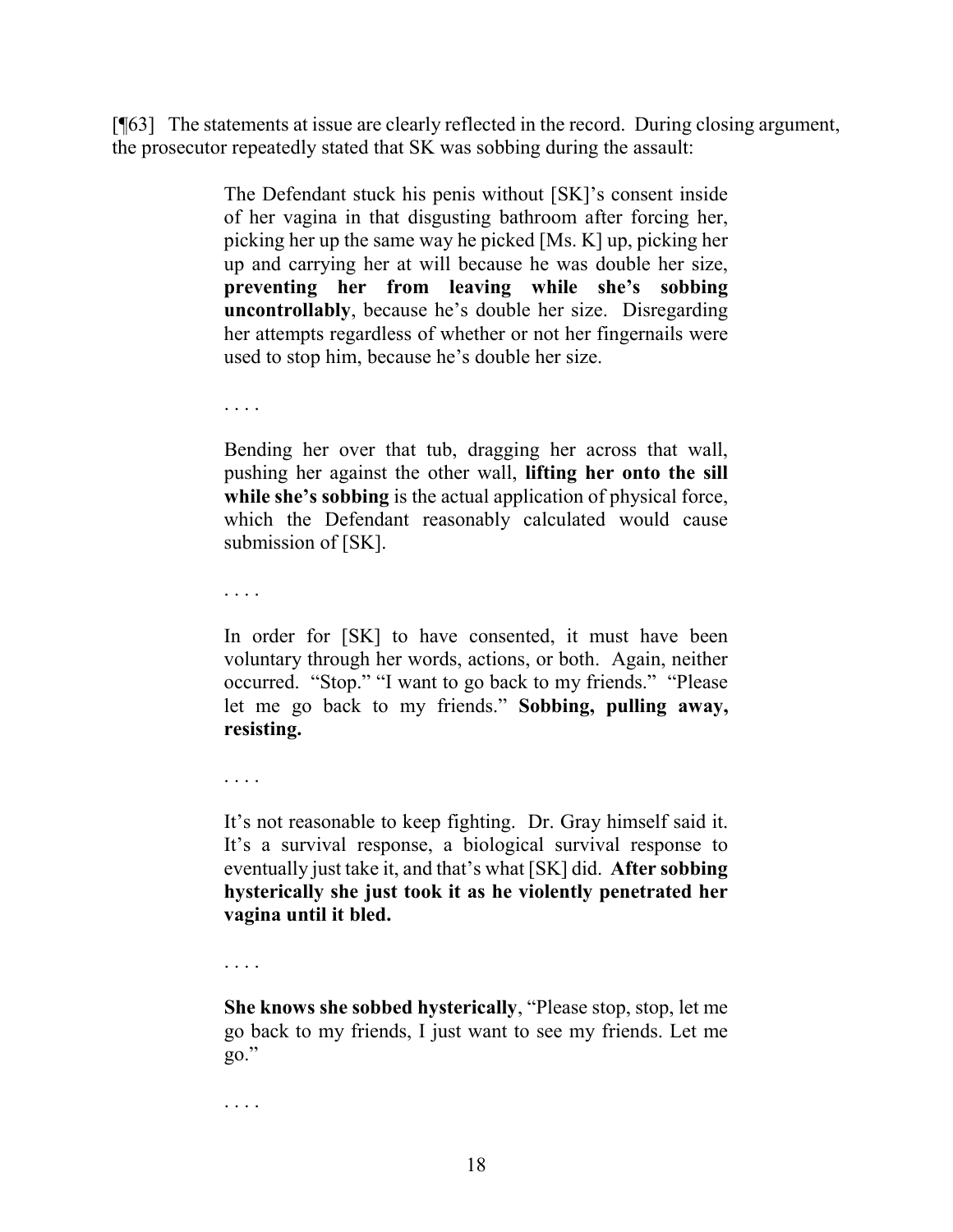She did not consent to being continually moved around **as she sobbed** and said, "Please let me go back to my friends."

### (Emphasis added.)

[¶64] Mr. Bogard is correct in asserting that "[i]t is unethical for a prosecutor intentionally to misstate the evidence." *Bustos v. State*, 2008 WY 37, ¶ 9, 180 P.3d 904, 907 (Wyo. 2008) (citing *Butz v. State*, 2007 WY 152, ¶ 28, 167 P.3d 650, 657 (Wyo. 2007); *Wilks v. State*, 2002 WY 100, ¶ 30, 49 P.3d 975, 987 (Wyo. 2002); *Trujillo v. State*, 2002 WY 51, ¶ 5, 44 P.3d 22, 24 (Wyo. 2002)); *see also Burton v. State*, 2002 WY 71, ¶ 37, 46 P.3d 309, 318 (Wyo. 2002) ("A prosecutor may not misrepresent the evidentiary facts in his closing argument."). A prosecutor "is allowed latitude in presenting closing argument" and may "reflect upon the evidence admitted at trial and draw reasonable inferences from that evidence." *Wilks*, ¶ 30, 49 P.3d at 987 (citation omitted). But closing argument is "limited to the evidence presented in the courtroom." *Youngberg v. State*, 2012 WY 119, ¶ 7, 284 P.3d 820, 823 (Wyo. 2012) (citation omitted).

[¶65] The State concedes that SK did not testify that she sobbed during the alleged assault. The record reflects that when the prosecutor asked SK what she communicated to Mr. Bogard in the bathroom to try to make him stop, she responded: "I said, 'I want to go back to my friends.' 'I don't want to be here.' 'Stop, stop.' 'I want to go back to my friends.' I didn't want to be here. Just over and over again." She never testified that she cried or sobbed during the assault.<sup>14</sup> We found nothing in the record to support a reasonable inference that SK was sobbing during the assault. On this record, we must conclude that the prosecutor intentionally argued facts not in evidence, and in doing so, committed misconduct.

## *4. The prosecutor intentionally used inflammatory language in closing argument.*

[¶66] Mr. Bogard argues that the prosecutor made statements calculated to inflame, prejudice, and mislead the jury by using abusive language during closing argument when he walked the jury through the sequence of events that were reflected in the surveillance video from the Ranger bar and stated:

> 2:15 the surveillance starts. **2:16 she's led to the after party, not led to go hook up and get f[\*\*\*]ed in a bathroom**, to an after party. 2:17 is the last view we get of [SK] before she is assaulted and turned into a victim in that bathroom. By 2:29 she is a victim and Travis Bogard has committed the crime of

<span id="page-19-0"></span><sup>&</sup>lt;sup>14</sup> Paragraph 62 above identifies another instance in which the prosecution argued facts not in evidence, stating that SK "cried in that bathroom."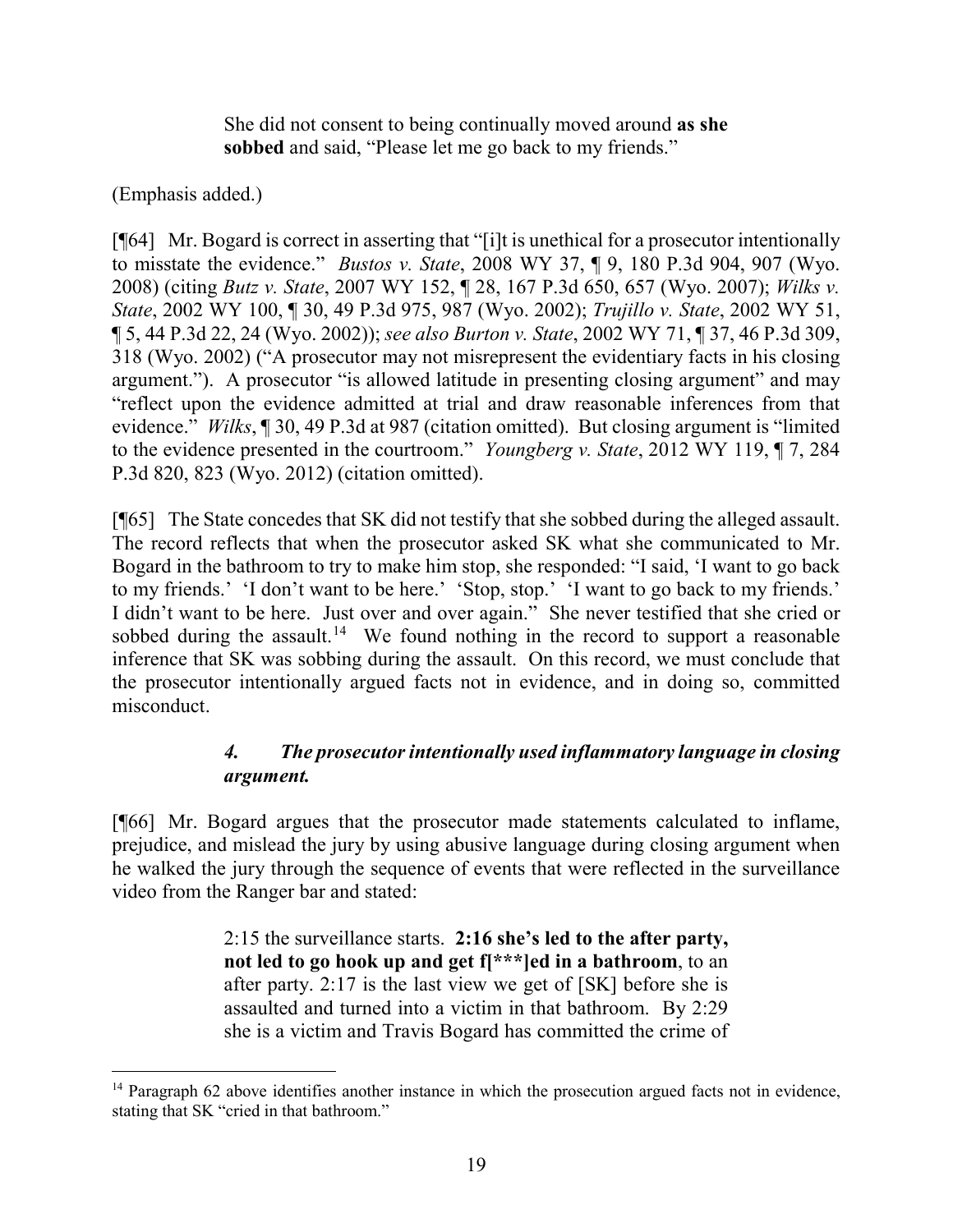sexual [assault] and kidnapping. Doesn't look too upset about it on that video but commits the crime of sexual assault and kidnapping. 2:29 is our first view of him in camera.

(Emphasis added.)

[¶67] Reviewing Mr. Bogard's claim for plain error, we note that courts generally find it permissible for a prosecutor to repeat profanity in argument when the profanity is part of the evidence presented at trial.<sup>15</sup> Otherwise, courts condemn counsel's use of profanity in the courtroom.[16](#page-20-1) We have never specifically addressed the parameters under which a prosecutor may use profanity in argument; however, it is well-settled that "arguments calculated to inflame the passion or prejudice of the jury violate ABA Standards for Criminal Justice regarding argument to the jury." *Black*, ¶ 33, 405 P.3d at 1056 (citations omitted). The word "inflammatory" means "[t]ending to cause strong feelings of anger, indignation, or other type of upset; tending to stir the passions." *Black's Law Dictionary* 931 (11th ed. 2019).

[¶68] The prosecutor's use of profanity was entirely unnecessary to his presentation of the timeline. Instead, it was an obvious attempt to invoke feelings of anger, indignation, and outrage in the jury about what Mr. Bogard allegedly did to SK in the bathroom. Mr. Bogard has therefore established that the prosecutor violated the clear and unequivocal rule of law in a clear and obvious way.

<span id="page-20-1"></span><span id="page-20-0"></span> <sup>15</sup> *See, e.g.*, *People v. Polite*, 236 Cal.App. 2d 85, 92, 45 Cal.Rptr. 845, 850 (Ct. App. 1965) (noting that "[e]veryone, including the trial judge, knows the limits beyond which a lawyer should not trespass. For example, the use of profanity except in quotation from evidence in the record[.]"); *People v. Land*, 2011 IL App (1st) 101048, ¶¶ 157–60, 955 N.E.2d 538, 564 (Ill. App. Ct. 2011) (finding the district court did not err when it permitted the State to quote the defendant's profanity to demonstrate that the defendant could become extremely angry at a completely innocent individual); *Howell v. State*, 2006 OK CR 28, ¶ 17, 138 P.3d 549, 557 (Okla. Crim. App. 2006) ("The trial court did not abuse its discretion when it allowed the prosecutor to reference Howell's actual words in its examination of witnesses and closing argument"); *Edwards v. Harris*, No. CV 12-2700-FMO RZ, 2014 WL 4425797, at \*19 (C.D. Cal. June 20, 2014) (concluding that the prosecutor permissibly repeated the defendant's statements that contained profanity). <sup>16</sup> *State v. Groce*, 2014 VT 122, ¶ 24, 198 Vt. 74, 84–85, 111 A.3d 1273, 1281 (Vt. 2014) (noting that the State's use of offensive language in closing argument—namely the word "slut"—was improper and the word has no place in Vermont courts); *People v. Harrison*, 35 Cal.4th 208, 259, 106 P.3d 895, 928 (Cal. 2005) (stating that the court does "not condone the use of profanity in arguments to the jury"); *Pingatore v. Montgomery Ward & Co.*, 419 F.2d 1138, 1142 (6th Cir. 1969) (reviewing the "intemperate argument of counsel" and, in the course of doing so, stating that "[c]urse words have no place in the courtroom"); *Rhoden v. Peoria Creamery Co.*, 278 Ill. App. 452, 471 (Ill. App. Ct. 1934) (reflecting that defense counsel's use of the word "damn" was not necessary to the argument and advising counsel to "refrain from violating the proprieties of his profession" in the future).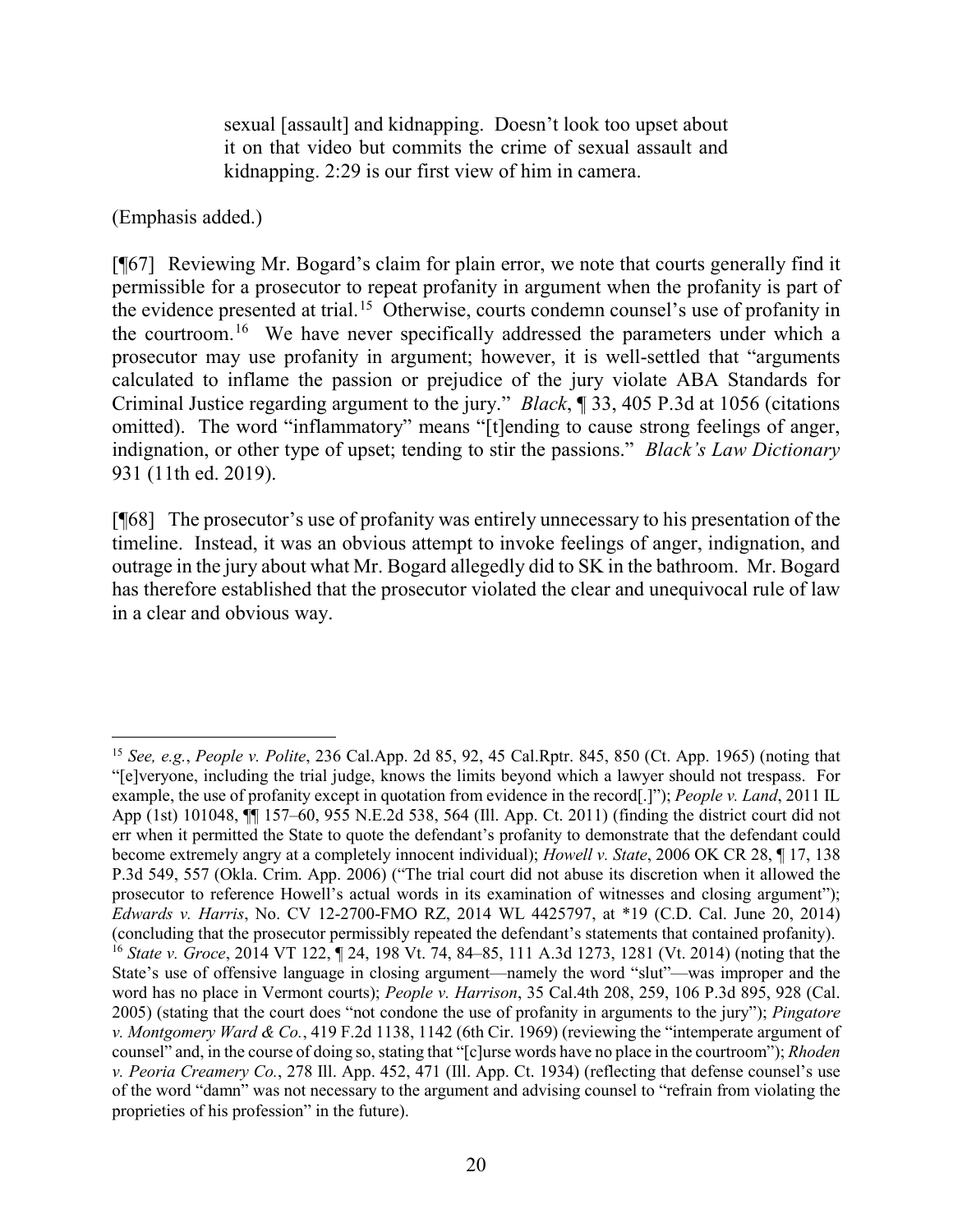### **II.** *Did cumulative error deprive Mr. Bogard of a fair trial?*

[¶69] "In conducting a cumulative error evaluation, we consider only matters that we have determined to be errors." *Guy v. State*, 2008 WY 56, ¶ 45, 184 P.3d 687, 701 (Wyo. 2008) (citing *McClelland v. State*, 2007 WY 57, ¶ 27, 155 P.3d 1013, 1022 (Wyo. 2007)). We have identified several instances of prosecutorial misconduct in Mr. Bogard's second trial: during the State's case-in-chief, the prosecutor violated the court's W.R.E. 404(b) order when he repeatedly referenced Ms. K's "negative experience" with Mr. Bogard; during closing argument, that same prosecutor engaged in improper victim impact argument, argued facts not in evidence, and used language intended to inflame the passions of the jury; and during rebuttal argument, the other prosecutor engaged in improper victim impact argument, again arguing facts not in evidence. We now evaluate these instances to determine whether, cumulatively, they prejudiced Mr. Bogard. "[A] series of . . . errors will only be cause for reversal where the accumulated effect constitutes prejudice and the conduct of the trial is other than fair and impartial." *Sam*, ¶ 61, 401 P.3d at 855 (citing *Watts v. State*, 2016 WY 40, ¶ 23, 370 P.3d 104, 112 (Wyo. 2016)).

[¶70] Each cumulative error analysis is unique. *See Black*, ¶¶ 45–52, 405 P.3d at 1060– 61; *Hamilton*, ¶¶ 19–20, 396 P.3d at 1015–16; *Watts*, ¶¶ 23–25, 370 P.3d at 112–13. There is no litmus test to easily identify whether prejudice occurred in any given case. Rather, in each case, we evaluate the possibility of prejudice in the context of the entire record. *Hathaway v. State*, 2017 WY 92, ¶ 33, 399 P.3d 625, 634 (Wyo. 2017) (citations omitted).

[¶71] Regardless of whether an error is identified applying the harmless or plain error standard of review, we focus on whether instances of prosecutorial misconduct "affected the accused's 'substantial rights.'" *Sam*, ¶ 65, 401 P.3d at 856 (quoting *White*, ¶ 7, 80 P.3d at 646). There is no question Mr. Bogard has a substantial right to a fair trial. *Id.* (citing Wyo. Const. art. 1 §§ 6, 9, and 10). A reversal, however, must be grounded in our conclusion that "a reasonable possibility exists that, in the absence of the error[s], the verdict might have been more favorable" to Mr. Bogard. *Id.* (citation omitted). Mr. Bogard therefore "must show prejudice under 'circumstances which manifest inherent unfairness and injustice or conduct which offends the public sense of fair play.'"[17](#page-21-0) *McGinn*, ¶ 13, 361 P.3d at 299 (quoting *Phillips v. State*, 2007 WY 25, ¶ 8, 151 P.3d 1131, 1134 (Wyo. 2007)).

[¶72] The single most significant factor in determining whether Mr. Bogard was prejudiced by the prosecutorial misconduct is the strength of the State's case against him. *See Hathaway*, ¶ 33, 399 P.3d at 634–35 (citations omitted). Other important considerations in this case are: (1) whether the errors related to a material, consequential

<span id="page-21-0"></span> $17$  The State asserts that Mr. Bogard does not set forth cogent argument on the issue of cumulative error. Although we will not construct an argument for an appellant, *Woods*, ¶ 18, 401 P.3d at 969, Mr. Bogard's argument does not require us to do so. His brief contains discussions of harmless error and plain error, both of which address the effect of the alleged prosecutorial misconduct on the trial, and he incorporates those arguments into his cumulative error analysis.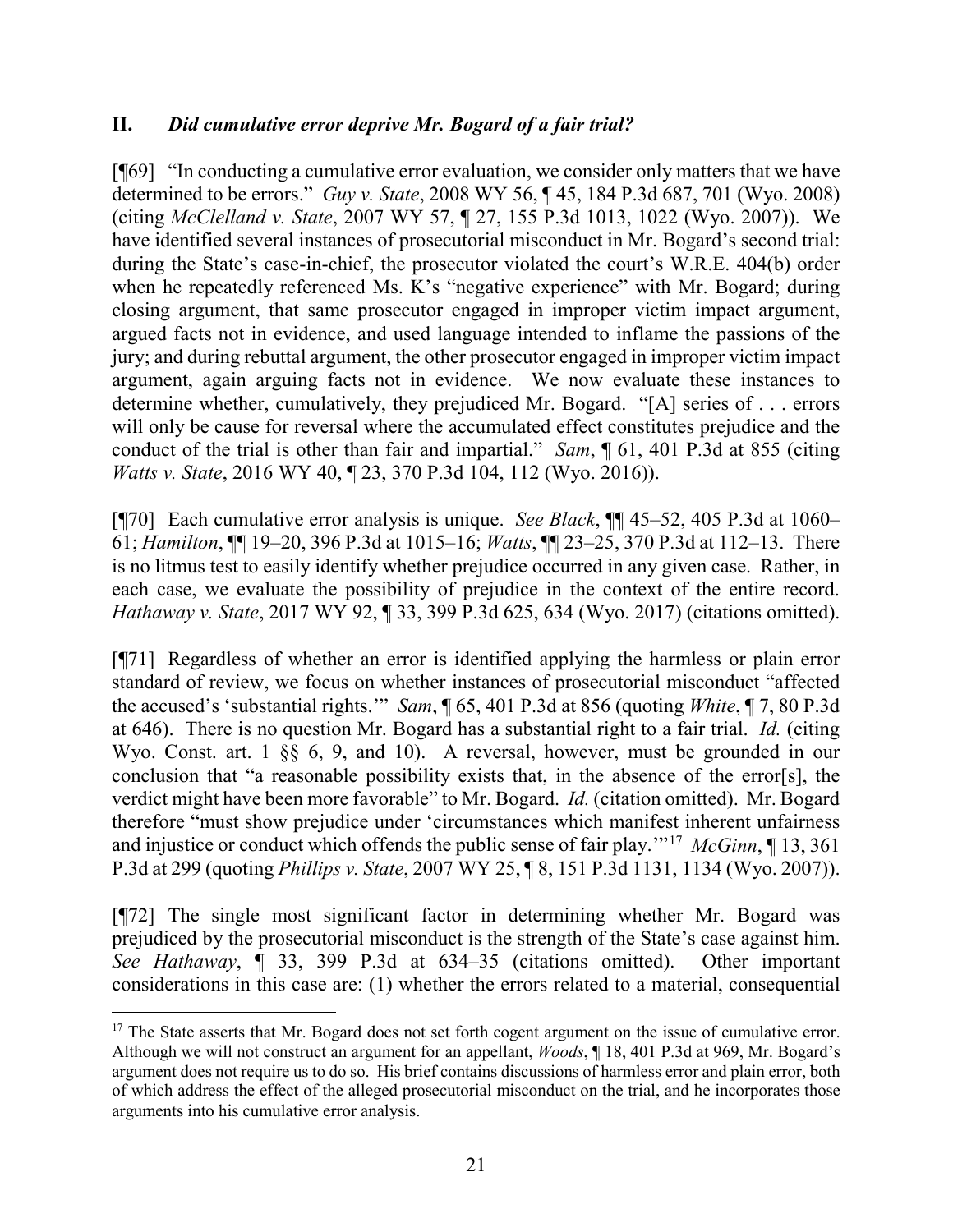fact; (2) the effect of the court's instructions to the jury; and (3) the severity and pervasiveness of the misconduct. *See, e.g.*, *Sam*, ¶ 66, 401 P.3d at 856; *McGinn*, ¶ 16, 361 P.3d at 299–300; *Hathaway*, ¶ 33, 399 P.3d at 635.

[¶73] Mr. Bogard argues that the strength of the State's case against him was not overwhelming because there were only two witnesses inside the bathroom where the alleged sexual assault occurred. To emphasize the strength of its case against Mr. Bogard, the State points us to evidence placing him at the Ranger bar, SK's injuries, and the DNA evidence. We conclude this evidence offers little in the way of mitigating any prejudice resulting from prosecutorial misconduct. First, the State's evidence placing Mr. Bogard at the scene of the crime—which consisted of eyewitness testimony and the surveillance video from the bar—carries little weight because Mr. Bogard never contested his presence at the bar that night, much less his presence in the bathroom during the time in which SK alleged the assault occurred. Second, as shown below, the record demonstrates that the State's physical evidence was as consistent with Mr. Bogard's account of what happened as it was with SK's account.

[¶74] Ms. Burch, the SANE nurse who examined SK at the hospital, testified about SK's external and internal injuries, as well as the evidence she collected from SK at the hospital. As far as internal injuries, Ms. Burch observed a tear to SK's vagina that was actively bleeding. The laceration was located approximately one inch inside SK's vagina, it was almost the size of the Q-tip, and she considered it to be a significant laceration. Ms. Burch determined the tear was caused by blunt force trauma. On cross-examination, Ms. Burch confirmed that lacerations to the vagina could, but did not necessarily, indicate sexual assault. She also confirmed that consensual sex can result in lacerations and tears to the vagina, agreeing that such injuries could occur if the woman was not fully lubricated. On redirect, Ms. Burch confirmed that SK's injuries could be consistent with a sexual assault. Her testimony was not conclusive as to whether Mr. Bogard sexually assaulted SK.

[¶75] Ms. Ley, the forensic analyst, testified about DNA testing of the vaginal and anal swabs. She performed "YSTR" testing—which only targets the Y chromosome that is present in males—on the vaginal swabs and she performed "autosomal testing"—also known as "total human testing"—on the anal swabs. YSTR testing of the vaginal swabs revealed a single source profile that was consistent with Mr. Bogard. The particular YSTR profile is found in approximately 1 in every 3,571 males. The vaginal swabs tested negative for the presence of seminal fluid. The anal swabs also tested negative for the presence of seminal fluid. Although there was male DNA present on the anal swabs, there was an insufficient quantity of male DNA present for further testing. The lab did not produce any result from that sample. Ms. Ley's testimony, like the SANE nurse's, was not conclusive as to whether Mr. Bogard sexually assaulted SK.

[¶76] For these reasons, we agree with Mr. Bogard that this is a "she said, he said" sexual assault case, with the State primarily relying on the credibility of SK's testimony to prove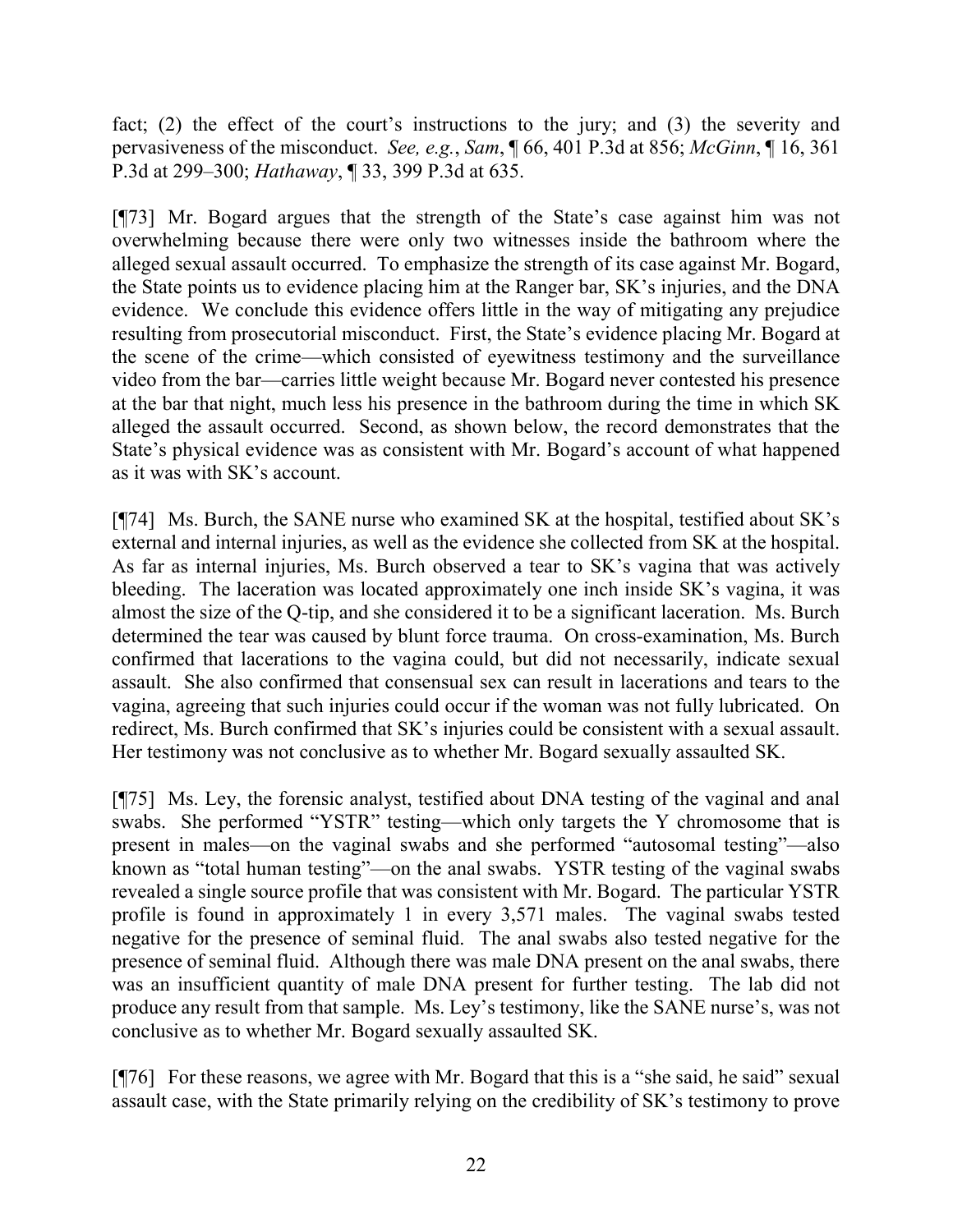lack of consent. We will evaluate whether Mr. Bogard's substantial right to a fair trial was prejudiced by the prosecutors' misconduct in this context.

[¶77] The record, including Mr. Bogard's testimony from his first trial, as read to the jury by the State in his second trial, unequivocally identifies the timing of SK's withdrawal of consent as a central issue. By Mr. Bogard's account, when he accidentally attempted to penetrate SK anally, she violently pulled away but did not say anything. He attributed her pulling away to the fact that he had accidentally attempted to penetrate her anally rather than vaginally. He then penetrated her vagina slightly and when she violently pulled away again, he took that as his rejection. He immediately stopped, pulled up his clothing, and left the bathroom.

[¶78] By SK's account, she willingly followed Mr. Bogard into the bathroom, and they consensually kissed as they entered. They continued to consensually kiss. However, when Mr. Bogard took her purse off and put it in the sink, she told him that she wanted to go back to her friends. Subsequently, she tried to apply a pressure point to his shoulder and, to get out of the bathroom, used her foot to try to twist open the doorknob. When Mr. Bogard tried to penetrate her from behind, SK testified that she flinched and repeatedly told him that she did not want to be there and wanted to go back to her friends.

[¶79] In light of this evidence, the trial court instructed the jury that consent is a defense to the charge of sexual assault in the first degree. The instruction defined the elements of the defense, and correctly informed the jury that consent was a question of fact for it to determine and "[t]he State must prove the lack of consent beyond a reasonable doubt."

[¶80] How the State argued SK's credibility and Mr. Bogard's credibility to the jury is therefore of utmost importance in our assessment of whether Mr. Bogard has demonstrated he was denied a fair trial.[18](#page-23-0) As noted above, Mr. Bogard argues that because his conviction

<span id="page-23-0"></span> <sup>18</sup> Both SK's and Mr. Bogard's credibility were at issue throughout the trial. *See Black*, ¶¶ 45–51, 405 P.3d at 1060–61 (finding it important to our cumulative error analysis that the credibility of the State's key witness was at issue throughout trial).

On cross-examination, defense counsel identified inconsistencies between SK's version of events on direct examination and her prior testimony and statements to police. The most important inconsistencies included whether SK had two or three shots at the Ranger bar before accompanying Mr. Bogard to the bathroom, whether her costume was pulled up over her shoulders or down off her shoulders and tied around her waist when she entered the bathroom with Mr. Bogard, whether Mr. Bogard pushed her into the bathroom or led her in by her hand, whether she scratched Mr. Bogard's shoulder, whether she said "no" or "stop" to him, and whether Mr. Bogard said anything to her during the alleged assault to encourage her to stay in the bathroom. The inconsistencies in her version of events on those points called into question whether she accurately recalled what happened that night. In fact, the State called an expert to discuss "trauma memory" and relied on the expert's testimony in closing to attempt to minimize the inconsistencies.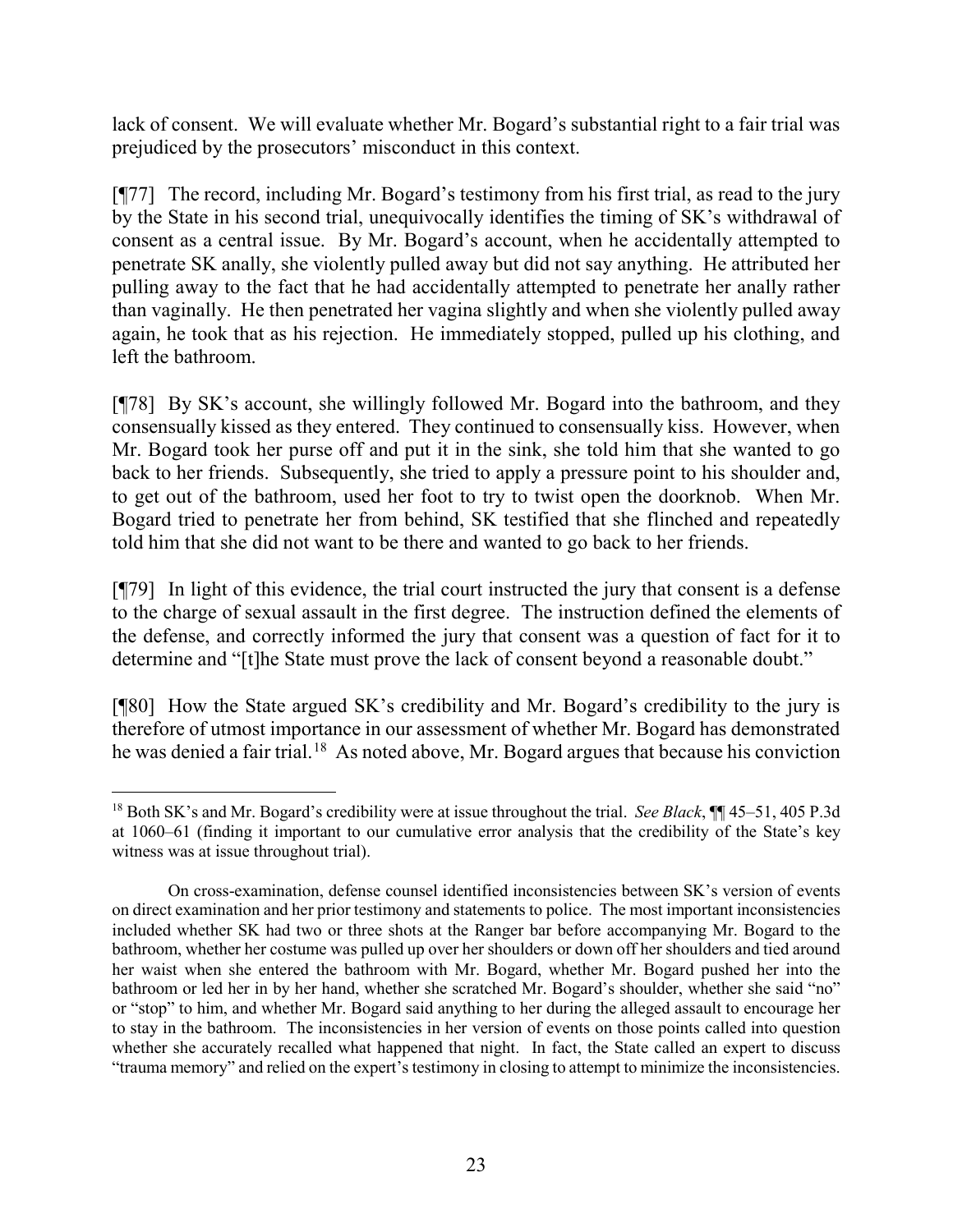was largely dependent on the jury believing SK instead of him, the pervasive effect of the prosecutors' misconduct was to deprive him of a fair and impartial trial.

[¶81] We agree with Mr. Bogard that much of the prosecutorial misconduct went to the very heart of SK's and his credibility on the central issue of consent, which, as the district court instructed, was an issue of material, consequential fact. When the prosecutor repeatedly stated that SK was "sobbing," "sobbing uncontrollably," and "sobbing hysterically," he simultaneously bolstered the State's argument that SK did not consent and undermined Mr. Bogard's credibility with facts not in evidence. The prosecutor's references to Ms. K's "negative experience" implied that if Mr. Bogard did something unsavory to Ms. K at his apartment, he probably also assaulted SK at the Ranger, thereby bolstering SK's credibility and undermining Mr. Bogard's credibility. *See* W.R.E. 404(b) (noting that "[e]vidence of other crimes, wrongs, or acts is not admissible to prove the character of a person in order to show that he acted in conformity therewith."). The prosecutor's gratuitous use of inflammatory language when he stated that SK was "led to the after party, not led to go hook up and get  $f[***]$ ed in a bathroom" encouraged the jury to convict Mr. Bogard based on anger and outrage instead of the evidence. The prosecutors' improper victim impact argument placed the focus on the victim's suffering, instead of the evidence, in a case where the State's evidence was not overwhelming.<sup>[19](#page-24-0)</sup>

 $\overline{a}$ The prosecution highlighted for the jury a significant inconsistency in Mr. Bogard's version of events through the bartender's testimony. During his first trial, Mr. Bogard testified that he considered SK to have rejected him when she violently pulled away from him a second time. By Mr. Bogard's account, after he left the bathroom and walked back to the bar, he talked to the bartender about getting rejected. But then on cross-examination, Mr. Bogard conceded that he "potentially" made a comment to the bartender about a "slow clap." The State called the bartender, Mr. Aanenson, to discuss precisely what Mr. Bogard said to him after Mr. Bogard left the bathroom. After refreshing his recollection with the transcript of his testimony from the first trial, Mr. Aanenson recalled that Mr. Bogard said, "When this gal comes out of here, we got to give her a slow clap." Mr. Aanenson interpreted that as an affirmation of "some fooling around, some hooking up." Mr. Aanenson did not testify that Mr. Bogard said anything to him about rejection.

<span id="page-24-0"></span><sup>&</sup>lt;sup>19</sup> The State's evidence included SK's written statement to the police about the alleged assault, which the district court allowed SK to read to the jury and admitted as an exhibit. Mr. Bogard argues that the district court abused its discretion when it admitted the "written statement . . . into evidence substantively, thereby allowing the jury to consider it during deliberations" and emphasizing SK's testimony over his. There are two problems with this argument. First, the district court could have reasonably admitted the written statement as an exhibit because defense counsel did not file a written objection by the deadline set forth in the court's pretrial scheduling order and suffered the consequence set forth in the order for not doing so: admission of the exhibit if relevant. *See Martinez v. State*, 2018 WY 147, ¶ 29, 432 P.3d 493, 500 (Wyo. 2018) (explaining that "[i]n applying the abuse of discretion standard, 'we can affirm on any legal ground appearing in the record.'"); *Tracy v. Tracy*, 2017 WY 17, ¶ 43, 388 P.3d 1257, 1267 (Wyo. 2017) (citing *Stocki v. Nunn*, 2015 WY 75, ¶ 69, 351 P.3d 911, 931 (Wyo. 2015)) (noting that "trial courts have broad discretion to enforce their scheduling orders by sanctions or otherwise."). Second, to the extent that Mr. Bogard intends to challenge the district court's decision to allow the jury to take SK's written statement into the jury room during deliberations, he has not set forth cogent argument or citation to pertinent legal authority on that distinct issue. *See Woods*, ¶ 18, 401 P.3d at 969 (citation omitted) (noting that we "will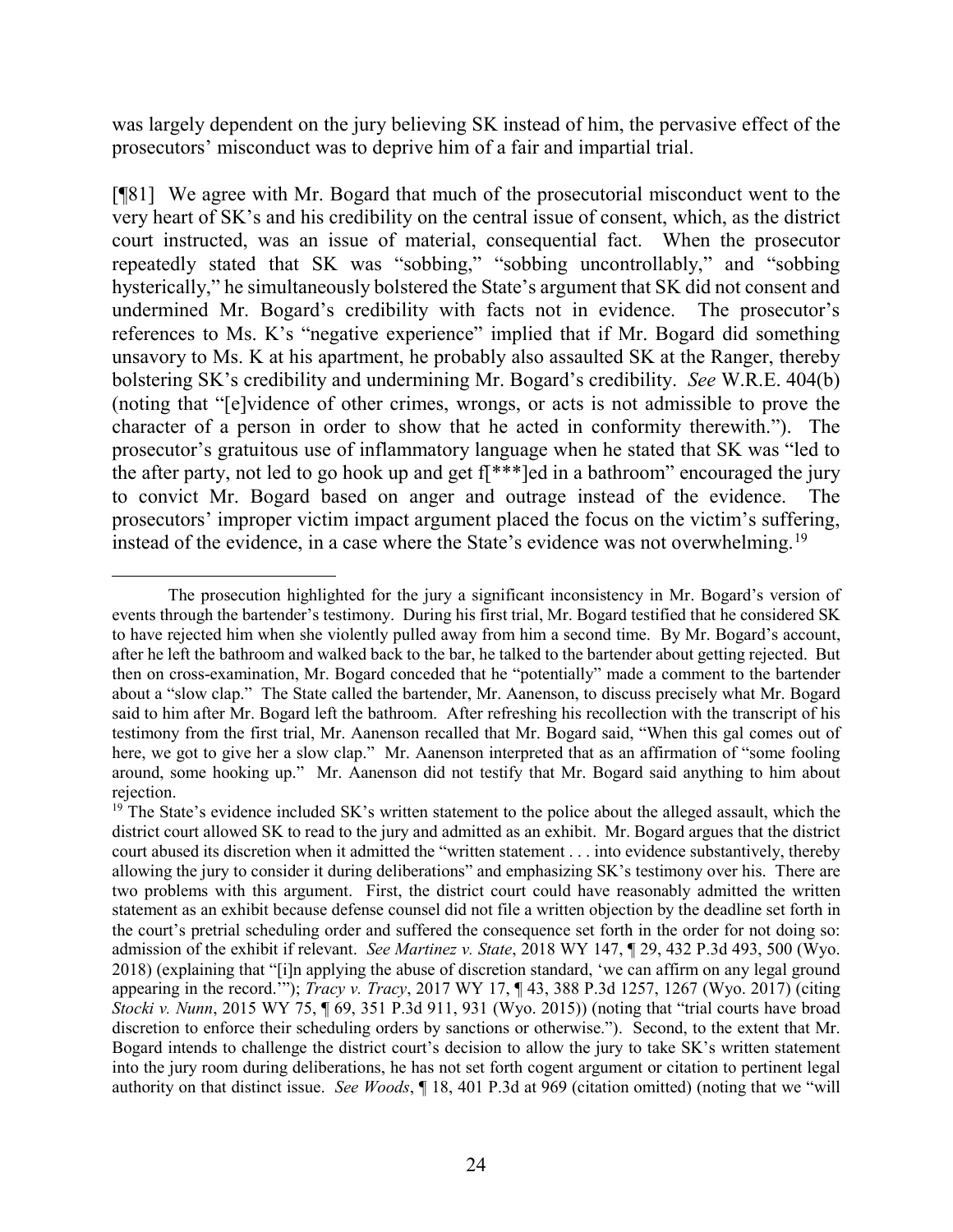[¶82] We acknowledge that the district court sustained defense counsel's objections to the prosecutors' victim impact arguments in closing and rebuttal. And the district court twice instructed the jury that arguments of counsel are not evidence. The district court also instructed the jury that the law forbade it from being "governed by mere sentiment, conjecture, sympathy, passion, [or] prejudice" and that the litigants had the right to demand and expect that the jury would "conscientiously and dispassionately consider and weigh the evidence and apply the law of the case." In addition, the court instructed the jury on the rules that must govern its evaluation of witness credibility. We generally presume that juries follow their instructions. *Farrow v. State*, 2019 WY 30, ¶ 64, 437 P.3d 809, 825 (Wyo. 2019) (citation omitted). However, we also recognize that jury instructions do not mitigate prejudice in every case. *See, e.g.*, *Sweet*, ¶¶ 30–36, 234 P.3d at 1205–06 (concluding that a general jury instruction regarding the jury's role in determining witness credibility was insufficient to alleviate prejudice from a law enforcement officer's statements that "invade[d] the exclusive province of the jury" where "[c]rediblity was the pervasive issue").

[¶83] This is such a case. The instructions the district court gave the jury **before** closing arguments were not enough to mitigate prejudice where, as here, the record clearly shows:

- the State's evidence that Mr. Bogard committed first degree sexual assault was largely limited to SK's testimony and its use of Mr. Bogard's testimony from the first trial;
- much of the prosecutorial misconduct went to the very heart of SK's credibility and Mr. Bogard's credibility on the central issue of consent, which, as the district court instructed, was an issue of material, consequential fact; and
- the prosecutorial misconduct included instances in which the prosecutor deliberately drew the jury's attention to inadmissible evidence and argued facts not in evidence.

*See Sam*, ¶ 66, 401 P.3d at 856; *McGinn*, ¶ 16, 361 P.3d at 299–300; *Hathaway*, ¶ 33, 399 P.3d at 635; *see also* 2 Paul DerOhannesian II *Sexual Assault Trials* § 15.1 (4th ed. 2014) (citing *State v. Henderson*, No. 99-T-0001, 2000 WL 1459858, at \*7 (Ohio Ct. App. 2000))

 $\overline{a}$ 

not frame the issues for the litigants and will not consider issues not raised by them and not supported by cogent argument and authoritative citation."). In particular, Mr. Bogard fails to acknowledge that "[t]he underlying 'admissibility' of written evidence in a case is a separate and distinct issue from whether that evidence should be allowed to go out with the jury." *See Clark v. State*, 284 Ga. 354, 355, 667 S.E.2d 37, 39 (Ga. 2008) (citation omitted); *see also Pino v. State*, 849 P.2d 716, 718–19 (Wyo. 1993) (discussing rules regarding a trial court's authority to permit nontestimonial, as opposed to testimonial exhibits, into the jury room during deliberations).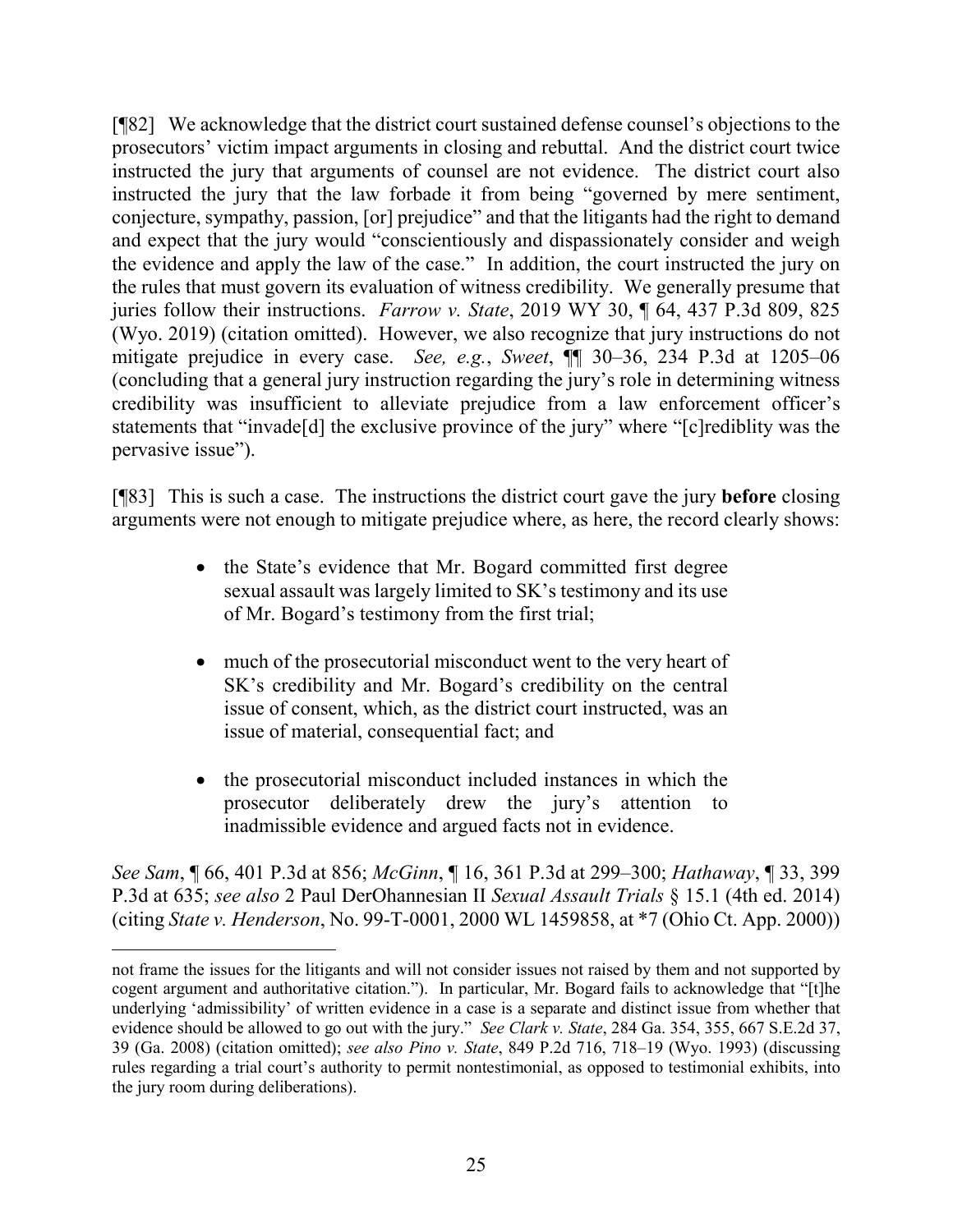(noting that "[t]he effect of improper comments may be magnified when the proof in the sexual assault case is limited to the complainant's testimony"). Finally, the prosecutorial misconduct in this case was both severe and pervasive.

[¶84] The risk that the jury failed to follow the court's instructions and considered improper matters in reaching its verdict is too great, and the consequence of any such failure is too vital to Mr. Bogard, for us to conclude that no prejudice resulted from the prosecutorial misconduct in this case.<sup>[20](#page-26-0)</sup> As we have said before, "[s]ociety wins not only when the guilty are convicted but when criminal trials are fair; our system of the administration of justice suffers when any accused is treated unfairly." *Black*, ¶ 50, 405 P.3d at 1060–61 (quoting *McGinn*, ¶ 15, 361 P.3d at 299). And, as we say again, "[t]he prosecutor's role in ensuring a fair trial cannot be understated." *Id.* ¶ 50, 405 P.3d at 1061. In the oft-quoted words of the United States Supreme Court, "while [the prosecutor] may strike hard blows, he is not at liberty to strike foul ones. It is as much his duty to refrain from improper methods calculated to produce a wrongful conviction as it is to use every legitimate means to bring about a just one." *Id.* (quoting *Berger v. United States*, 295 U.S. 78, 88, 55 S.Ct. 629, 633, 79 L.Ed. 1314 (1935), *overruled on other grounds by Stirone v. United States*, 361 U.S. 212, 80 S.Ct. 270, 4 L.Ed.2d 252 (1960)).

### *CONCLUSION*

[¶85] "[T]he Constitution guarantees only a fair trial, not a perfect one." *Law v. State*, 2004 WY 111, ¶ 41, 98 P.3d 181, 195 (Wyo. 2004) (citation omitted). Mr. Bogard has established that his trial was not fair. We must therefore reverse and remand for a new trial.

<span id="page-26-0"></span> $^{20}$  Not only was Mr. Bogard sentenced to serve five to ten years in prison, he is required to register as a sex offender in the State of Wyoming for the duration of his life as a result of his conviction for sexual assault in the first degree. *See* Wyo. Stat. Ann. § 7-19-302(j) (LexisNexis 2019); Wyo. Stat. Ann. § 7-19-304(a) (LexisNexis 2019).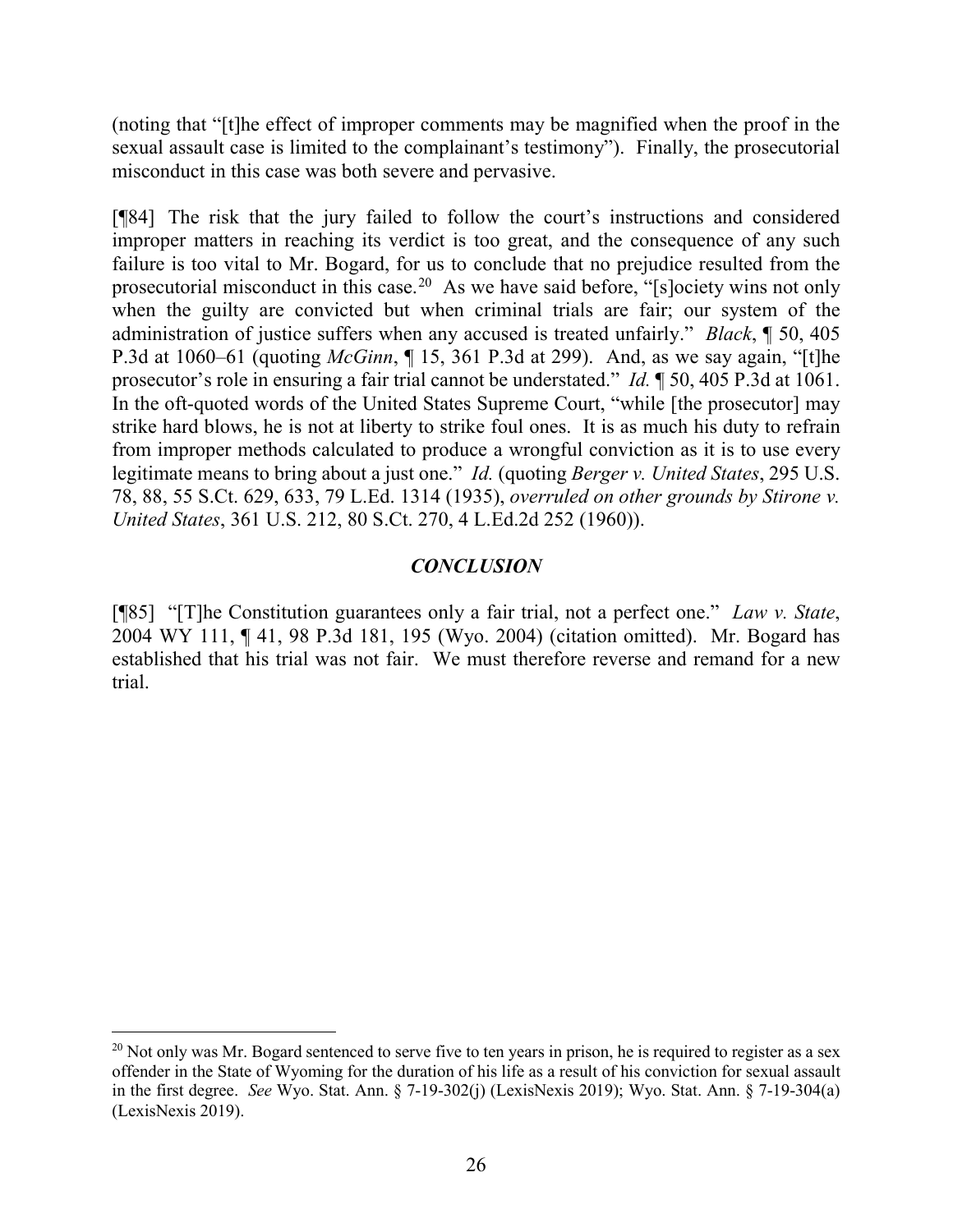### **DAVIS, Chief Justice, specially concurring.**

[¶86] I concur in the majority opinion. I write separately in the hope that claimed errors the majority opinion understandably did not address might be avoided on retrial.

### **1. Allowing SK's Statement Into Jury Room**

[¶87] SK made a written statement to law enforcement when she reported her allegations. At trial, the district court admitted that statement into evidence and allowed it to go to the jury room during deliberations without objection. Mr. Bogard claimed error on appeal in both the admission of the statement and in allowing it to go to the jury room. While I agree with the majority that Mr. Bogard failed to support his claim with cogent argument, I also believe that the statement should not have gone to the jury room. Because we are remanding for a new trial, I address the question.

[¶88] Concerning the evidence that may go with a jury into its deliberations, we have said:

The general rule is that testimonial video or audio tape recordings should be permitted in the jury room only in rare circumstances because they may function as a "speaking witness" whose testimony may be unduly emphasized. Even when permitted, a trial court may allow the playing of only relevant portions of the tape under controlled procedures. *Munoz v. State*, 849 P.2d 1299, 1301 (Wyo. 1993); *Pino v. State*, 849 P.2d 716, 718-19 (Wyo. 1993).

*Warner v. State, 897 P.2d 472, 475 (Wyo. 1995).*<sup>[21](#page-27-0)</sup>

[¶89] Our decisions have not expressly defined the distinction between testimonial and nontestimonial evidence for purposes of this rule, but Colorado courts have provided helpful guidance. They define a testimonial out-of-court statement as one that narrates past events, and nontestimonial evidence as that which depicts an event itself rather than providing a narration of it. *People v. Rogers*, 68 P.3d 486, 494 (Colo. App. 2002) (citing *People v. Aponte*, 867 P.2d 183, 188 (Colo. App. 1993)).<sup>22</sup> This is consistent with our Court's treatment of such evidence. *See Warner*, 897 P.2d at 475 (tape recording of drug transaction properly allowed into jury deliberations as nontestimonial exhibit); *Munoz v.* 

<span id="page-27-0"></span><sup>&</sup>lt;sup>21</sup> Wyo. Stat. Ann. § 1-11-209 (LexisNexis 2019) allows a jury to request clarification of testimony if during deliberations a disagreement arises as to any part of the testimony, subject to certain procedures. It does not, however, change the general rule against submitting testimonial materials to the jury for unsupervised and unrestricted review during deliberations. *Chambers v. State*, 726 P.2d 1269, 1276 (Wyo. 1986).

<span id="page-27-1"></span> $22$  Colorado has since relaxed its prohibition on allowing testimonial exhibits to go with the jury during deliberations and now leaves that to the discretion of the trial court. *Frasco v. State*, 165 P.3d 701, 704-05 (Colo. 2007) (en banc).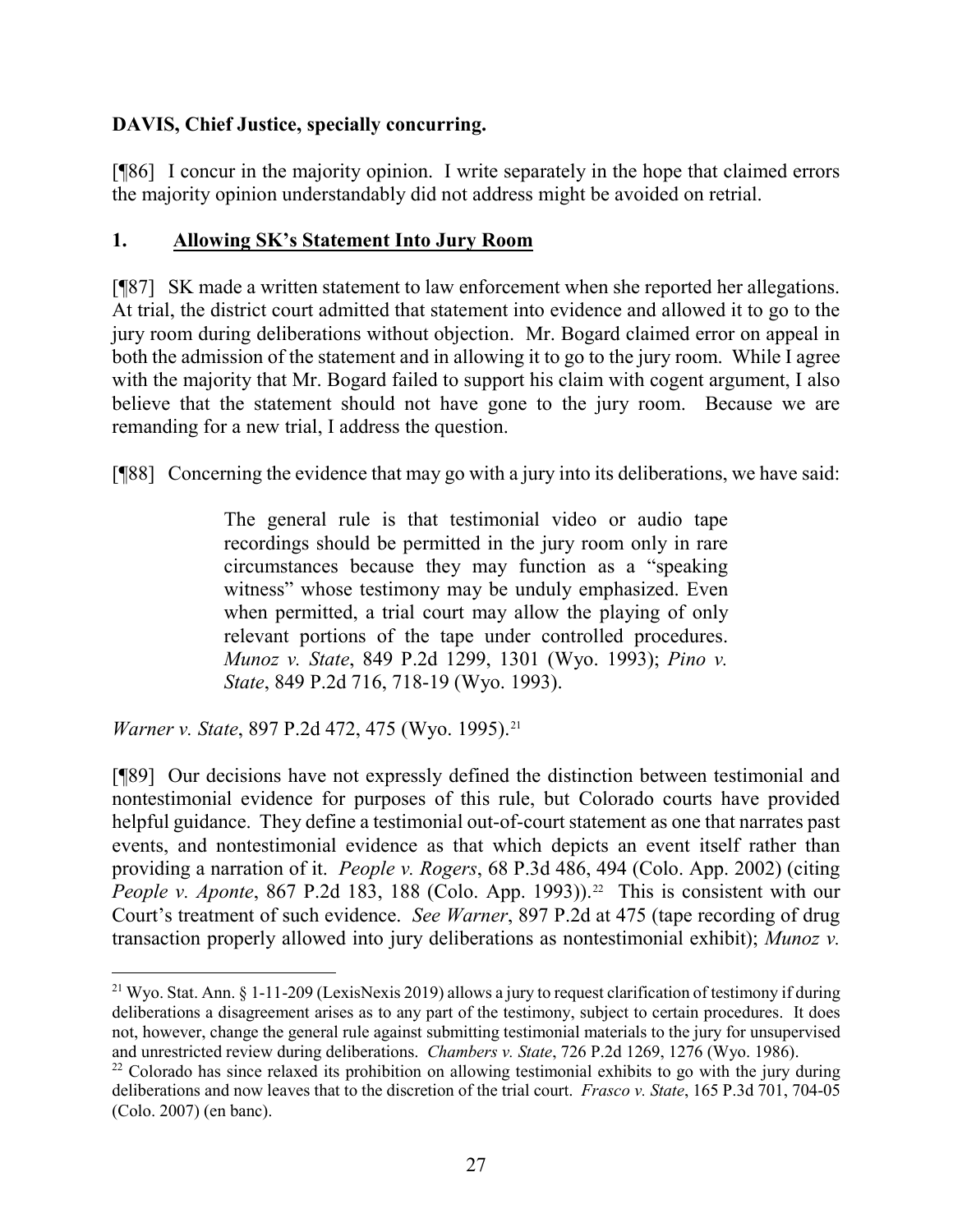*State*, 849 P.2d 1299, 1301 (Wyo. 1993) (same); *Pino v. State*, 849 P.2d 716, 719 (Wyo. 1993) (same); *Taylor v. State*, 727 P.2d 274, 276 (Wyo. 1986) (holding videotaped interview of victim to be testimonial); *Schmunk v. State*, 714 P.2d 724, 728, 744 (Wyo. 1986) (videotaped pre-arrest interview held to be testimonial).

[¶90] SK's written statement to law enforcement is a narrative of her allegations against Mr. Bogard and is therefore testimonial. Therefore, it should not go to the jury room during deliberations.[23](#page-28-0)

## **2. Relevance of Ms. K's Testimony**

[¶91] The majority addressed Ms. K's testimony in ruling on Mr. Bogard's claim of prosecutorial misconduct, and I am in complete agreement with that holding. I also understand that because of its reversal on those grounds, the Court had no need to address the ineffective assistance of counsel claim based on counsel's failure to object to Ms. K's testimony as irrelevant. Because, however, we are remanding for a new trial, and I believe Ms. K's testimony was irrelevant and should not have been admitted under W.R.E. 403, I take this opportunity to address it.

[¶92] The district court disallowed any 404(b) evidence about the sexual encounter between Mr. Bogard and Ms. K. The court did allow testimony about Ms. K's dating history with Mr. Bogard, that she saw Mr. Bogard at the Ranger on the night of the alleged assault, and her exchange of text messages with him that evening. The court's ruling resulted in the following, as summarized by the majority at ¶¶ 49-50 (footnote omitted):

> The State called Ms. K on the third day of trial to testify about her relationship with Mr. Bogard. She testified that she met Mr. Bogard through a dating app and went on a couple of dates with him. On their first date, she went to a bar with Mr. Bogard and he lifted her up "off the ground sporadically throughout the night" in what she considered a romantic gesture. When the State asked Ms. K why she stopped going on dates with Mr. Bogard, she responded that their last date, which consisted of dinner at his apartment, "was a negative experience" for her. She confirmed that the "negative experience" made her disinterested in continuing her romantic involvement with Mr.

<span id="page-28-0"></span><sup>&</sup>lt;sup>23</sup> Although our cases have concerned video or audio recordings, testimonial writings are no different. The risk that a jury will place undue emphasis on testimonial evidence taken into deliberations exists whether the evidence is video, audio, or written. *See Schmunk*, 714 P.2d at 744 (quoting *State v. Wilson*, 360 P.2d 1092, 1098 (Kan. 1961)) ("The law does not permit depositions or witnesses to go to the jury room. Why should a witness be permitted to go there in the form of written testimony?"); *see also Rogers*, 68 P.3d at 494 (citing *People v. Ferrero*, 874 P.2d 468, 473 (Colo. App. 1993)) (no difference between transcript and videotape for purposes of this rule).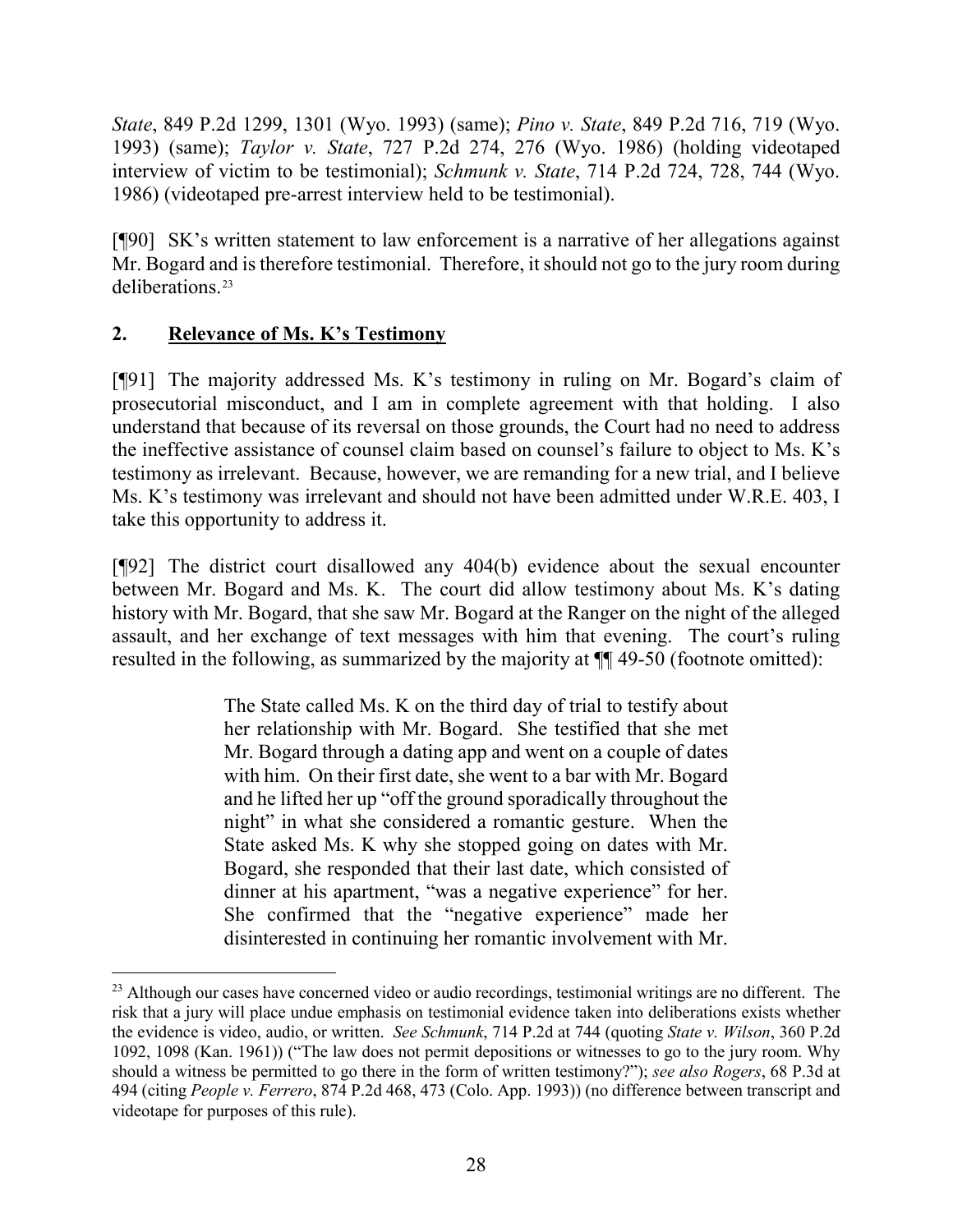Bogard. The prosecutor subsequently referred to the "negative experience" several more times during Ms. K's direct examination. The prosecutor did not elicit any details regarding what the "negative experience" entailed.

Ms. K testified that a couple of weeks after the "negative experience," Mr. Bogard asked her to go to dinner with him and a friend in Laramie on what turned out to be the night of the alleged assault, but Ms. K told him that she was busy. Mr. Bogard said something to Ms. K in a text message about going to the Ranger bar that night and, as a result, Ms. K briefly went to the Ranger around 1:15 or 1:30 a.m. to show her friend what Mr. Bogard looked like. When Ms. K went to the bar, she saw Mr. Bogard talking to one of the bartenders, she and Mr. Bogard waved, and then she immediately left. Shortly after 2:00 a.m., Mr. Bogard texted her and she interpreted his text message to mean that he was mad at her for leaving the bar without speaking to him.

[¶93] The State contends that Ms. K's testimony was relevant. It argues (citations to the record omitted):

> Ms. K was an eye witness who placed Bogard at the scene of the crime and provided insight into his emotional state approximately fifteen minutes before the crime occurred. That is relevance.

[¶94] I can see no relevance to Mr. Bogard's dating history with Ms. K to a charge of first degree sexual assault of another woman. At most, it tended to show that he was not in her estimation a great guy to go out with, and that ruling provided an opportunity for the State to suggest some kind of sexual impropriety.

[¶95] Ms. K could properly have testified to observing Mr. Bogard at the bar, but he did not deny that he was there or in the restroom where the alleged assault occurred. Additionally, Ms. K did not testify to any interaction with Mr. Bogard from which she could offer any meaningful insight into his emotional state as it related to SK. Simply stated, nothing in her testimony tended to prove or disprove an element of the crime with which Mr. Bogard was charged. Given the testimony's lack of probative value, the fact that it cannot be offered without some foundation as to how Ms. K knew Mr. Bogard, and the potential for unfair prejudice that may stem from juror speculation about the brevity of Ms. K's relationship with Mr. Bogard, Rule 403, at the very least, would make admissibility of that testimony highly questionable.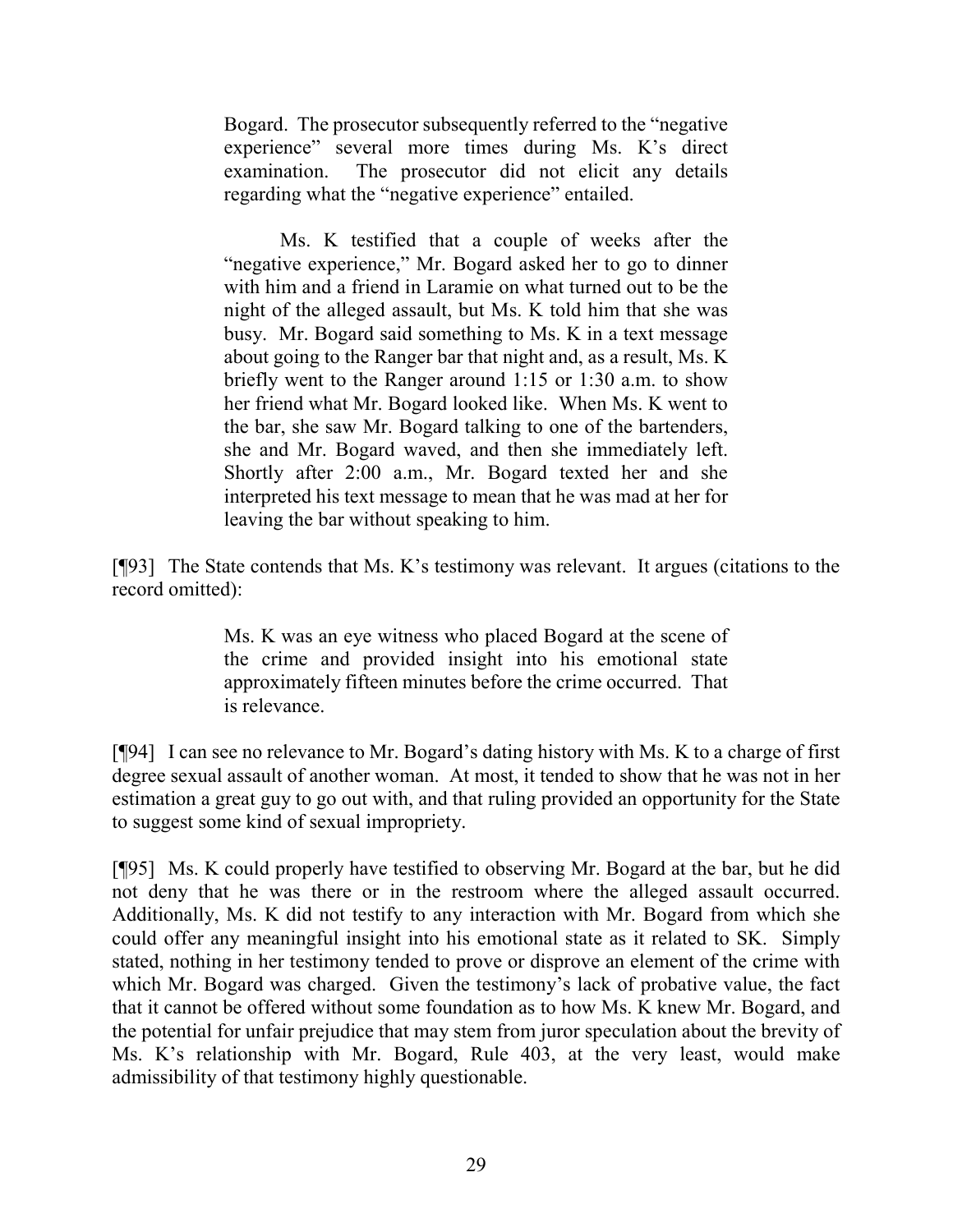### **3. Instruction Regarding Mr. Bogard's Testimony**

[¶96] Mr. Bogard claims ineffective assistance of counsel in his trial attorney's failure to request that the jury be instructed to evaluate his testimony as it would any other testimony. On this question, again because we are remanding for a new trial, I will simply say that if on retrial, Mr. Bogard testifies, or his testimony from the first trial is admitted, and he requests such an instruction, it should be given. *See* Wyoming Criminal Pattern Jury Instruction 1.04A.<sup>[24](#page-30-0)</sup>

<span id="page-30-0"></span><sup>&</sup>lt;sup>24</sup> The State suggests such an instruction may not be appropriate when testimony from a prior proceeding is presented rather than in-person testimony. The pattern jury instructions provide that a jury is to evaluate both types of testimony in the same light and using the same rules. *See* Wyoming Criminal Pattern Jury Instruction 6.02. I can see no reason that this instruction would be incorrect or inappropriate in this very rare circumstance, although it could have to be modified to some extent.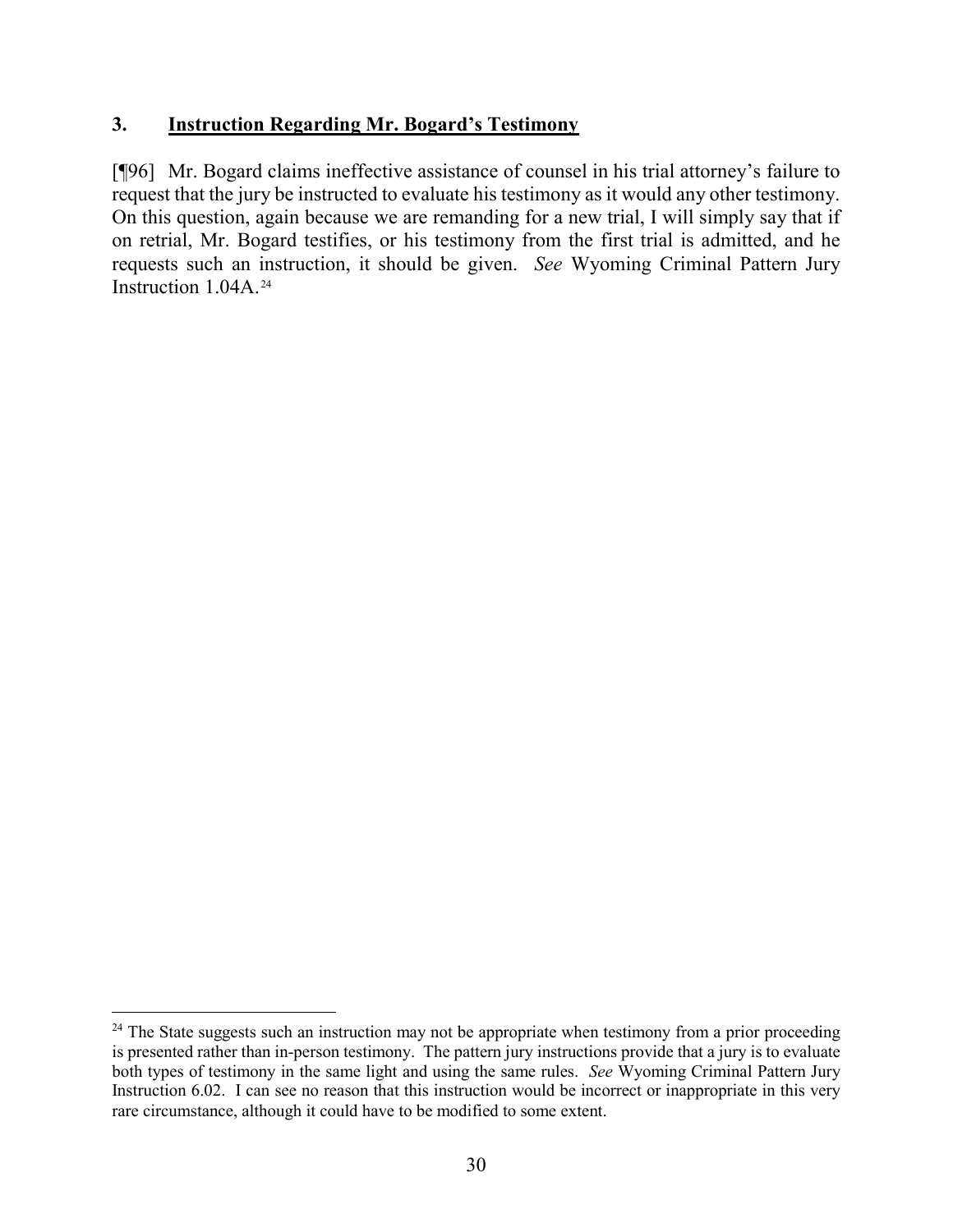### **KAUTZ, J.**, dissenting.

[¶97] The majority labels four circumstances in Mr. Bogard's trial as prosecutorial misconduct and concludes they cumulatively deprived Mr. Bogard of a fair trial. I agree with only one small portion of the majority's opinion. The prosecutor's use of foul language during closing argument was unnecessary and inappropriate. I disagree, however, that the other three complained of incidents either rose to the level of prosecutorial misconduct or that we can tell they did so on a cold record. In the absence of two or more errors, there can be no cumulative error. *Sweet v. State*, 2010 WY 87, ¶ 40, 234 P.3d 1193, 1207 (Wyo. 2010) ("'The purpose of evaluating for cumulative error is to address whether the cumulative effect of *two or more individually harmless errors* has the potential to prejudice the defendant to the same extent as a single reversible error.'") (emphasis added) (quoting *Guy v. State*, 2008 WY 56, ¶ 45, 184 P.3d 687, 701 (Wyo. 2008)). Even if there were multiple errors, they did not affect Mr. Bogard's substantial rights, whether considered individually or cumulatively. These claimed errors cannot have denied Mr. Bogard a fair trial. I respectfully dissent.

#### **STANDARD OF REVIEW**

[¶98] Before reviewing each of the circumstances claimed to be reversible prosecutorial misconduct, it is necessary to comment on the standard of review applied to some of these circumstances. It has become increasingly common for defense appellate counsel to attempt to label evidentiary and other trial occurrences as "prosecutorial misconduct," although at trial an objection was offered on some other basis. This altered terminology, in my opinion, results in application of an inappropriate standard of review.

[¶99] Mr. Bogard objected to the prosecutor making improper victim impact statements during closing argument and his objections were sustained. Based upon the objection alone, without considering its substance, the majority applies a "harmless error" standard of review. In doing so, it does not review any district court order regarding prosecutorial misconduct because there is no such order. Defense counsel never asserted in the district court that the prosecutor committed misconduct. Nor did he move for a mistrial or seek a new trial under W.R.Cr.P. 33 on the basis of prosecutorial misconduct. *See Yellowbear v. State*, 2008 WY 4, ¶¶ 61-62, 65-66, 174 P.3d 1270, 1294-95 (Wyo. 2008). As a result, the district court did not have the opportunity to decide whether such conduct rose to the level of prosecutorial misconduct and, if so, the appropriate cure. *See Valerio v. Stare*, 429 P.2d 317, 319 (Wyo. 1967) ("'It is incumbent upon the complaining party to point out with definiteness and particularity the error of which he complains" so "'the trial court will have notice and an opportunity to cure the alleged error.'") (quoting *Murdock v. State*, 351 P.2d 674, 679 (Wyo. 1967).

[¶100] The majority decides in the first instance whether the conduct rose to the level of prosecutorial misconduct. In other words, its review is *de novo*. Because the issue of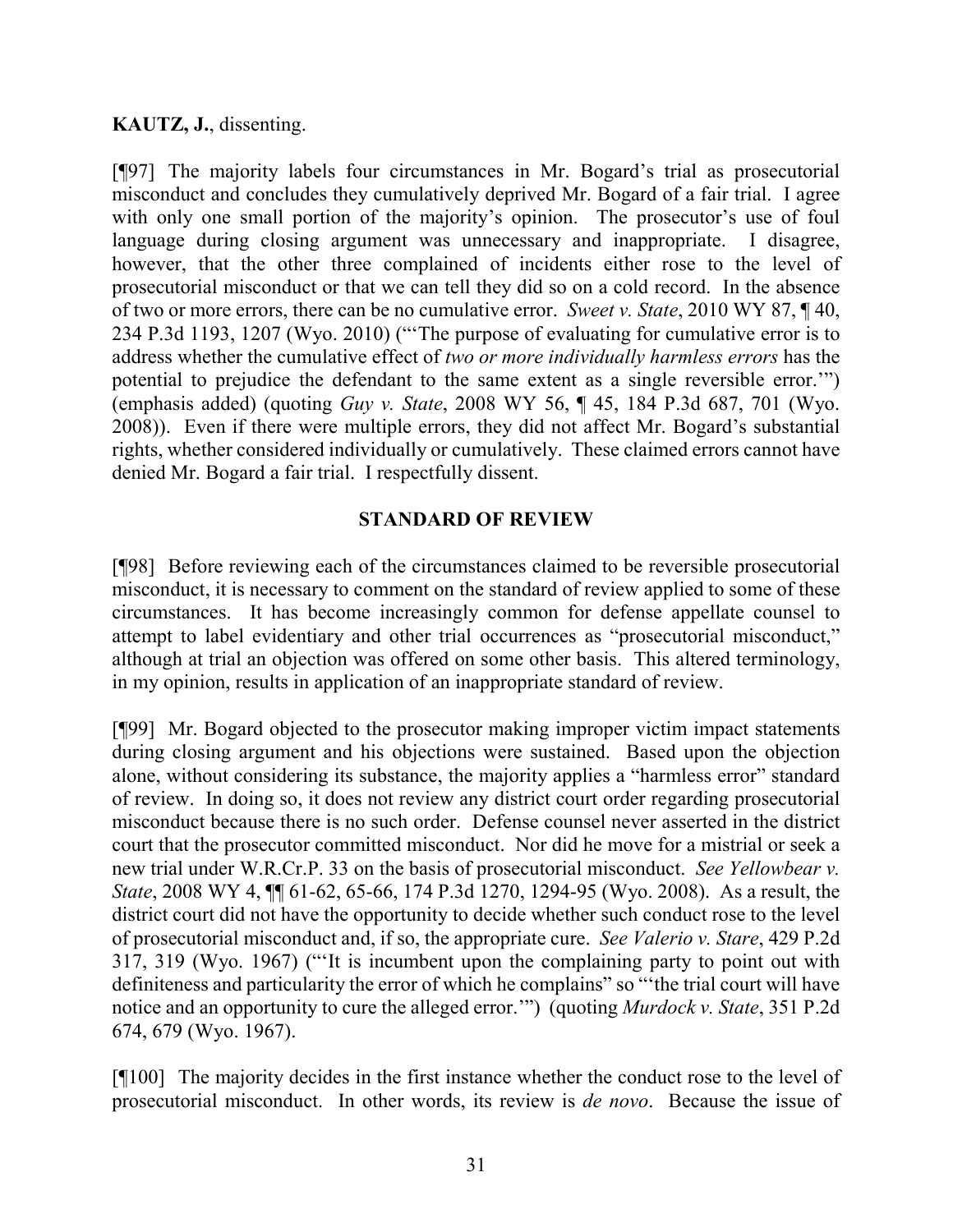prosecutorial misconduct was not presented to the district court, we should review this claim as we do all other claims not adequately raised below—for plain error only. *See Sanderson v. State*, 2007 WY 127, ¶¶ 13, 16, 165 P.3d 83, 88, 89 (Wyo. 2007) (reviewing for plain error the argument that testimony constituted impermissible character evidence under W.R.E. 404(a); although the defendant objected to the testimony below he did not do so on Rule 404(a) grounds); *United States v. Baldridge*, 559 F.3d 1126, 1134-35 (10th Cir. 2009) (applying plain error review to prosecutorial misconduct claim based on prosecutor's improper question to witness; while the district court sustained defense counsel's objection to the question, the objection was based on relevance not prosecutorial misconduct).

[¶101] By reviewing the alleged error *de novo*, the majority applies a less deferential standard of review than would have applied if Mr. Bogard moved for a mistrial or a new trial based on the alleged misconduct. If either of those motions had been presented to the district court, we would have reviewed the subsequent denial only for abuse of discretion. *Yellowbear*, **[66, 174 P.3d at 1295 (reviewing for abuse of discretion a motion for new** trial based on prosecutorial misconduct); *Capshaw v. State*, 958 P.2d 387, 390 (Wyo. 1998) ("The abuse of discretion standard applies even when the defendant bases his motion for a mistrial upon a prosecutorial misconduct claim.") (citing *Rubio v. State*, 939 P.2d 238, 241 (Wyo. 1997). In other words, by employing the *de novo* standard of review, we are "inexplicabl[y]" rewarding Mr. Bogard's inaction in the district court while at the same time encouraging appellants to re-frame alleged trial errors as prosecutorial misconduct to take advantage of a more favorable standard of review. *See United States v. Taylor*, 514 F.3d 1092, 1096 n.1 (10th Cir. 2008) (Gorsuch, J.).[25](#page-32-0)

[¶102] Further, we are now placed in the undesirable position of having to decide not only whether there was error but also whether it was prejudicial. And we must do so on a cold record "without the benefit of the parties' and district court's contemporary analysis and assessment." *Id*. at 1096-97. ("[J]ury prejudice is a highly fact-based, circumstancesdependent issue, which the district court is far better positioned to consider than we given its close vantage to the fray."); *see also McGill v. State*, 2015 WY 132, ¶ 11, 357 P.3d

*Id*. at 1096 n.1.

<span id="page-32-0"></span><sup>&</sup>lt;sup>25</sup> In *Taylor*, then-Judge Gorsuch recognized the disparity:

Such motions [for mistrial], affording as they do the district court notice of a potential problem and the opportunity to exercise its discretion to cure it, are reviewed in our circuit for an abuse of discretion. Meanwhile, Mr. Taylor asks us to grant more expansive *de novo* review where a litigant does not move for a mistrial but merely objects and then remains quiet about a lurking problem in the district court's responsive curative instruction. We fail to see why smart litigants, who quite rightly conform their conduct to legal rules, would not seek to take advantage of such an inexplicable disparity in our legal regime.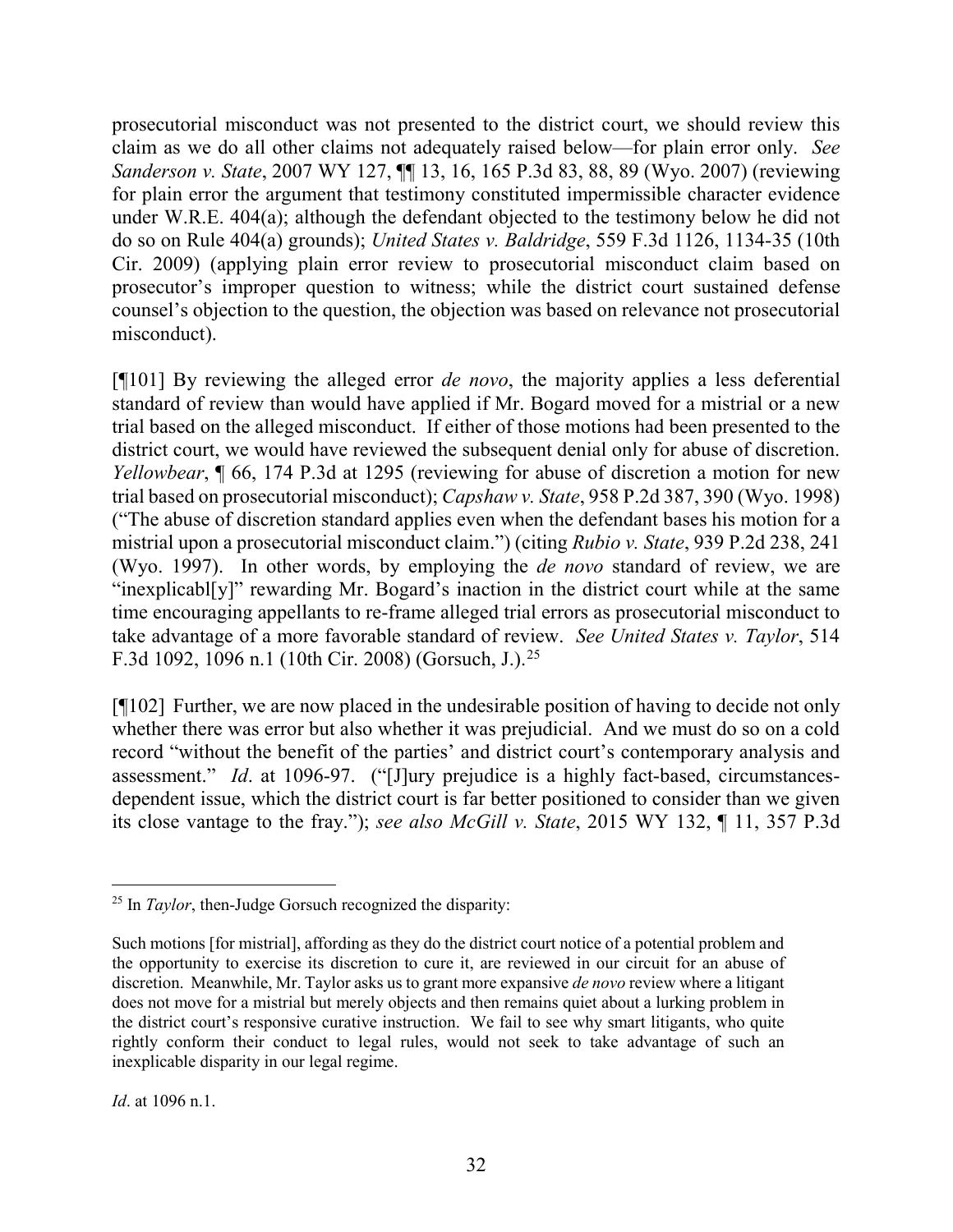1140, 1145 (Wyo. 2015) ("The trial court is in the best position to assess the prejudicial impact of . . . error[s].") (citation omitted).

[¶103] I believe the correct standard of review for all of Mr. Bogard's assertions of prosecutorial misconduct is plain error. However, even applying the *de novo* standard of review, as the majority does, I would find no error.

### **Victim Impact Argument**

[¶104] The majority decides the prosecutor's comments regarding SK being poked and prodded constitute victim impact argument. It nevertheless concludes these comments were not improper because they were relevant to counter defense counsel's attack on SK's credibility:

> [C]redibility was a central issue at trial and defense counsel drew the jury's attention to inconsistencies in SK's story on cross-examination. The prosecutor countered the attack by arguing that SK's story remained consistent throughout the timeline of events. In doing so, the prosecutor argued, albeit disjointedly, that it would have been unreasonable for SK to fabricate an allegation of assault, only to be subject to intrusive medical examinations and a public trial.

(Majority Op. ¶ 26).

[¶105] However, with respect to the comments regarding SK crying eight minutes, 25 minutes, three weeks, and a year after leaving the bathroom, as well as the comment she dropped out of school, the majority concludes they constitute impermissible victim impact argument because they "impermissibly comment[ ] on the impact the crime had on [SK] without linking that impact to credibility." (Majority Op.  $\hat{\P}$  60) While I agree they constitute victim impact argument, *see Smith v. State*, 2005 WY 113, ¶ 15, 119 P.3d 411, 416 (Wyo. 2005) ("victim impact evidence is that evidence relating to the victim's personal characteristics and to the physical, emotional, or social impact of a crime on its victim and the victim's family"), I do not agree the record establishes these statements in closing argument were improper (or prejudicial).

[¶106] As the majority correctly recognizes, a prosecutor may reference victim impact evidence in argument for a proper purpose, such as to bolster a witness's credibility after it has been attacked. *See White v. State*, 2003 WY 163, ¶ 20, 80 P.3d 642, 651 (Wyo. 2003); *Smith*, ¶¶ 15-18, 119 P.3d at 416-17. It also correctly acknowledges Mr. Bogard attacked SK's credibility on cross-examination based on inconsistencies in her story. Where it goes astray is deciding the prosecutor's statements regarding SK crying eight minutes, 25 minutes, three weeks and a year after leaving the bathroom were not linked to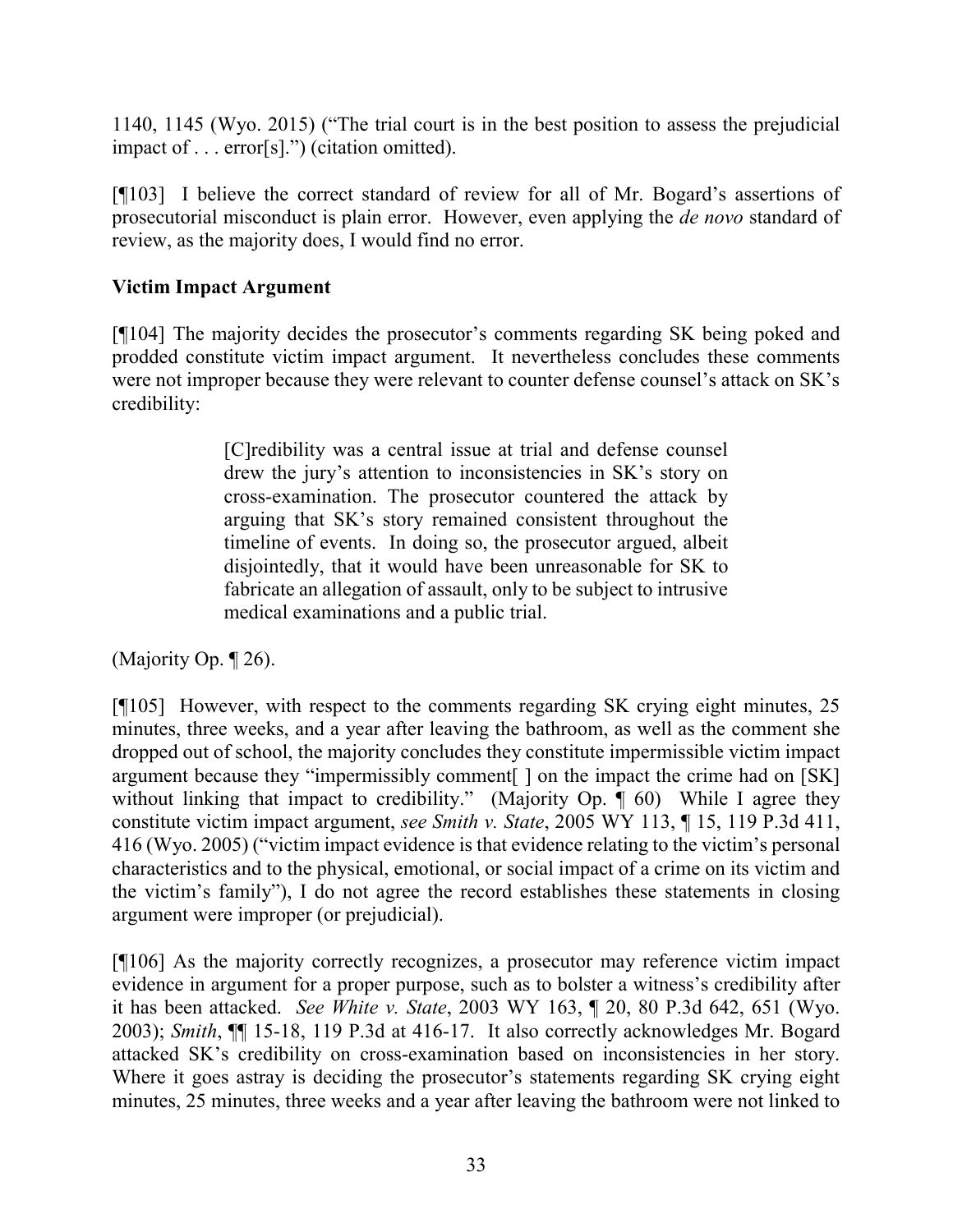SK's credibility. Taken in context, those statements emphasized the consistency of SK's allegations, i.e., she had consistently maintained her complaint of sexual assault against Mr. Bogard (i.e., "cried") from day 1. *See Dixon v. State*, 2019 WY 37, ¶¶ 45, 49-50, 52, 53, 438 P.3d 216, 233-36 (Wyo. 2019) (placing prosecutor's statements in closing argument in context to decide whether they were improper). They were relevant to bolster her credibility.

[¶107] Similarly, the prosecutor's statement concerning SK dropping out of school was made as the prosecutor was comparing SK's actions after leaving the bathroom with those of Mr. Bogard to counter Mr. Bogard's claim SK was lying about not having consented to the sexual encounter. As with the poked and prodded comments, the statement was relevant to rebut the claim SK had fabricated the allegations. The prosecutor was arguing it would have been unreasonable for SK to have dropped out of school had she simply made up the allegations.

[¶108] Even assuming prosecutorial misconduct in these few statements, they did not affect Mr. Bogard's substantial rights. It is axiomatic that whether we review prosecutorial misconduct under the harmless error standard or for plain error, we focus on whether the misconduct affected the defendant's substantial rights. *See Sam v. State*, 2017 WY 98, ¶ 65, 401 P.3d 834, 856 (Wyo. 2017). "'Before we hold that an error has affected an accused's substantial right, thus requiring reversal of a conviction, we must conclude that, based on the entire record, a reasonable possibility exists that, in the absence of the error, the verdict might have been more favorable to the accused.'" *Id*. (quoting *White*, ¶ 7, 80 P.3d at 646). In deciding whether prosecutorial misconduct affected the defendant's substantial rights, we consider its severity and pervasiveness, its significance to the central issues in the case, the strength of the State's evidence, and the use of cautionary instructions or other curative measures. *Sam*, ¶ 66, 401 P.3d at 856.

[¶109] The victim impact statements consisted of four lines of a lengthy closing argument and one line in a rebuttal closing argument in a case where the evidence of guilt was substantial. As explained below, the physical evidence and the testimony of other witnesses revealed Mr. Bogard's version of events to not be credible. Furthermore, defense counsel objected to both sets of statements and the district court sustained the objections. By that time, the jury had been instructed that counsel's argument is not evidence, and that it must not consider matters rejected by the court. It was also instructed "the law forbids you [from being] governed by mere sentiment, conjecture, sympathy, passion, [or] prejudice" and "[t]he litigants have the right to demand and expect that you will conscientiously and dispassionately consider and weigh the evidence and apply the law of the case." We presume it followed these instructions, and there is no indication in this case it did not do so. *Bruce v. State*, 2015 WY 46, ¶ 75, 346 P.3d 909, 931 (Wyo. 2015).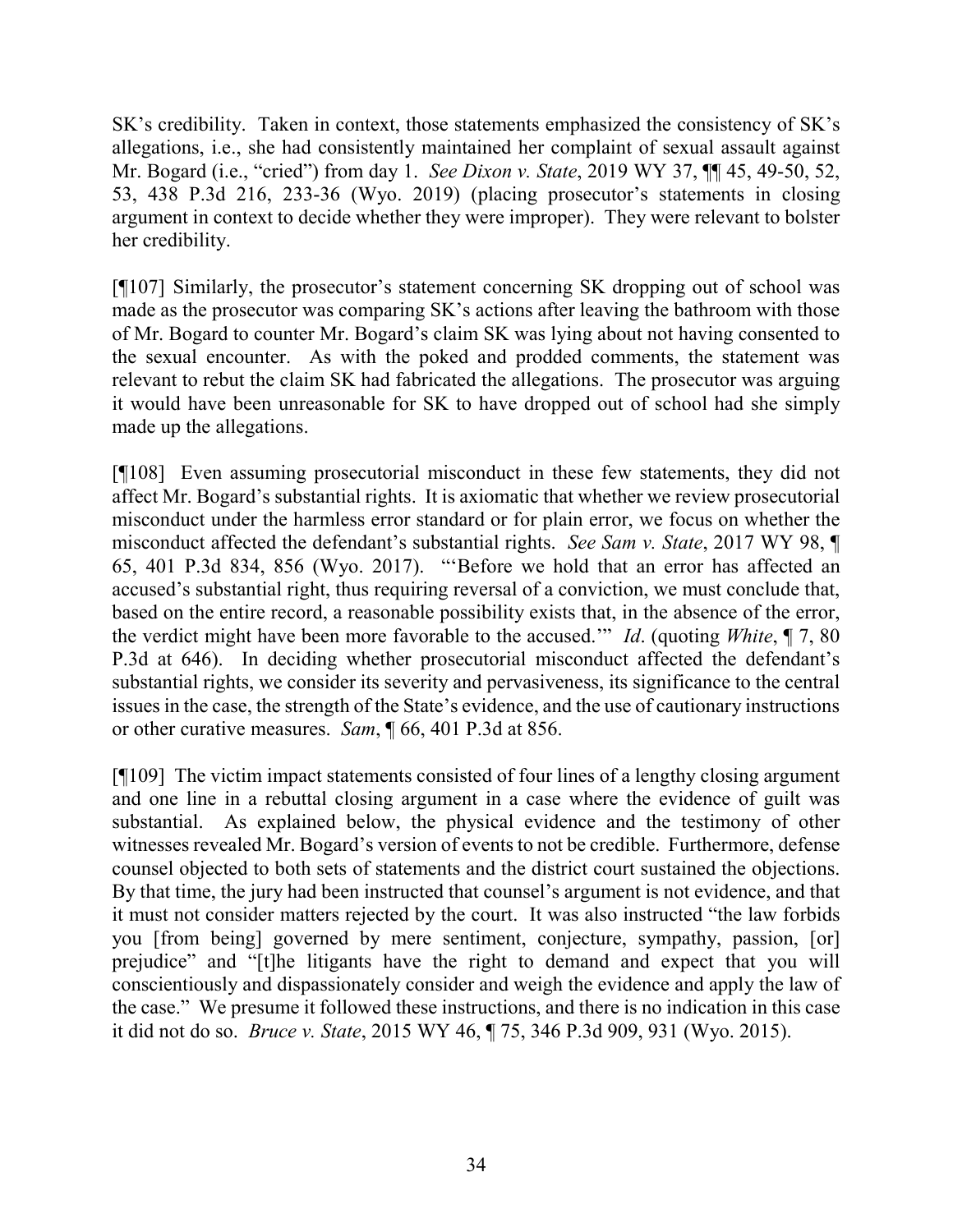#### **Argued Facts Not in Evidence**

[¶110] During closing argument, the prosecutor stated six times SK was sobbing during the assault and once said she "cried in that bathroom." SK did not explicitly testify she sobbed while being assaulted or that she cried in the bathroom. As a result, the majority concludes the prosecutor intentionally misstated the evidence. I do not believe the record supports that conclusion.

[ $[$ [111] There are indications in the record SK was crying while testifying.<sup>[26](#page-35-0)</sup> Perhaps she was crying when she told the jury Mr. Bogard began taking her clothes off while they were kissing on a ledge behind the bathroom door. Perhaps she was crying as she told the jury how he lifted her up from the ledge and moved her near the window and tried to penetrate her from behind. Perhaps she was crying when she described Mr. Bogard moving her over the bathtub, where he successfully penetrated her vagina. Perhaps she was crying when she told the jury how Mr. Bogard tried to penetrate her again while she was bent over the bathtub but instead told her she "'was too fucking tight,'" yelled "'what the fuck,'" laughed, and left the bathroom. Perhaps she was crying when she testified she told Mr. Bogard over and over again, "I want to go back to my friends," "I don't want to be here," and "Stop, stop." If she was crying during any or all of this testimony, then perhaps it was a reasonable inference from her testimony she was sobbing during the assault. *See Larkins v. State*, 2018 WY 122, ¶ 95, 429 P.3d 28, 50 (Wyo. 2018) ("In closing arguments, a prosecutor has wide latitude to argue the evidence in the record and all reasonable inferences which can be drawn from that evidence.") (quotations omitted); *Dysthe v. State*, 2003 WY 20, ¶ 24, 63 P.3d 875, 884 (Wyo. 2003) ("Prosecutors, just like defense counsel, may review the evidence and suggest to the jury inferences based thereon."). Or, perhaps the prosecutor was merely being metaphorical. Perhaps that is the reason Mr. Bogard did not object to these statements. We simply cannot know from a cold record.

[¶112] Nor can we know whether any misstatement was intentional. *See Carrier v. State*, 2017 WY 88, ¶ 60, 400 P.3d 358, 370-71 (Wyo. 2017) ("It is unprofessional conduct for the prosecutor *intentionally* to misstate the evidence or mislead the jury as to the inferences it may draw.") (emphasis added). SK did not directly testify in this trial that she cried

<span id="page-35-0"></span><sup>&</sup>lt;sup>26</sup> At the beginning of SK's testimony, the prosecutor asked if she recalled the early morning of October 29, 2016. SK responded, "yes." When asked why she remembers that day, SK stated, "I was sexually assaulted." At that time, the prosecutor said, "Okay. And I want to take a moment -- and there's water in front of you *and tissues if you need it*. And I want to start [with] the events leading up to that day, okay." (Emphasis added). In his sentencing statement, Mr. Bogard stated in pertinent part, "I respect S.K.'s PTSD diagnosis and what she perceived to have happened on October 29th. The symptoms she described were evident *in the emotion and anxiety she exhibited while giving her testimony*." (Emphasis added). Moreover, during closing argument, the prosecutor said, "[SK] has now cried for a year after leaving that bathroom," which indicates she was crying at trial as the trial occurred a year after the incident. While Mr. Bogard objects to this statement as improper victim impact argument, he does not contend it misstates the evidence.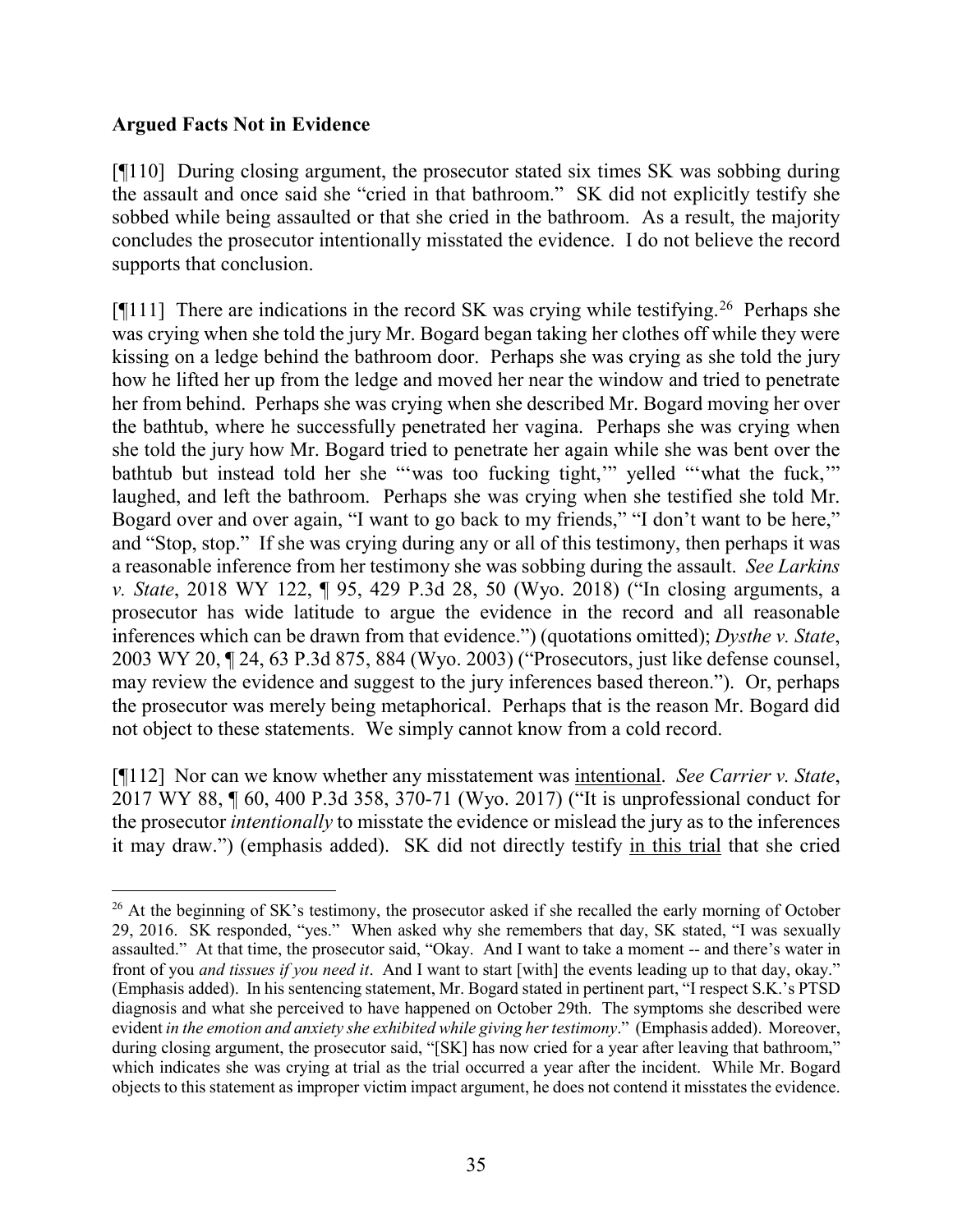during the assault, but she also did not claim she was not crying in the bathroom—she was not asked this question. However, she did testify in the first trial that after Mr. Bogard left the bathroom, "[s]he sat in a corner and cried." The prosecutor may have been unintentionally confusing the two trials, which would not be surprising given the first trial occurred less than four months earlier and Mr. Bogard used parts of SK's testimony from the first trial during the second trial for impeachment purposes. Moreover, the evidence showed SK to be sobbing hysterically on the 911 call, which occurred approximately eight minutes after she left the bathroom. She also appears to have been crying while talking to Officer McAlmond on the street approximately 20-25 minutes after she left the Ranger bar.[27](#page-36-0) And the SANE nurse who examined her several hours after she left the bathroom testified SK "was anxious, sad, and very tearful. She was crying through the exam." Crossexamination of the nurse by Mr. Bogard's attorney confirmed that SK "was crying pretty much the entire time during [the] examination." The prosecutor may have been trying to infer from this evidence SK was also crying during the assault.

[¶113] I see no prejudice from any misstatement about crying or sobbing. The physical evidence and the testimony from other witnesses demonstrate Mr. Bogard's story was not credible. These statements occurred during closing argument. The jury was twice told the argument of counsel is not evidence. Again, we presume the jury followed its instructions.

## **Use of Foul Language**

[¶114] The majority concludes the prosecutor committed misconduct by intentionally using "abusive" language during closing argument calculated to inflame, prejudice and mislead the jury. I agree the use of foul language was not necessary to the point he was making (outlining the sequence of events as they were reflected in the surveillance videos) and was inappropriate. While SK testified Mr. Bogard told her she "'was too fucking tight'" and yelled "'what the fuck'" during the assault, it does not appear the prosecutor's choice of similar language during argument was to reflect the evidence.

[¶115] The misconduct, however, cannot have had the effect of influencing the jury against Mr. Bogard. In fact, the prosecutor's poor word choice likely helped Mr. Bogard, as I imagine at least some of the jurors were as offended by it as we are. Perhaps that is why defense counsel did not object. Moreover, the misconduct consists of a single-word in a lengthy closing argument during a five-day trial. The trial court could have, and in my opinion should have, admonished the prosecutor for his lack of decorum. However, the prosecutor's vulgarity was an offense to the dignity of the court, and logically could not have diminished Mr. Bogard's right to a fair trial.

<span id="page-36-0"></span> $27$  At trial, the State played the video from Officer McAlmond's body camera, which captured his meeting with SK on the street. From several indications in the record, SK was crying during this meeting. However, the video is not included in the record.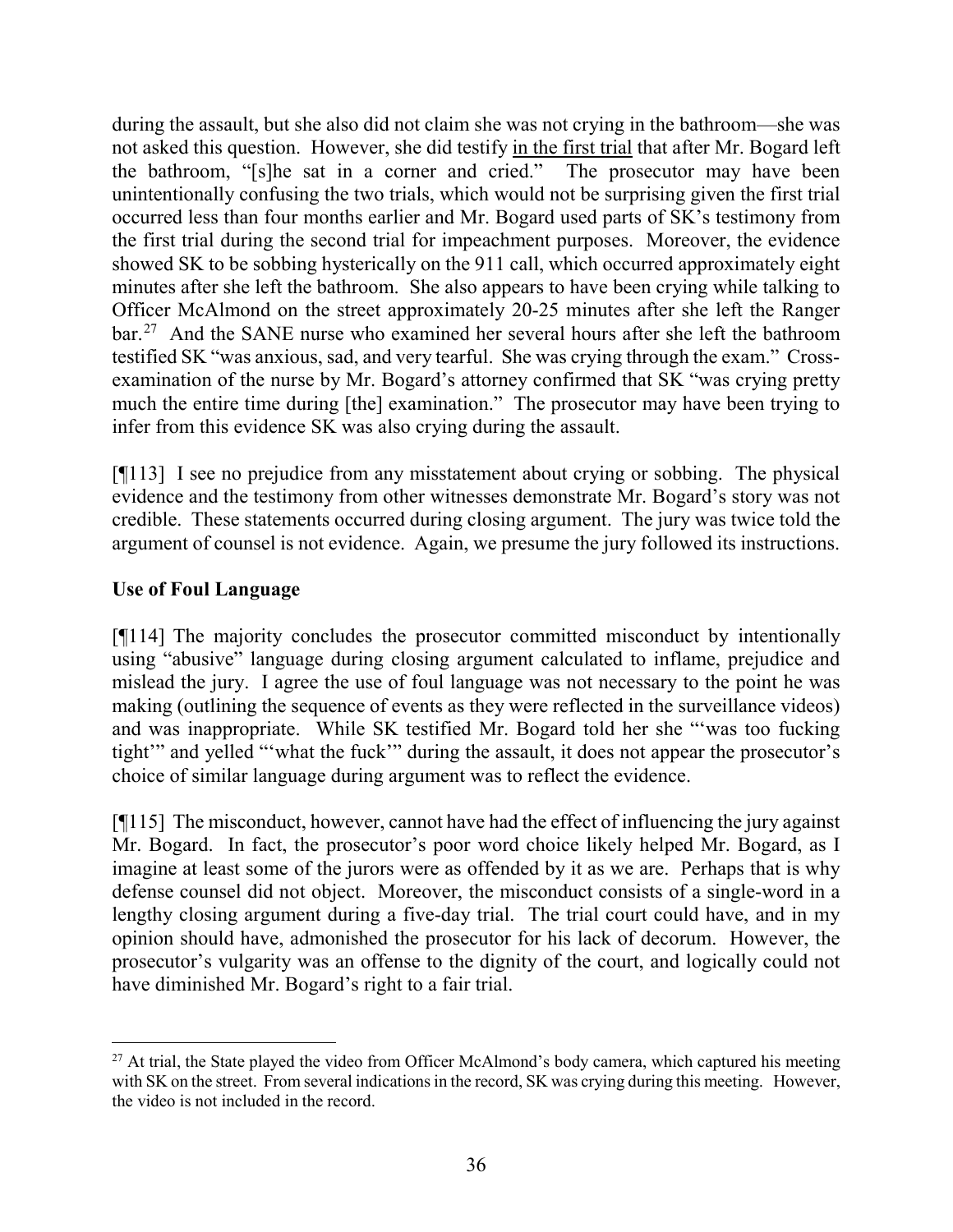### **Rule 404(b)**

[¶116] The majority concludes the prosecutor committed misconduct by repeatedly commenting on Ms. K's "negative experience" with Mr. Bogard, "which could only have referred to the evidence the district court ruled was inadmissible." The majority then concludes that in doing so the prosecutor deliberately ignored the district court's 404(b) order. I disagree.

[¶117] The district court's liminal order prohibited the admission of evidence about two incidents of sexual intercourse occurring between Mr. Bogard and Ms. K approximately ten days prior to the assault. The incidents occurred at Mr. Bogard's apartment during their third date and included non-consensual intercourse. As the majority concedes, the State was permitted to introduce evidence concerning Mr. Bogard's and Ms. K's dating relationship. I fail to see the relevance of that relationship. However, the question is not whether the district court erred in allowing evidence of their dating relationship, but whether the prosecutor committed misconduct by introducing evidence of the "negative experience" in violation of the district court's Rule 404(b) liminal order. He did not.

[¶118] In accordance with the liminal order, Ms. K did not expressly testify about the sexual encounter she had with Mr. Bogard. She referred instead to their third date as a "negative experience." The reason she did so, and the reason the prosecutor continued to refer only to a "negative experience," was to abide by, not ignore, the Rule 404(b) order.

[¶ 119] I also disagree that the jury would have necessarily inferred "negative experience" to refer to an "unpleasant sexual encounter." I can imagine a host of "negative experience[s]" during a date which would cause one party to lose interest in another and which have nothing to do with sex or, for that matter, unpleasant sex. In deciding otherwise, the majority acknowledges the prosecutor never elicited testimony concerning the nature of the "negative experience." It instead relies on the context of Ms. K's testimony, specifically her testimony that (1) she initially believed Tinder to be a dating app, but later discovered its purpose was for quick sexual encounters, and (2) she met Mr. Bogard on Tinder but stopped using the app shortly after her "encounter" with Mr. Bogard. It also relies on her testimony describing each of her dates with Mr. Bogard. But an equally plausible inference from the same evidence is the "negative experience" had nothing to do with sex.

[¶120] Ms. K testified she learned Tinder was an app for "quick sexual encounter[s]" and she met Mr. Bogard on Tinder. Importantly, however, she did not say she learned Tinder was an app for "quick sexual encounter[s]" as a result of her encounter with Mr. Bogard. Moreover, she testified Mr. Bogard took her on several dates in which he was "romantic" by kissing her and picking her up. This testimony seems to negate the idea Mr. Bogard used Tinder simply to have a quick sexual encounter with Ms. K. Not only that, even though the third date was a "negative experience" for Ms. K, the jury heard she nevertheless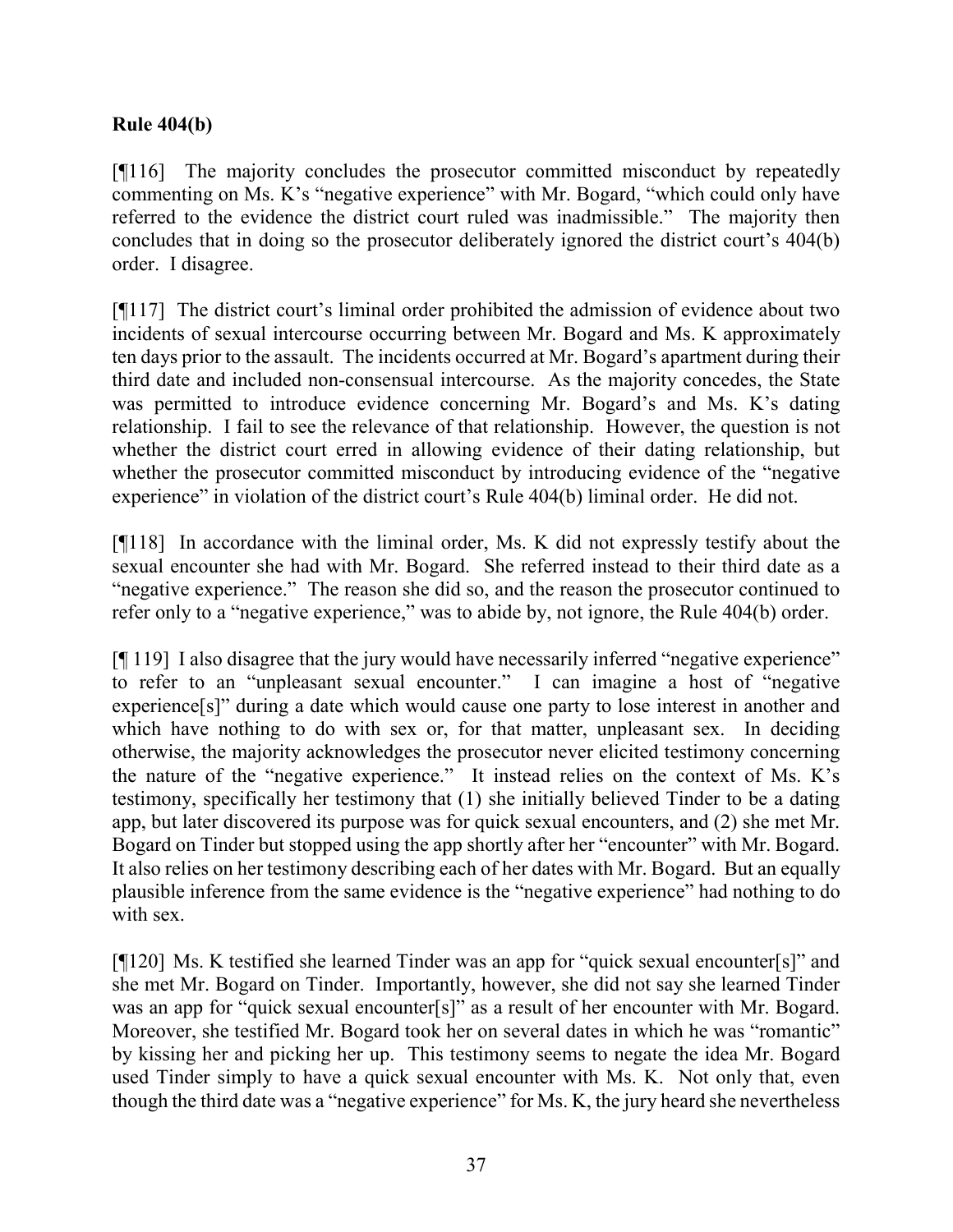went to the Ranger bar on October 29 to show Mr. Bogard to her friend, waved to him, and decided to leave because "he wasn't making any efforts to come over [to her]." It would seem peculiar for the jury to have inferred from this conduct the "negative experience" was an unpleasant sexual encounter. The prosecutor did not violate the district court's 404(b) order when he referred to the "negative experience" when questioning Ms. K.

[¶121] Furthermore, I do not see how the reference to "negative experience" affected Mr. Bogard's substantial rights. The possible inferences from that reference are endless. Even assuming the jury inferred the "negative experience" to be an unpleasant sexual encounter, that is a far cry from rape. There is no logical way this testimony would have led the jury to make the inferential leap forbidden by W.R.E. 404(b), i.e., because Mr. Bogard raped Ms. K, he must also have raped SK. *See* W.R.E. 404(b) ("Evidence of other crimes, wrongs, or acts is not admissible to prove the character of a person *in order to show that he acted in conformity therewith*." (emphasis added)).

# **Prejudice and Cumulative Error**

[¶122] The majority does not explicitly decide whether each error was individually prejudicial. It is only by considering them cumulatively that it concludes Mr. Bogard was deprived of a fair trial.

[¶123] "'The purpose of evaluating for cumulative error is to address whether the cumulative effect of *two or more individually harmless* errors has the potential to prejudice the defendant to the same extent as a single reversible error.'" *Sweet*, ¶ 40, 234 P.3d at 1207 (quoting *Guy*, ¶ 45, 184 P.3d at 701). "When making this evaluation, we consider only matters that were determined to be errors, and not any matter assigned as error but determined not to be erroneous." *Sweet*, ¶ 40, 234 P.3d at 1207. Because I see only one error—the use of foul language during closing argument—there is no error to cumulate. Even assuming, arguendo, the errors found by the majority are in fact errors, they did not cumulatively deprive Mr. Bogard of a fair trial. There is no reasonable possibility that, in the absence of the errors, the verdict would have been more favorable to Mr. Bogard.

[¶124] The majority's cumulative error analysis turns largely on the strength (or lack thereof) of the State's case. It concludes, and I agree, the central issue at trial was whether SK consented. Obviously, that determination was based largely upon whether the jury found SK or Mr. Bogard more credible. However, there was more to the State's case than the victim's and Mr. Bogard's differing accounts of what happened that night. Rather, the physical evidence and the testimony of other witnesses corroborated SK's testimony and demonstrated Mr. Bogard's story was not credible.<sup>[28](#page-38-0)</sup>

<span id="page-38-0"></span><sup>&</sup>lt;sup>28</sup> Mr. Bogard did not testify at the second trial, but his testimony from the first trial was read into the record by the State.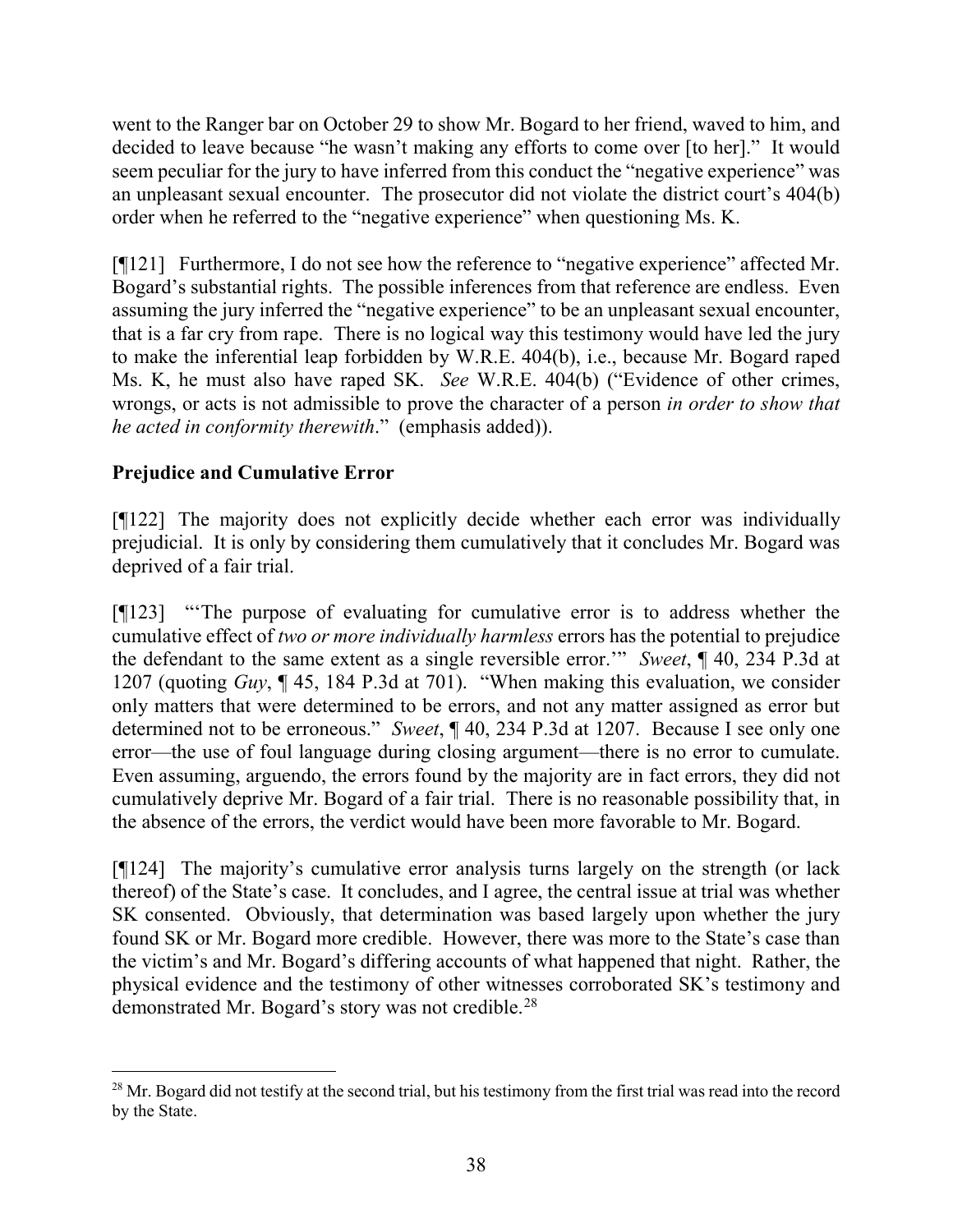[¶125] The SANE nurse testified SK had an actively bleeding laceration inside her vagina consistent with "blunt force trauma." DNA consistent with Mr. Bogard was also found on her vaginal swabs. I agree with the majority these findings do not necessarily rule out Mr. Bogard's version of events, i.e., that he stopped as soon as he realized the sexual encounter was no longer consensual.<sup>[29](#page-39-0)</sup> While, as the SANE nurse testified, the presence of an injury from a sexual encounter does not conclusively establish SK did not consent, the jury was certainly entitled to make that inference. Furthermore, the locations of the laceration and Mr. Bogard's DNA inside SK's vagina are significant. As the majority recognizes, the laceration was found one inch inside SK's vagina. What it fails to state, however, is Mr. Bogard's DNA was found more than one inch inside her vagina. The locations of the laceration and Mr. Bogard's DNA undermine Mr. Bogard's claim he only "slightly" penetrated SK's vagina before she violently pulled away. SK, on the other hand, testified Mr. Bogard "put his penis in [her vagina]." The physical evidence supports her story.

[¶126] Not only that, Mr. Bogard's version of what happened that night was inconsistent with the testimony of other witnesses. Mr. Bogard testified he pulled up his pants and left after SK "violently" pulled away for the second time. He "couldn't believe it" and was "shocked" over having been just rejected. Yet, upon leaving the bathroom, he immediately told Cactus Aanenson, one of the bartenders, "When this gal comes out of here, we got to give her a slow clap." Mr. Aanenson took this comment to be an "affirmation of some fooling around, some hooking up." Mr. Bogard's statement to the bartender is inconsistent with his account that he was "shocked" over having been rejected.

[¶127] Moreover, two of Mr. Bogard's platonic girlfriends testified they talked to him about the incident, and he claimed no sexual intercourse occurred. Yet, at trial, he admitted he "slightly" penetrated SK's vagina. If no sexual intercourse occurred as Mr. Bogard told his friends, SK would not have ended up with a laceration and Mr. Bogard's DNA one inch and more inside her vagina. Mr. Bogard's inconsistent statements went to the critical issue of consent and undermined his credibility and his defense. His story does not add up.

[¶128] Admittedly, there were minor inconsistencies in SK's story, including how much she drank at the Ranger bar, the location of her costume on her body, how Mr. Bogard led her into the bathroom, whether she used the word "no" or "stop" to indicate her lack of consent, and whether Mr. Bogard said anything inside the bathroom. But she never wavered that Mr. Bogard locked the door, turned off the lights, penetrated her vaginally while she was leaning over the bathtub and accused her of being too tight, all while she told him "no" or "stop," she wanted to be with her friends, or words to that effect.

<span id="page-39-0"></span><sup>&</sup>lt;sup>29</sup> Although the jury would not have been so aware, the majority is certainly aware of the significance of the presence of a physical injury. As our case law demonstrates and experience shows, the presence of physical injury in sexual abuse or assault cases is rare. *See, e.g.*, *Winters v. State*, 2019 WY 76, ¶ 6, 446 P.3d 191, 197-98 (Wyo. 2019); *Martinez v. State*, 2018 WY 147, ¶¶ 20-21, 432 P.3d 493, 498 (Wyo. 2018); *Butler v. State*, 2015 WY 119, ¶ 7, n.1, 358 P.3d 1259, 1262 n.1 (Wyo. 2015).